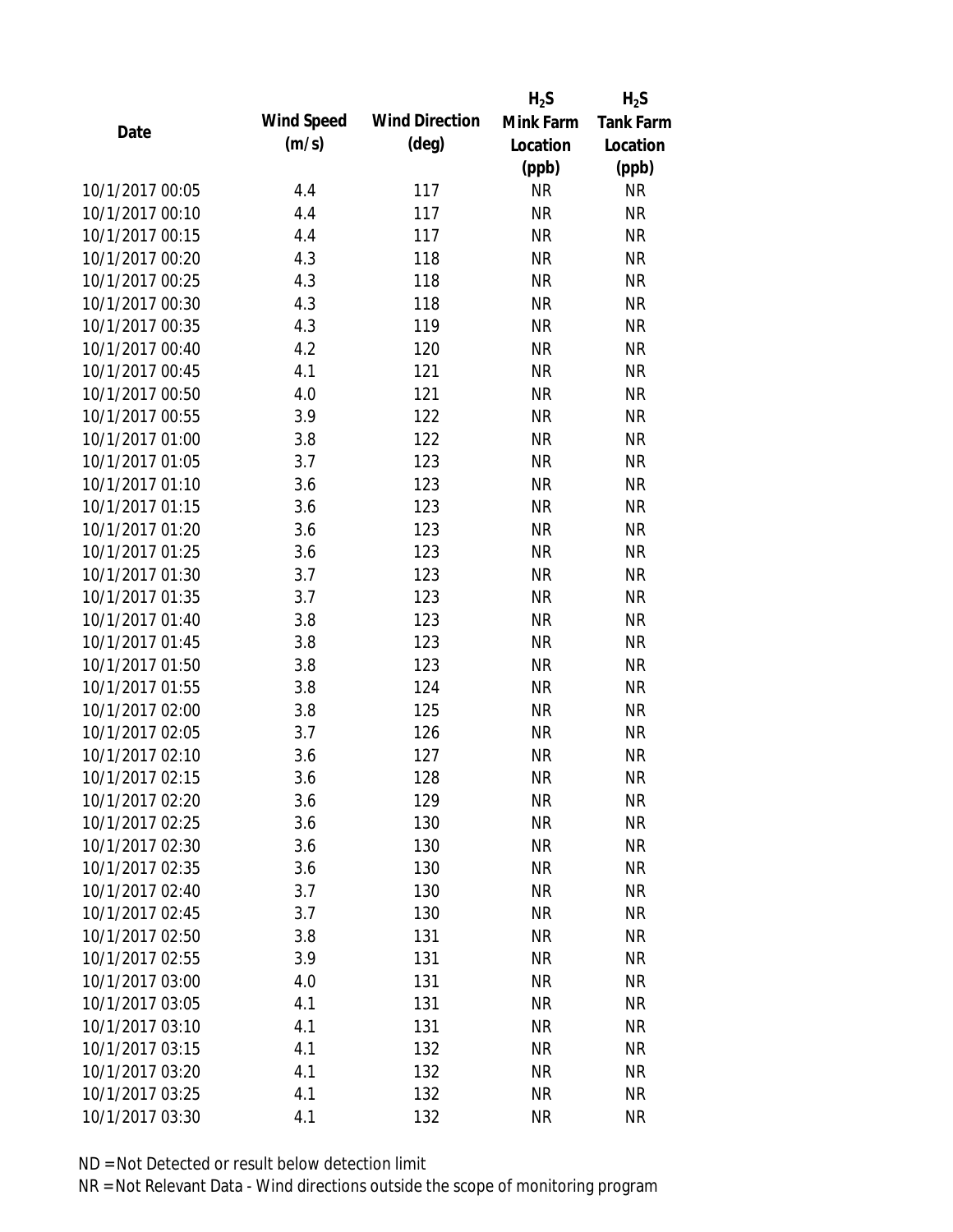|                 |            |                       | $H_2S$    | $H_2S$           |
|-----------------|------------|-----------------------|-----------|------------------|
| Date            | Wind Speed | <b>Wind Direction</b> | Mink Farm | <b>Tank Farm</b> |
|                 | (m/s)      | $(\text{deg})$        | Location  | Location         |
|                 |            |                       | (ppb)     | (ppb)            |
| 10/1/2017 03:35 | 4.0        | 131                   | <b>NR</b> | <b>NR</b>        |
| 10/1/2017 03:40 | 3.9        | 131                   | <b>NR</b> | <b>NR</b>        |
| 10/1/2017 03:45 | 3.8        | 131                   | <b>NR</b> | <b>NR</b>        |
| 10/1/2017 03:50 | 3.8        | 131                   | <b>NR</b> | <b>NR</b>        |
| 10/1/2017 03:55 | 3.7        | 131                   | <b>NR</b> | <b>NR</b>        |
| 10/1/2017 04:00 | 3.7        | 131                   | <b>NR</b> | <b>NR</b>        |
| 10/1/2017 04:05 | 3.6        | 131                   | <b>NR</b> | <b>NR</b>        |
| 10/1/2017 04:10 | 3.6        | 132                   | <b>NR</b> | <b>NR</b>        |
| 10/1/2017 04:15 | 3.6        | 132                   | <b>NR</b> | <b>NR</b>        |
| 10/1/2017 04:20 | 3.6        | 131                   | <b>NR</b> | <b>NR</b>        |
| 10/1/2017 04:25 | 3.6        | 131                   | <b>NR</b> | <b>NR</b>        |
| 10/1/2017 04:30 | 3.6        | 131                   | <b>NR</b> | <b>NR</b>        |
| 10/1/2017 04:35 | 3.6        | 132                   | <b>NR</b> | <b>NR</b>        |
| 10/1/2017 04:40 | 3.6        | 132                   | <b>NR</b> | <b>NR</b>        |
| 10/1/2017 04:45 | 3.6        | 132                   | <b>NR</b> | <b>NR</b>        |
| 10/1/2017 04:50 | 3.6        | 132                   | <b>NR</b> | <b>NR</b>        |
| 10/1/2017 04:55 | 3.5        | 132                   | <b>NR</b> | <b>NR</b>        |
| 10/1/2017 05:00 | 3.5        | 132                   | <b>NR</b> | <b>NR</b>        |
| 10/1/2017 05:05 | 3.5        | 131                   | <b>NR</b> | <b>NR</b>        |
| 10/1/2017 05:10 | 3.5        | 131                   | <b>NR</b> | <b>NR</b>        |
| 10/1/2017 05:15 | 3.5        | 131                   | <b>NR</b> | <b>NR</b>        |
| 10/1/2017 05:20 | 3.5        | 132                   | <b>NR</b> | <b>NR</b>        |
| 10/1/2017 05:25 | 3.6        | 132                   | <b>NR</b> | <b>NR</b>        |
| 10/1/2017 05:30 | 3.6        | 133                   | <b>NR</b> | <b>NR</b>        |
| 10/1/2017 05:35 | 3.7        | 133                   | <b>NR</b> | <b>NR</b>        |
| 10/1/2017 05:40 | 3.7        | 134                   | <b>NR</b> | <b>NR</b>        |
| 10/1/2017 05:45 | 3.8        | 134                   | <b>NR</b> | <b>NR</b>        |
| 10/1/2017 05:50 | 3.8        | 135                   | <b>NR</b> | <b>NR</b>        |
| 10/1/2017 05:55 | 3.8        | 135                   | <b>NR</b> | <b>NR</b>        |
| 10/1/2017 06:00 | 3.8        | 136                   | <b>NR</b> | <b>NR</b>        |
| 10/1/2017 06:05 | 3.7        | 136                   | <b>NR</b> | <b>NR</b>        |
| 10/1/2017 06:10 | 3.6        | 136                   | <b>NR</b> | <b>NR</b>        |
| 10/1/2017 06:15 | 3.5        | 136                   | <b>NR</b> | <b>NR</b>        |
| 10/1/2017 06:20 | 3.5        | 136                   | <b>NR</b> | <b>NR</b>        |
| 10/1/2017 06:25 | 3.5        | 136                   | <b>NR</b> | <b>NR</b>        |
| 10/1/2017 06:30 | 3.5        | 136                   | <b>NR</b> | <b>NR</b>        |
| 10/1/2017 06:35 | 3.6        | 136                   | <b>NR</b> | <b>NR</b>        |
| 10/1/2017 06:40 | 3.6        | 136                   | <b>NR</b> | <b>NR</b>        |
| 10/1/2017 06:45 | 3.7        | 136                   | <b>NR</b> | <b>NR</b>        |
| 10/1/2017 06:50 | 3.7        | 136                   | ΝR        | <b>NR</b>        |
| 10/1/2017 06:55 | 3.7        | 137                   | <b>NR</b> | <b>NR</b>        |
| 10/1/2017 07:00 | 3.6        | 138                   | <b>NR</b> | <b>NR</b>        |
|                 |            |                       |           |                  |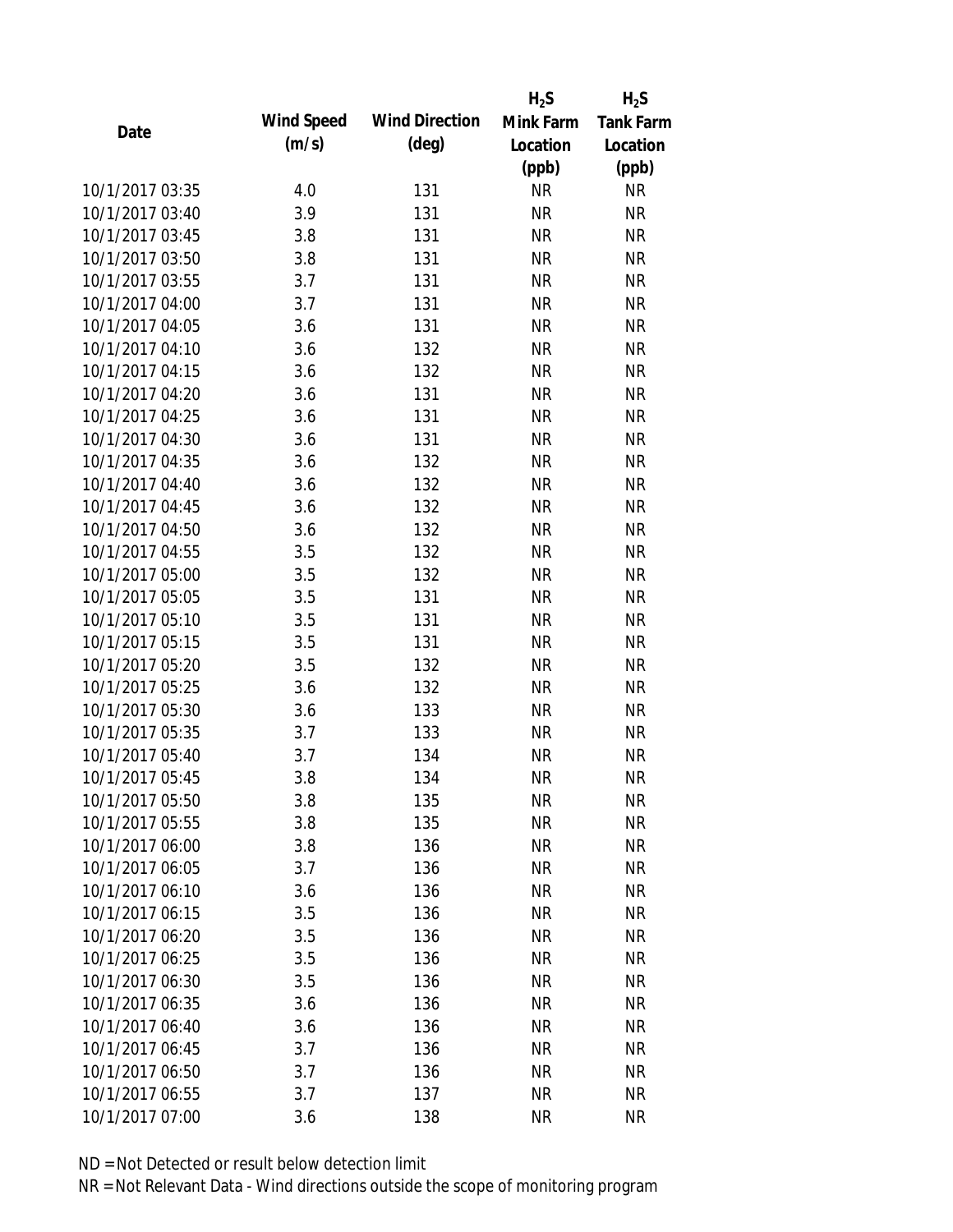|                 |            |                       | $H_2S$    | $H_2S$           |
|-----------------|------------|-----------------------|-----------|------------------|
| Date            | Wind Speed | <b>Wind Direction</b> | Mink Farm | <b>Tank Farm</b> |
|                 | (m/s)      | $(\text{deg})$        | Location  | Location         |
|                 |            |                       | (ppb)     | (ppb)            |
| 10/1/2017 07:05 | 3.5        | 138                   | <b>NR</b> | <b>NR</b>        |
| 10/1/2017 07:10 | 3.5        | 139                   | <b>NR</b> | <b>NR</b>        |
| 10/1/2017 07:15 | 3.5        | 139                   | <b>NR</b> | <b>NR</b>        |
| 10/1/2017 07:20 | 3.5        | 139                   | <b>NR</b> | <b>NR</b>        |
| 10/1/2017 07:25 | 3.6        | 139                   | <b>NR</b> | <b>NR</b>        |
| 10/1/2017 07:30 | 3.6        | 138                   | <b>NR</b> | <b>NR</b>        |
| 10/1/2017 07:35 | 3.7        | 138                   | <b>NR</b> | <b>NR</b>        |
| 10/1/2017 07:40 | 3.8        | 138                   | <b>NR</b> | <b>NR</b>        |
| 10/1/2017 07:45 | 3.8        | 137                   | <b>NR</b> | <b>NR</b>        |
| 10/1/2017 07:50 | 3.8        | 138                   | <b>NR</b> | <b>NR</b>        |
| 10/1/2017 07:55 | 3.8        | 138                   | <b>NR</b> | <b>NR</b>        |
| 10/1/2017 08:00 | 3.7        | 139                   | <b>NR</b> | <b>NR</b>        |
| 10/1/2017 08:05 | 3.6        | 140                   | <b>NR</b> | <b>NR</b>        |
| 10/1/2017 08:10 | 3.6        | 141                   | <b>NR</b> | <b>NR</b>        |
| 10/1/2017 08:15 | 3.6        | 142                   | <b>NR</b> | <b>NR</b>        |
| 10/1/2017 08:20 | 3.6        | 143                   | <b>NR</b> | <b>NR</b>        |
| 10/1/2017 08:25 | 3.6        | 144                   | <b>NR</b> | <b>NR</b>        |
| 10/1/2017 08:30 | 3.7        | 146                   | <b>NR</b> | <b>NR</b>        |
| 10/1/2017 08:35 | 3.7        | 147                   | <b>NR</b> | <b>NR</b>        |
| 10/1/2017 08:40 | 3.7        | 148                   | <b>NR</b> | <b>NR</b>        |
| 10/1/2017 08:45 | 3.7        | 149                   | <b>NR</b> | <b>NR</b>        |
| 10/1/2017 08:50 | 3.7        | 151                   | <b>NR</b> | <b>NR</b>        |
| 10/1/2017 08:55 | 3.7        | 154                   | <b>NR</b> | <b>NR</b>        |
| 10/1/2017 09:00 | 3.6        | 156                   | <b>NR</b> | <b>NR</b>        |
| 10/1/2017 09:05 | 3.5        | 159                   | <b>NR</b> | <b>NR</b>        |
| 10/1/2017 09:10 | 3.5        | 161                   | <b>NR</b> | <b>NR</b>        |
| 10/1/2017 09:15 | 3.5        | 162                   | <b>NR</b> | <b>NR</b>        |
| 10/1/2017 09:20 | 3.5        | 162                   | ΝR        | <b>NR</b>        |
| 10/1/2017 09:25 | 3.6        | 162                   | <b>NR</b> | <b>NR</b>        |
| 10/1/2017 09:30 | 3.7        | 162                   | <b>NR</b> | <b>NR</b>        |
| 10/1/2017 09:35 | 3.8        | 162                   | <b>NR</b> | <b>NR</b>        |
| 10/1/2017 09:40 | 3.9        | 162                   | <b>NR</b> | <b>NR</b>        |
| 10/1/2017 09:45 | 4.1        | 163                   | <b>NR</b> | <b>NR</b>        |
| 10/1/2017 09:50 | 4.2        | 163                   | <b>NR</b> | <b>NR</b>        |
| 10/1/2017 09:55 | 4.3        | 164                   | NR        | <b>NR</b>        |
| 10/1/2017 10:00 | 4.5        | 164                   | <b>NR</b> | <b>NR</b>        |
| 10/1/2017 10:05 | 4.6        | 164                   | <b>NR</b> | <b>NR</b>        |
| 10/1/2017 10:10 | 4.7        | 164                   | NR        | <b>NR</b>        |
| 10/1/2017 10:15 | 4.7        | 163                   | <b>NR</b> | <b>NR</b>        |
| 10/1/2017 10:20 | 4.7        | 164                   | NR        | <b>NR</b>        |
| 10/1/2017 10:25 | 4.7        | 165                   | <b>NR</b> | <b>NR</b>        |
| 10/1/2017 10:30 | 4.7        | 166                   | <b>NR</b> | <b>NR</b>        |
|                 |            |                       |           |                  |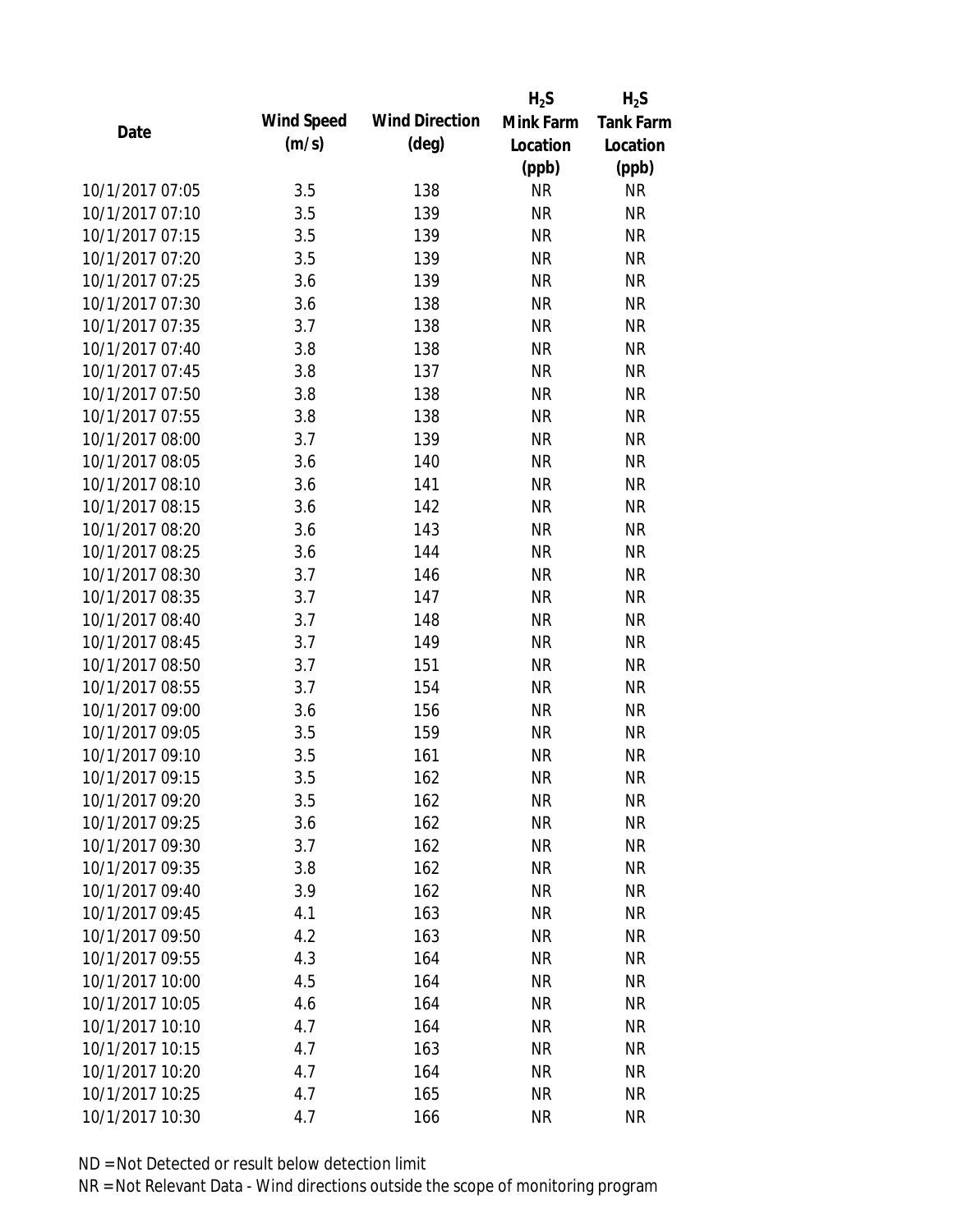|                 |            |                       | $H_2S$    | $H_2S$           |
|-----------------|------------|-----------------------|-----------|------------------|
| Date            | Wind Speed | <b>Wind Direction</b> | Mink Farm | <b>Tank Farm</b> |
|                 | (m/s)      | $(\text{deg})$        | Location  | Location         |
|                 |            |                       | (ppb)     | (ppb)            |
| 10/1/2017 10:35 | 4.7        | 168                   | <b>NR</b> | <b>NR</b>        |
| 10/1/2017 10:40 | 4.8        | 170                   | <b>NR</b> | 1                |
| 10/1/2017 10:45 | 4.9        | 172                   | <b>NR</b> | 1                |
| 10/1/2017 10:50 | 5.0        | 173                   | <b>NR</b> | $\mathbf{1}$     |
| 10/1/2017 10:55 | 5.1        | 172                   | <b>NR</b> | 1                |
| 10/1/2017 11:00 | 5.1        | 171                   | <b>NR</b> | 1                |
| 10/1/2017 11:05 | 5.2        | 170                   | <b>NR</b> | 1                |
| 10/1/2017 11:10 | 5.1        | 168                   | <b>NR</b> | <b>NR</b>        |
| 10/1/2017 11:15 | 5.0        | 166                   | <b>NR</b> | <b>NR</b>        |
| 10/1/2017 11:20 | 5.0        | 165                   | <b>NR</b> | <b>NR</b>        |
| 10/1/2017 11:25 | 5.0        | 164                   | <b>NR</b> | <b>NR</b>        |
| 10/1/2017 11:30 | 4.9        | 164                   | <b>NR</b> | <b>NR</b>        |
| 10/1/2017 11:35 | 5.0        | 163                   | <b>NR</b> | <b>NR</b>        |
| 10/1/2017 11:40 | 5.0        | 162                   | <b>NR</b> | <b>NR</b>        |
| 10/1/2017 11:45 | 5.1        | 161                   | <b>NR</b> | <b>NR</b>        |
| 10/1/2017 11:50 | 5.2        | 159                   | <b>NR</b> | <b>NR</b>        |
| 10/1/2017 11:55 | 5.2        | 156                   | <b>NR</b> | <b>NR</b>        |
| 10/1/2017 12:00 | 5.3        | 153                   | <b>NR</b> | <b>NR</b>        |
| 10/1/2017 12:05 | 5.3        | 152                   | <b>NR</b> | <b>NR</b>        |
| 10/1/2017 12:10 | 5.2        | 150                   | <b>NR</b> | <b>NR</b>        |
| 10/1/2017 12:15 | 5.1        | 148                   | <b>NR</b> | <b>NR</b>        |
| 10/1/2017 12:20 | 5.1        | 146                   | <b>NR</b> | <b>NR</b>        |
| 10/1/2017 12:25 | 4.9        | 144                   | <b>NR</b> | <b>NR</b>        |
| 10/1/2017 12:30 | 4.7        | 143                   | <b>NR</b> | <b>NR</b>        |
| 10/1/2017 12:35 | 4.6        | 141                   | <b>NR</b> | <b>NR</b>        |
| 10/1/2017 12:40 | 4.4        | 141                   | <b>NR</b> | <b>NR</b>        |
| 10/1/2017 12:45 | 4.3        | 142                   | <b>NR</b> | <b>NR</b>        |
| 10/1/2017 12:50 | 4.2        | 143                   | <b>NR</b> | <b>NR</b>        |
| 10/1/2017 12:55 | 4.2        | 146                   | <b>NR</b> | <b>NR</b>        |
| 10/1/2017 13:00 | 4.2        | 149                   | <b>NR</b> | <b>NR</b>        |
| 10/1/2017 13:05 | 4.2        | 152                   | <b>NR</b> | <b>NR</b>        |
| 10/1/2017 13:10 | 4.3        | 154                   | <b>NR</b> | <b>NR</b>        |
| 10/1/2017 13:15 | 4.4        | 156                   | <b>NR</b> | <b>NR</b>        |
| 10/1/2017 13:20 | 4.5        | 158                   | <b>NR</b> | <b>NR</b>        |
| 10/1/2017 13:25 | 4.6        | 158                   | <b>NR</b> | <b>NR</b>        |
| 10/1/2017 13:30 | 4.7        | 159                   | <b>NR</b> | <b>NR</b>        |
| 10/1/2017 13:35 | 4.9        | 159                   | <b>NR</b> | <b>NR</b>        |
| 10/1/2017 13:40 | 5.1        | 158                   | <b>NR</b> | <b>NR</b>        |
| 10/1/2017 13:45 | 5.2        | 157                   | <b>NR</b> | <b>NR</b>        |
| 10/1/2017 13:50 | 5.3        | 155                   | <b>NR</b> | <b>NR</b>        |
| 10/1/2017 13:55 | 5.4        | 154                   | <b>NR</b> | <b>NR</b>        |
| 10/1/2017 14:00 | 5.4        | 154                   | <b>NR</b> | <b>NR</b>        |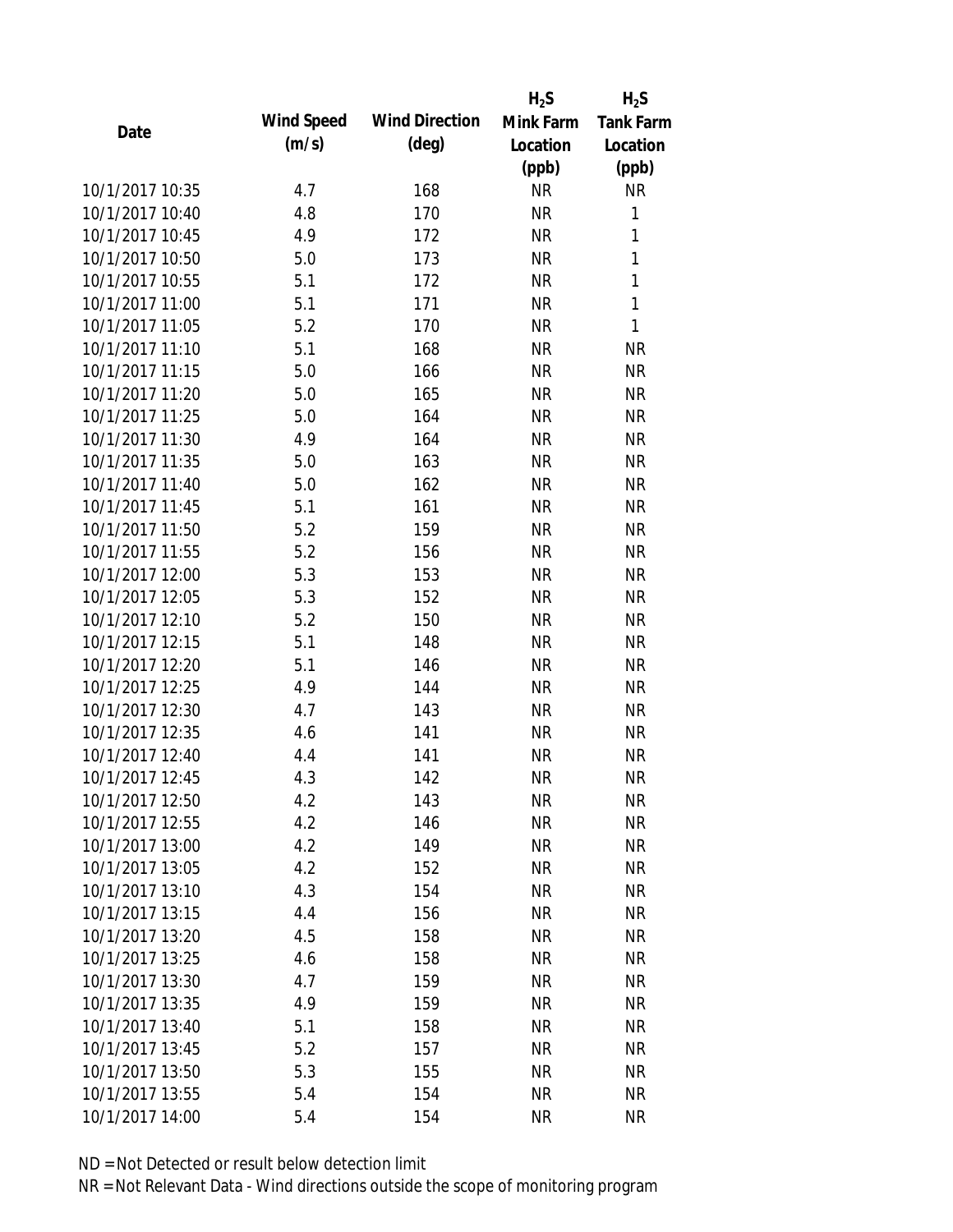|                 |            |                       | $H_2S$    | $H_2S$           |
|-----------------|------------|-----------------------|-----------|------------------|
| Date            | Wind Speed | <b>Wind Direction</b> | Mink Farm | <b>Tank Farm</b> |
|                 | (m/s)      | $(\text{deg})$        | Location  | Location         |
|                 |            |                       | (ppb)     | (ppb)            |
| 10/1/2017 14:05 | 5.3        | 154                   | <b>NR</b> | <b>NR</b>        |
| 10/1/2017 14:10 | 5.2        | 154                   | <b>NR</b> | <b>NR</b>        |
| 10/1/2017 14:15 | 5.1        | 154                   | <b>NR</b> | <b>NR</b>        |
| 10/1/2017 14:20 | 5.0        | 154                   | <b>NR</b> | <b>NR</b>        |
| 10/1/2017 14:25 | 4.8        | 153                   | <b>NR</b> | <b>NR</b>        |
| 10/1/2017 14:30 | 4.7        | 152                   | <b>NR</b> | <b>NR</b>        |
| 10/1/2017 14:35 | 4.6        | 151                   | <b>NR</b> | <b>NR</b>        |
| 10/1/2017 14:40 | 4.6        | 151                   | <b>NR</b> | <b>NR</b>        |
| 10/1/2017 14:45 | 4.5        | 150                   | <b>NR</b> | <b>NR</b>        |
| 10/1/2017 14:50 | 4.5        | 149                   | <b>NR</b> | <b>NR</b>        |
| 10/1/2017 14:55 | 4.4        | 148                   | <b>NR</b> | <b>NR</b>        |
| 10/1/2017 15:00 | 4.4        | 148                   | <b>NR</b> | <b>NR</b>        |
| 10/1/2017 15:05 | 4.4        | 146                   | <b>NR</b> | <b>NR</b>        |
| 10/1/2017 15:10 | 4.4        | 143                   | <b>NR</b> | <b>NR</b>        |
| 10/1/2017 15:15 | 4.4        | 141                   | <b>NR</b> | <b>NR</b>        |
| 10/1/2017 15:20 | 4.4        | 139                   | <b>NR</b> | <b>NR</b>        |
| 10/1/2017 15:25 | 4.5        | 138                   | <b>NR</b> | <b>NR</b>        |
| 10/1/2017 15:30 | 4.5        | 137                   | <b>NR</b> | <b>NR</b>        |
| 10/1/2017 15:35 | 4.6        | 136                   | <b>NR</b> | <b>NR</b>        |
| 10/1/2017 15:40 | 4.6        | 136                   | <b>NR</b> | <b>NR</b>        |
| 10/1/2017 15:45 | 4.6        | 136                   | <b>NR</b> | <b>NR</b>        |
| 10/1/2017 15:50 | 4.6        | 135                   | <b>NR</b> | <b>NR</b>        |
| 10/1/2017 15:55 | 4.7        | 135                   | <b>NR</b> | <b>NR</b>        |
| 10/1/2017 16:00 | 4.7        | 135                   | <b>NR</b> | <b>NR</b>        |
| 10/1/2017 16:05 | 4.7        | 136                   | <b>NR</b> | <b>NR</b>        |
| 10/1/2017 16:10 | 4.6        | 135                   | <b>NR</b> | <b>NR</b>        |
| 10/1/2017 16:15 | 4.6        | 134                   | <b>NR</b> | <b>NR</b>        |
| 10/1/2017 16:20 | 4.5        | 134                   | <b>NR</b> | <b>NR</b>        |
| 10/1/2017 16:25 | 4.4        | 134                   | <b>NR</b> | <b>NR</b>        |
| 10/1/2017 16:30 | 4.3        | 133                   | <b>NR</b> | <b>NR</b>        |
| 10/1/2017 16:35 | 4.2        | 133                   | <b>NR</b> | <b>NR</b>        |
| 10/1/2017 16:40 | 4.1        | 134                   | <b>NR</b> | <b>NR</b>        |
| 10/1/2017 16:45 | 4.0        | 134                   | <b>NR</b> | <b>NR</b>        |
| 10/1/2017 16:50 | 3.9        | 135                   | <b>NR</b> | <b>NR</b>        |
| 10/1/2017 16:55 | 3.9        | 134                   | <b>NR</b> | <b>NR</b>        |
| 10/1/2017 17:00 | 3.9        | 132                   | <b>NR</b> | <b>NR</b>        |
| 10/1/2017 17:05 | 3.8        | 130                   | <b>NR</b> | <b>NR</b>        |
| 10/1/2017 17:10 | 3.8        | 126                   | <b>NR</b> | <b>NR</b>        |
| 10/1/2017 17:15 | 3.8        | 123                   | <b>NR</b> | <b>NR</b>        |
| 10/1/2017 17:20 | 3.7        | 119                   | <b>NR</b> | <b>NR</b>        |
| 10/1/2017 17:25 | 3.7        | 117                   | <b>NR</b> | <b>NR</b>        |
| 10/1/2017 17:30 | 3.6        | 117                   | <b>NR</b> | <b>NR</b>        |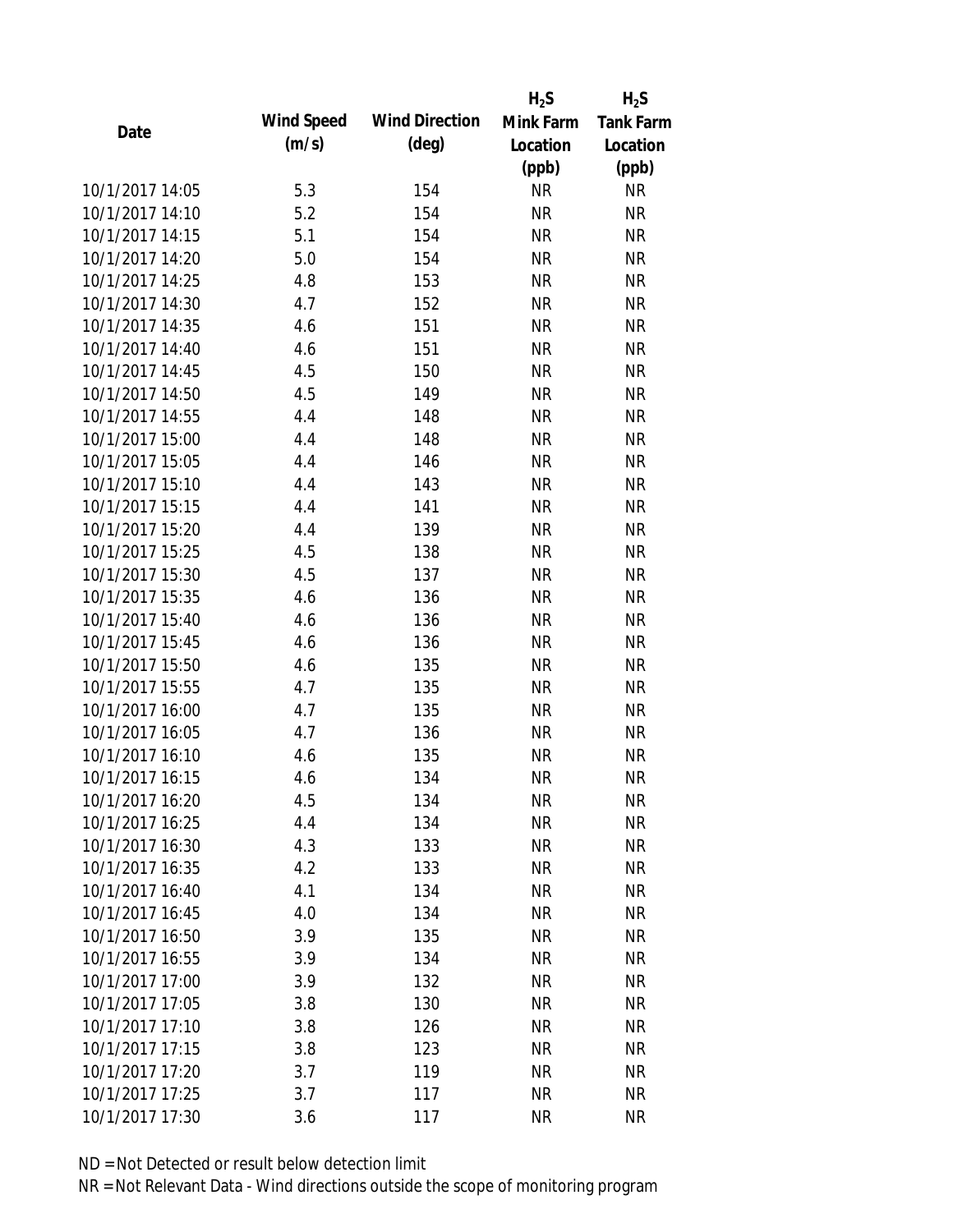|                 |            |                       | $H_2S$    | $H_2S$           |
|-----------------|------------|-----------------------|-----------|------------------|
| Date            | Wind Speed | <b>Wind Direction</b> | Mink Farm | <b>Tank Farm</b> |
|                 | (m/s)      | $(\text{deg})$        | Location  | Location         |
|                 |            |                       | (ppb)     | (ppb)            |
| 10/1/2017 17:35 | 3.5        | 118                   | <b>NR</b> | <b>NR</b>        |
| 10/1/2017 17:40 | 3.4        | 120                   | <b>NR</b> | <b>NR</b>        |
| 10/1/2017 17:45 | 3.4        | 123                   | <b>NR</b> | <b>NR</b>        |
| 10/1/2017 17:50 | 3.4        | 126                   | <b>NR</b> | <b>NR</b>        |
| 10/1/2017 17:55 | 3.4        | 128                   | <b>NR</b> | <b>NR</b>        |
| 10/1/2017 18:00 | 3.4        | 130                   | <b>NR</b> | <b>NR</b>        |
| 10/1/2017 18:05 | 3.4        | 132                   | <b>NR</b> | <b>NR</b>        |
| 10/1/2017 18:10 | 3.4        | 133                   | <b>NR</b> | <b>NR</b>        |
| 10/1/2017 18:15 | 3.4        | 133                   | <b>NR</b> | <b>NR</b>        |
| 10/1/2017 18:20 | 3.4        | 132                   | <b>NR</b> | <b>NR</b>        |
| 10/1/2017 18:25 | 3.3        | 131                   | <b>NR</b> | <b>NR</b>        |
| 10/1/2017 18:30 | 3.2        | 129                   | <b>NR</b> | <b>NR</b>        |
| 10/1/2017 18:35 | 3.1        | 127                   | <b>NR</b> | <b>NR</b>        |
| 10/1/2017 18:40 | 2.9        | 124                   | <b>NR</b> | <b>NR</b>        |
| 10/1/2017 18:45 | 2.7        | 121                   | <b>NR</b> | <b>NR</b>        |
| 10/1/2017 18:50 | 2.6        | 118                   | <b>NR</b> | <b>NR</b>        |
| 10/1/2017 18:55 | 2.5        | 115                   | <b>NR</b> | <b>NR</b>        |
| 10/1/2017 19:00 | 2.4        | 112                   | <b>NR</b> | <b>NR</b>        |
| 10/1/2017 19:05 | 2.4        | 110                   | <b>NR</b> | <b>NR</b>        |
| 10/1/2017 19:10 | 2.4        | 109                   | <b>NR</b> | <b>NR</b>        |
| 10/1/2017 19:15 | 2.4        | 107                   | <b>NR</b> | <b>NR</b>        |
| 10/1/2017 19:20 | 2.4        | 106                   | <b>NR</b> | <b>NR</b>        |
| 10/1/2017 19:25 | 2.5        | 105                   | <b>NR</b> | <b>NR</b>        |
| 10/1/2017 19:30 | 2.4        | 104                   | <b>NR</b> | <b>NR</b>        |
| 10/1/2017 19:35 | 2.4        | 103                   | <b>NR</b> | <b>NR</b>        |
| 10/1/2017 19:40 | 2.4        | 102                   | <b>NR</b> | <b>NR</b>        |
| 10/1/2017 19:45 | 2.4        | 102                   | <b>NR</b> | <b>NR</b>        |
| 10/1/2017 19:50 | 2.5        | 102                   | <b>NR</b> | <b>NR</b>        |
| 10/1/2017 19:55 | 2.5        | 102                   | <b>NR</b> | <b>NR</b>        |
| 10/1/2017 20:00 | 2.6        | 102                   | <b>NR</b> | <b>NR</b>        |
| 10/1/2017 20:05 | 2.7        | 102                   | <b>NR</b> | <b>NR</b>        |
| 10/1/2017 20:10 | 2.7        | 103                   | <b>NR</b> | <b>NR</b>        |
| 10/1/2017 20:15 | 2.8        | 103                   | <b>NR</b> | <b>NR</b>        |
| 10/1/2017 20:20 | 2.8        | 103                   | <b>NR</b> | <b>NR</b>        |
| 10/1/2017 20:25 | 2.9        | 103                   | <b>NR</b> | <b>NR</b>        |
| 10/1/2017 20:30 | 2.9        | 103                   | <b>NR</b> | <b>NR</b>        |
| 10/1/2017 20:35 | 2.9        | 103                   | <b>NR</b> | <b>NR</b>        |
| 10/1/2017 20:40 | 2.8        | 103                   | <b>NR</b> | <b>NR</b>        |
| 10/1/2017 20:45 | 2.7        | 103                   | <b>NR</b> | <b>NR</b>        |
| 10/1/2017 20:50 | 2.7        | 102                   | NR        | <b>NR</b>        |
| 10/1/2017 20:55 | 2.6        | 102                   | <b>NR</b> | <b>NR</b>        |
| 10/1/2017 21:00 | 2.5        | 102                   | <b>NR</b> | <b>NR</b>        |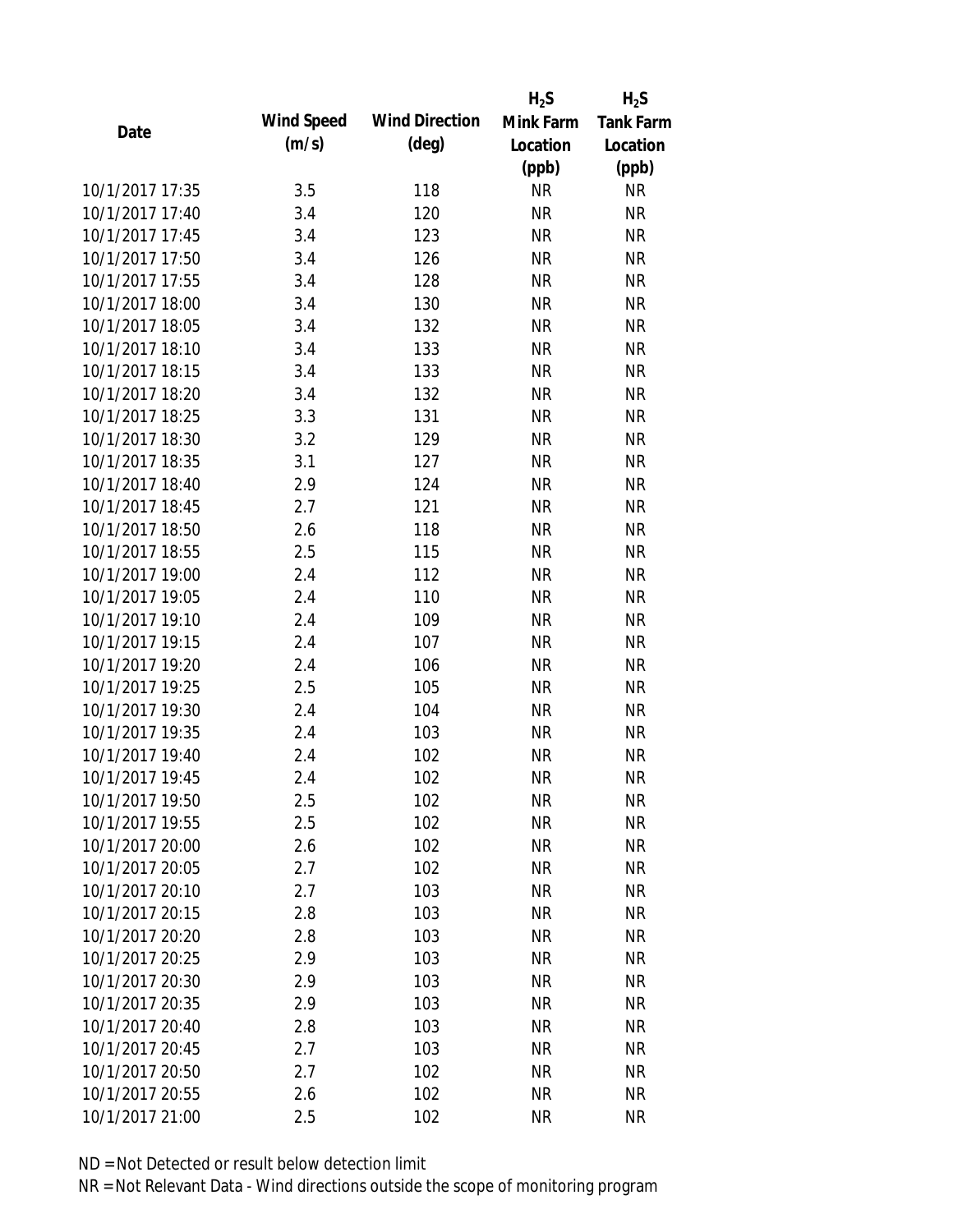|                 |            |                       | $H_2S$    | $H_2S$           |
|-----------------|------------|-----------------------|-----------|------------------|
| Date            | Wind Speed | <b>Wind Direction</b> | Mink Farm | <b>Tank Farm</b> |
|                 | (m/s)      | $(\text{deg})$        | Location  | Location         |
|                 |            |                       | (ppb)     | (ppb)            |
| 10/1/2017 21:05 | 2.4        | 101                   | <b>NR</b> | <b>NR</b>        |
| 10/1/2017 21:10 | 2.3        | 101                   | <b>NR</b> | <b>NR</b>        |
| 10/1/2017 21:15 | 2.3        | 101                   | <b>NR</b> | <b>NR</b>        |
| 10/1/2017 21:20 | 2.3        | 100                   | <b>NR</b> | <b>NR</b>        |
| 10/1/2017 21:25 | 2.3        | 101                   | <b>NR</b> | <b>NR</b>        |
| 10/1/2017 21:30 | 2.3        | 102                   | <b>NR</b> | <b>NR</b>        |
| 10/1/2017 21:35 | 2.5        | 103                   | <b>NR</b> | <b>NR</b>        |
| 10/1/2017 21:40 | 2.7        | 105                   | <b>NR</b> | <b>NR</b>        |
| 10/1/2017 21:45 | 3.0        | 108                   | <b>NR</b> | <b>NR</b>        |
| 10/1/2017 21:50 | 3.3        | 111                   | <b>NR</b> | <b>NR</b>        |
| 10/1/2017 21:55 | 3.6        | 113                   | <b>NR</b> | <b>NR</b>        |
| 10/1/2017 22:00 | 3.8        | 115                   | <b>NR</b> | <b>NR</b>        |
| 10/1/2017 22:05 | 4.0        | 117                   | <b>NR</b> | <b>NR</b>        |
| 10/1/2017 22:10 | 4.1        | 120                   | <b>NR</b> | <b>NR</b>        |
| 10/1/2017 22:15 | 4.2        | 122                   | <b>NR</b> | <b>NR</b>        |
| 10/1/2017 22:20 | 4.2        | 124                   | <b>NR</b> | <b>NR</b>        |
| 10/1/2017 22:25 | 4.2        | 126                   | <b>NR</b> | <b>NR</b>        |
| 10/1/2017 22:30 | 4.3        | 128                   | <b>NR</b> | <b>NR</b>        |
| 10/1/2017 22:35 | 4.4        | 131                   | <b>NR</b> | <b>NR</b>        |
| 10/1/2017 22:40 | 4.4        | 132                   | <b>NR</b> | <b>NR</b>        |
| 10/1/2017 22:45 | 4.5        | 134                   | <b>NR</b> | <b>NR</b>        |
| 10/1/2017 22:50 | 4.6        | 135                   | <b>NR</b> | <b>NR</b>        |
| 10/1/2017 22:55 | 4.6        | 136                   | <b>NR</b> | <b>NR</b>        |
| 10/1/2017 23:00 | 4.5        | 136                   | <b>NR</b> | <b>NR</b>        |
| 10/1/2017 23:05 | 4.4        | 136                   | <b>NR</b> | <b>NR</b>        |
| 10/1/2017 23:10 | 4.3        | 137                   | <b>NR</b> | <b>NR</b>        |
| 10/1/2017 23:15 | 4.2        | 137                   | <b>NR</b> | <b>NR</b>        |
| 10/1/2017 23:20 | 4.1        | 138                   | <b>NR</b> | <b>NR</b>        |
| 10/1/2017 23:25 | 4.0        | 138                   | <b>NR</b> | <b>NR</b>        |
| 10/1/2017 23:30 | 3.9        | 139                   | <b>NR</b> | <b>NR</b>        |
| 10/1/2017 23:35 | 3.8        | 139                   | <b>NR</b> | <b>NR</b>        |
| 10/1/2017 23:40 | 3.8        | 140                   | <b>NR</b> | <b>NR</b>        |
| 10/1/2017 23:45 | 3.7        | 141                   | <b>NR</b> | <b>NR</b>        |
| 10/1/2017 23:50 | 3.6        | 141                   | <b>NR</b> | <b>NR</b>        |
| 10/1/2017 23:55 | 3.5        | 142                   | <b>NR</b> | <b>NR</b>        |
| 10/1/2017 24:00 | 3.5        | 143                   | <b>NR</b> | <b>NR</b>        |
| 10/2/2017 00:05 | 3.4        | 144                   | <b>NR</b> | <b>NR</b>        |
| 10/2/2017 00:10 | 3.4        | 145                   | <b>NR</b> | <b>NR</b>        |
| 10/2/2017 00:15 | 3.4        | 147                   | <b>NR</b> | <b>NR</b>        |
| 10/2/2017 00:20 | 3.5        | 149                   | <b>NR</b> | <b>NR</b>        |
| 10/2/2017 00:25 | 3.5        | 151                   | <b>NR</b> | <b>NR</b>        |
| 10/2/2017 00:30 | 3.7        | 153                   | <b>NR</b> | <b>NR</b>        |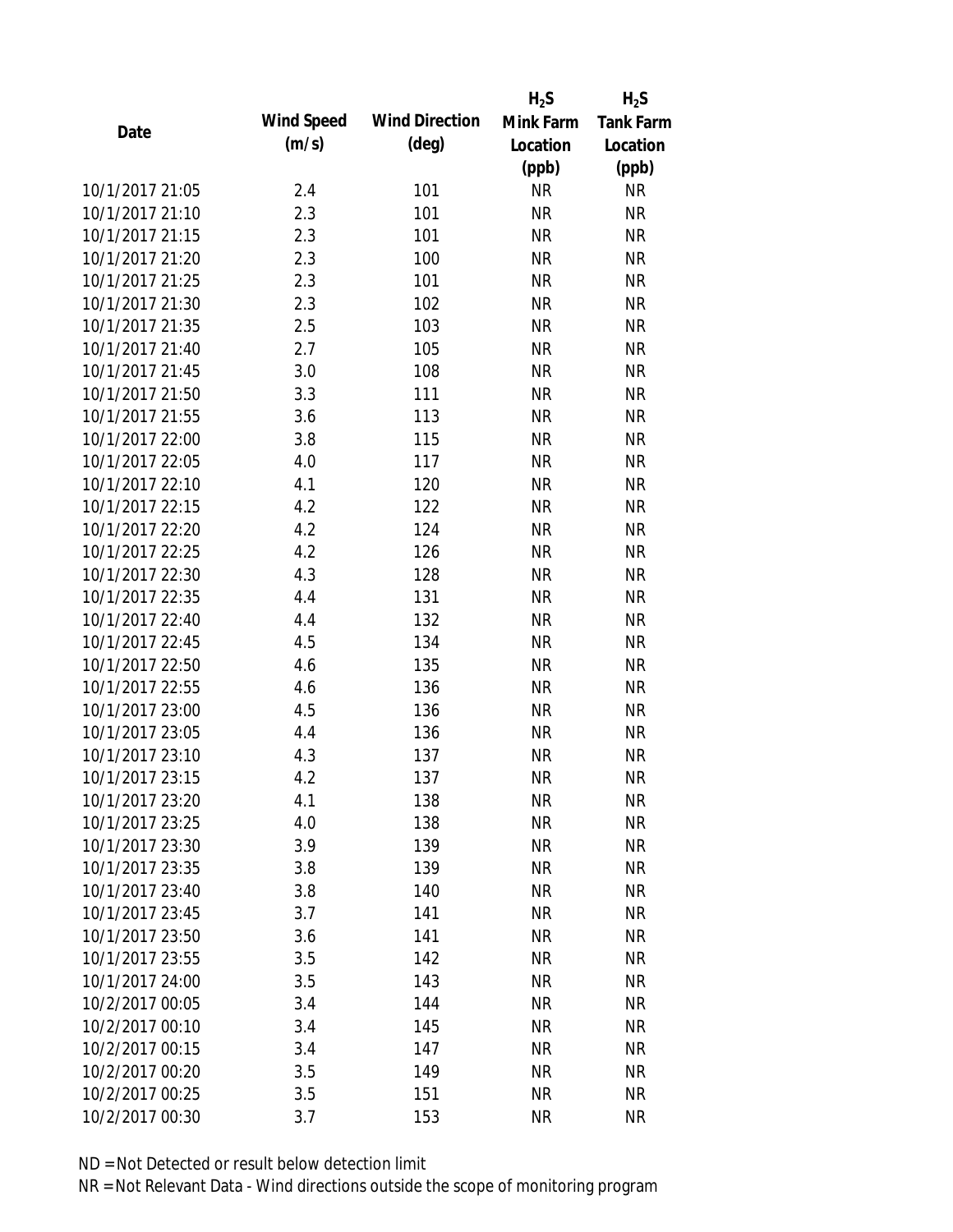|                 |            |                       | $H_2S$    | $H_2S$           |
|-----------------|------------|-----------------------|-----------|------------------|
| Date            | Wind Speed | <b>Wind Direction</b> | Mink Farm | <b>Tank Farm</b> |
|                 | (m/s)      | $(\text{deg})$        | Location  | Location         |
|                 |            |                       | (ppb)     | (ppb)            |
| 10/2/2017 00:35 | 3.8        | 154                   | <b>NR</b> | <b>NR</b>        |
| 10/2/2017 00:40 | 4.0        | 156                   | <b>NR</b> | <b>NR</b>        |
| 10/2/2017 00:45 | 4.1        | 156                   | <b>NR</b> | <b>NR</b>        |
| 10/2/2017 00:50 | 4.3        | 157                   | <b>NR</b> | <b>NR</b>        |
| 10/2/2017 00:55 | 4.5        | 158                   | <b>NR</b> | <b>NR</b>        |
| 10/2/2017 01:00 | 4.6        | 159                   | <b>NR</b> | <b>NR</b>        |
| 10/2/2017 01:05 | 4.7        | 159                   | <b>NR</b> | <b>NR</b>        |
| 10/2/2017 01:10 | 4.8        | 159                   | <b>NR</b> | <b>NR</b>        |
| 10/2/2017 01:15 | 4.9        | 160                   | <b>NR</b> | <b>NR</b>        |
| 10/2/2017 01:20 | 4.9        | 159                   | <b>NR</b> | <b>NR</b>        |
| 10/2/2017 01:25 | 4.9        | 159                   | <b>NR</b> | <b>NR</b>        |
| 10/2/2017 01:30 | 4.8        | 159                   | <b>NR</b> | <b>NR</b>        |
| 10/2/2017 01:35 | 4.7        | 158                   | <b>NR</b> | <b>NR</b>        |
| 10/2/2017 01:40 | 4.6        | 158                   | <b>NR</b> | <b>NR</b>        |
| 10/2/2017 01:45 | 4.6        | 158                   | <b>NR</b> | <b>NR</b>        |
| 10/2/2017 01:50 | 4.5        | 158                   | <b>NR</b> | <b>NR</b>        |
| 10/2/2017 01:55 | 4.5        | 159                   | <b>NR</b> | <b>NR</b>        |
| 10/2/2017 02:00 | 4.4        | 159                   | <b>NR</b> | <b>NR</b>        |
| 10/2/2017 02:05 | 4.4        | 159                   | <b>NR</b> | <b>NR</b>        |
| 10/2/2017 02:10 | 4.4        | 159                   | <b>NR</b> | <b>NR</b>        |
| 10/2/2017 02:15 | 4.5        | 159                   | <b>NR</b> | <b>NR</b>        |
| 10/2/2017 02:20 | 4.5        | 159                   | <b>NR</b> | <b>NR</b>        |
| 10/2/2017 02:25 | 4.6        | 159                   | <b>NR</b> | <b>NR</b>        |
| 10/2/2017 02:30 | 4.6        | 159                   | <b>NR</b> | <b>NR</b>        |
| 10/2/2017 02:35 | 4.7        | 160                   | <b>NR</b> | <b>NR</b>        |
| 10/2/2017 02:40 | 4.7        | 160                   | <b>NR</b> | <b>NR</b>        |
| 10/2/2017 02:45 | 4.7        | 160                   | <b>NR</b> | <b>NR</b>        |
| 10/2/2017 02:50 | 4.7        | 161                   | <b>NR</b> | <b>NR</b>        |
| 10/2/2017 02:55 | 4.6        | 162                   | <b>NR</b> | <b>NR</b>        |
| 10/2/2017 03:00 | 4.6        | 163                   | <b>NR</b> | <b>NR</b>        |
| 10/2/2017 03:05 | 4.5        | 163                   | <b>NR</b> | <b>NR</b>        |
| 10/2/2017 03:10 | 4.4        | 164                   | <b>NR</b> | <b>NR</b>        |
| 10/2/2017 03:15 | 4.4        | 164                   | <b>NR</b> | <b>NR</b>        |
| 10/2/2017 03:20 | 4.4        | 164                   | <b>NR</b> | <b>NR</b>        |
| 10/2/2017 03:25 | 4.3        | 164                   | <b>NR</b> | <b>NR</b>        |
| 10/2/2017 03:30 | 4.2        | 164                   | <b>NR</b> | <b>NR</b>        |
| 10/2/2017 03:35 | 4.1        | 165                   | <b>NR</b> | <b>NR</b>        |
| 10/2/2017 03:40 | 4.0        | 165                   | <b>NR</b> | <b>NR</b>        |
| 10/2/2017 03:45 | 3.9        | 166                   | <b>NR</b> | <b>NR</b>        |
| 10/2/2017 03:50 | 3.9        | 166                   | ΝR        | <b>NR</b>        |
| 10/2/2017 03:55 | 3.8        | 166                   | <b>NR</b> | <b>NR</b>        |
| 10/2/2017 04:00 | 3.7        | 166                   | <b>NR</b> | <b>NR</b>        |
|                 |            |                       |           |                  |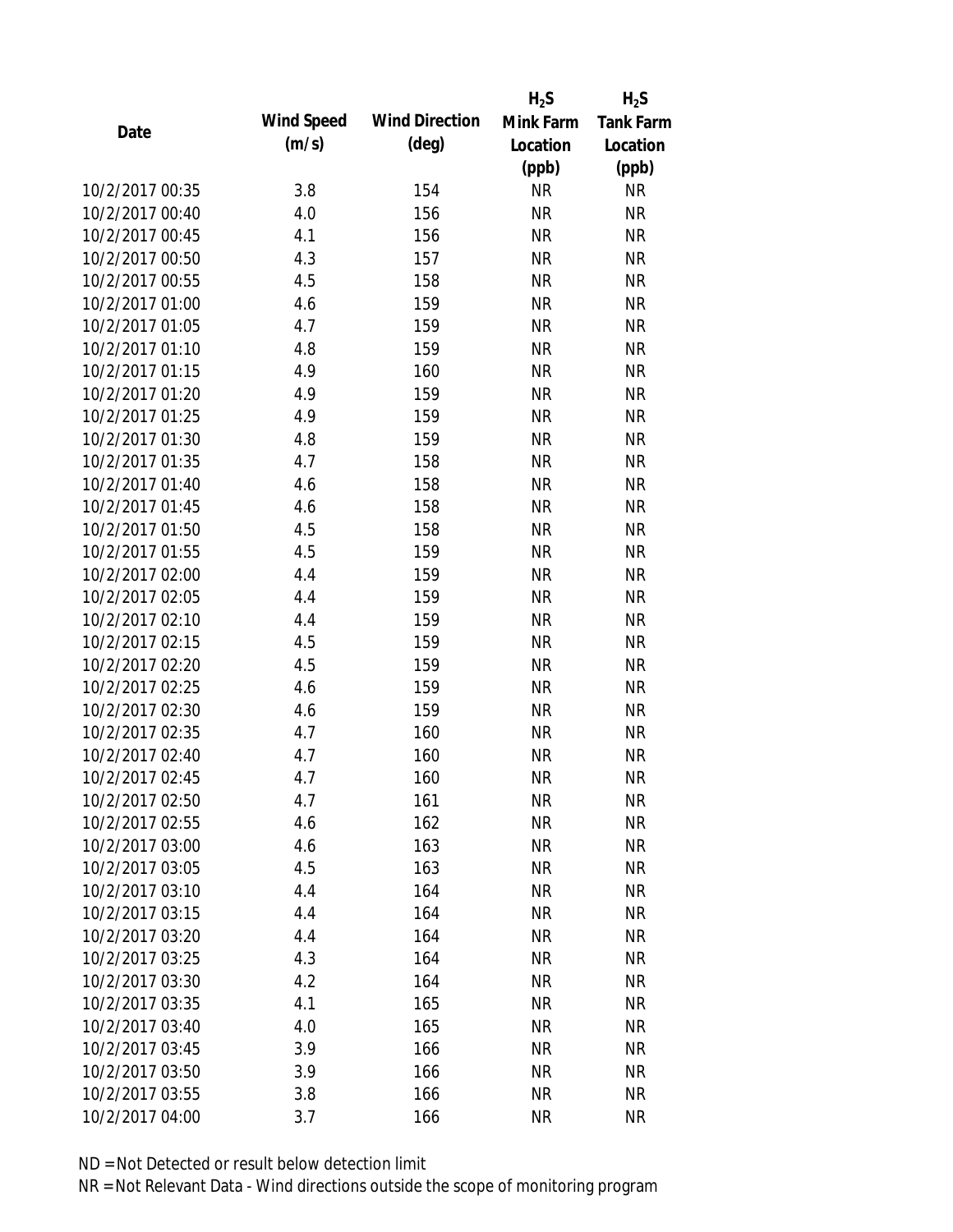|                 |            |                       | $H_2S$    | $H_2S$           |
|-----------------|------------|-----------------------|-----------|------------------|
| Date            | Wind Speed | <b>Wind Direction</b> | Mink Farm | <b>Tank Farm</b> |
|                 | (m/s)      | $(\text{deg})$        | Location  | Location         |
|                 |            |                       | (ppb)     | (ppb)            |
| 10/2/2017 04:05 | 3.6        | 165                   | <b>NR</b> | <b>NR</b>        |
| 10/2/2017 04:10 | 3.5        | 165                   | <b>NR</b> | <b>NR</b>        |
| 10/2/2017 04:15 | 3.5        | 164                   | <b>NR</b> | <b>NR</b>        |
| 10/2/2017 04:20 | 3.5        | 163                   | <b>NR</b> | <b>NR</b>        |
| 10/2/2017 04:25 | 3.5        | 162                   | <b>NR</b> | <b>NR</b>        |
| 10/2/2017 04:30 | 3.6        | 161                   | <b>NR</b> | <b>NR</b>        |
| 10/2/2017 04:35 | 3.7        | 160                   | <b>NR</b> | <b>NR</b>        |
| 10/2/2017 04:40 | 3.8        | 159                   | <b>NR</b> | <b>NR</b>        |
| 10/2/2017 04:45 | 3.9        | 158                   | <b>NR</b> | <b>NR</b>        |
| 10/2/2017 04:50 | 4.1        | 157                   | <b>NR</b> | <b>NR</b>        |
| 10/2/2017 04:55 | 4.2        | 156                   | <b>NR</b> | <b>NR</b>        |
| 10/2/2017 05:00 | 4.3        | 155                   | <b>NR</b> | <b>NR</b>        |
| 10/2/2017 05:05 | 4.3        | 155                   | <b>NR</b> | <b>NR</b>        |
| 10/2/2017 05:10 | 4.4        | 155                   | <b>NR</b> | <b>NR</b>        |
| 10/2/2017 05:15 | 4.4        | 155                   | <b>NR</b> | <b>NR</b>        |
| 10/2/2017 05:20 | 4.4        | 155                   | <b>NR</b> | <b>NR</b>        |
| 10/2/2017 05:25 | 4.4        | 156                   | <b>NR</b> | <b>NR</b>        |
| 10/2/2017 05:30 | 4.4        | 157                   | <b>NR</b> | <b>NR</b>        |
| 10/2/2017 05:35 | 4.4        | 158                   | <b>NR</b> | <b>NR</b>        |
| 10/2/2017 05:40 | 4.3        | 159                   | <b>NR</b> | <b>NR</b>        |
| 10/2/2017 05:45 | 4.3        | 160                   | <b>NR</b> | <b>NR</b>        |
| 10/2/2017 05:50 | 4.3        | 161                   | <b>NR</b> | <b>NR</b>        |
| 10/2/2017 05:55 | 4.4        | 162                   | <b>NR</b> | <b>NR</b>        |
| 10/2/2017 06:00 | 4.4        | 163                   | <b>NR</b> | <b>NR</b>        |
| 10/2/2017 06:05 | 4.4        | 163                   | <b>NR</b> | <b>NR</b>        |
| 10/2/2017 06:10 | 4.4        | 164                   | <b>NR</b> | <b>NR</b>        |
| 10/2/2017 06:15 | 4.3        | 164                   | <b>NR</b> | <b>NR</b>        |
| 10/2/2017 06:20 | 4.3        | 163                   | <b>NR</b> | <b>NR</b>        |
| 10/2/2017 06:25 | 4.2        | 163                   | <b>NR</b> | <b>NR</b>        |
| 10/2/2017 06:30 | 4.1        | 163                   | <b>NR</b> | <b>NR</b>        |
| 10/2/2017 06:35 | 4.1        | 163                   | <b>NR</b> | <b>NR</b>        |
| 10/2/2017 06:40 | 4.0        | 163                   | <b>NR</b> | <b>NR</b>        |
| 10/2/2017 06:45 | 3.9        | 163                   | <b>NR</b> | <b>NR</b>        |
| 10/2/2017 06:50 | 3.8        | 164                   | <b>NR</b> | <b>NR</b>        |
| 10/2/2017 06:55 | 3.8        | 164                   | <b>NR</b> | <b>NR</b>        |
| 10/2/2017 07:00 | 3.8        | 165                   | <b>NR</b> | <b>NR</b>        |
| 10/2/2017 07:05 | 3.9        | 165                   | <b>NR</b> | <b>NR</b>        |
| 10/2/2017 07:10 | 4.0        | 165                   | <b>NR</b> | <b>NR</b>        |
| 10/2/2017 07:15 | 4.2        | 165                   | <b>NR</b> | <b>NR</b>        |
| 10/2/2017 07:20 | 4.3        | 164                   | ΝR        | <b>NR</b>        |
| 10/2/2017 07:25 | 4.4        | 163                   | <b>NR</b> | <b>NR</b>        |
| 10/2/2017 07:30 | 4.5        | 163                   | <b>NR</b> | <b>NR</b>        |
|                 |            |                       |           |                  |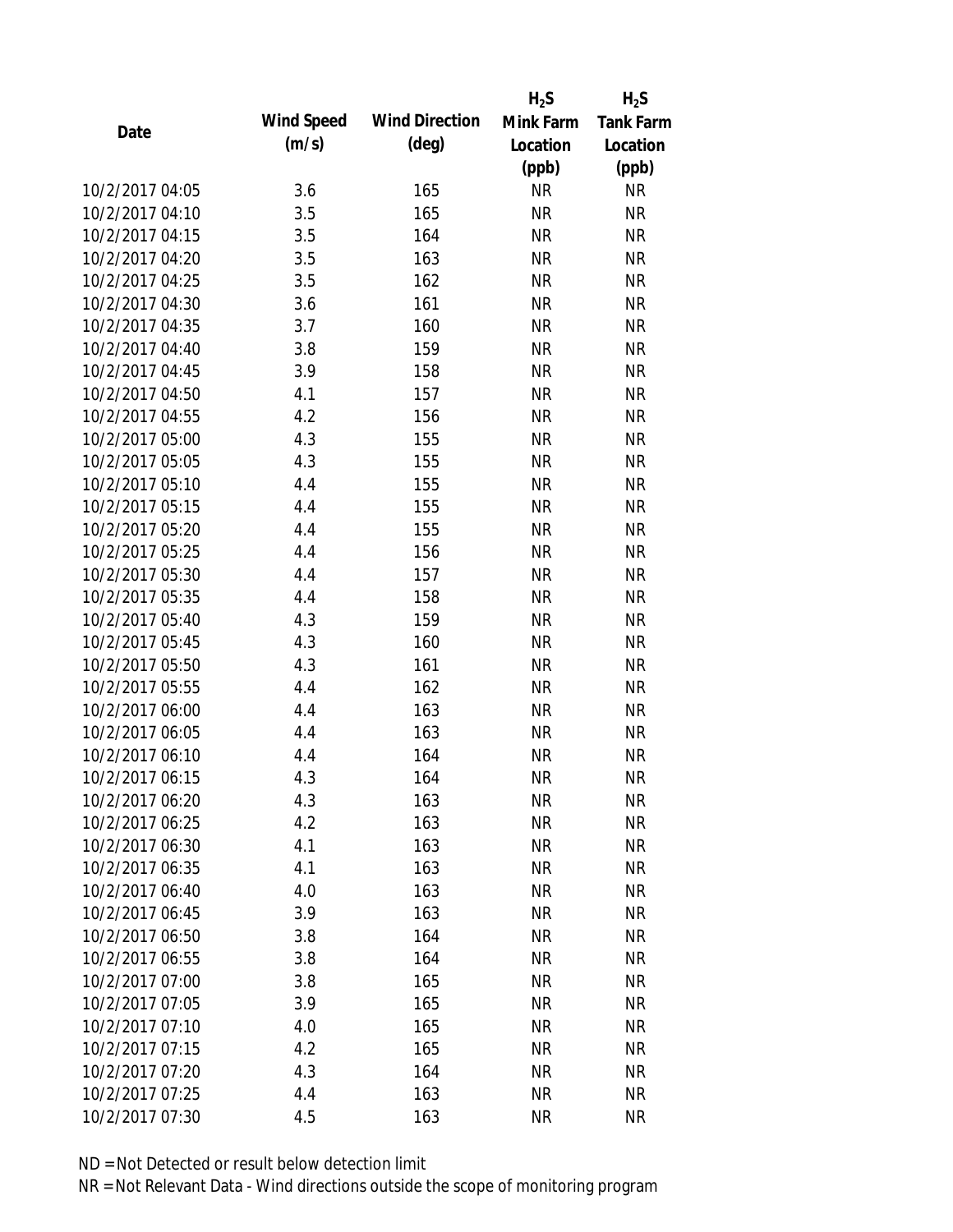|                 |            |                       | $H_2S$    | $H_2S$           |
|-----------------|------------|-----------------------|-----------|------------------|
| Date            | Wind Speed | <b>Wind Direction</b> | Mink Farm | <b>Tank Farm</b> |
|                 | (m/s)      | $(\text{deg})$        | Location  | Location         |
|                 |            |                       | (ppb)     | (ppb)            |
| 10/2/2017 07:35 | 4.5        | 162                   | <b>NR</b> | <b>NR</b>        |
| 10/2/2017 07:40 | 4.4        | 162                   | <b>NR</b> | <b>NR</b>        |
| 10/2/2017 07:45 | 4.4        | 163                   | <b>NR</b> | <b>NR</b>        |
| 10/2/2017 07:50 | 4.4        | 163                   | <b>NR</b> | <b>NR</b>        |
| 10/2/2017 07:55 | 4.4        | 164                   | <b>NR</b> | <b>NR</b>        |
| 10/2/2017 08:00 | 4.4        | 165                   | <b>NR</b> | <b>NR</b>        |
| 10/2/2017 08:05 | 4.4        | 166                   | <b>NR</b> | <b>NR</b>        |
| 10/2/2017 08:10 | 4.4        | 168                   | <b>NR</b> | <b>NR</b>        |
| 10/2/2017 08:15 | 4.4        | 169                   | <b>NR</b> | <b>NR</b>        |
| 10/2/2017 08:20 | 4.3        | 172                   | <b>NR</b> | 1                |
| 10/2/2017 08:25 | 4.1        | 174                   | <b>NR</b> | 1                |
| 10/2/2017 08:30 | 4.0        | 176                   | <b>NR</b> | 1                |
| 10/2/2017 08:35 | 3.9        | 178                   | <b>NR</b> | 1                |
| 10/2/2017 08:40 | 3.8        | 179                   | <b>NR</b> | 1                |
| 10/2/2017 08:45 | 3.8        | 181                   | <b>NR</b> | 1                |
| 10/2/2017 08:50 | 3.8        | 181                   | <b>NR</b> | 1                |
| 10/2/2017 08:55 | 3.9        | 181                   | <b>NR</b> | 1                |
| 10/2/2017 09:00 | 3.9        | 181                   | <b>NR</b> | 1                |
| 10/2/2017 09:05 | 4.0        | 181                   | <b>NR</b> | 1                |
| 10/2/2017 09:10 | 4.0        | 181                   | <b>NR</b> | 1                |
| 10/2/2017 09:15 | 4.1        | 181                   | <b>NR</b> | 1                |
| 10/2/2017 09:20 | 4.1        | 181                   | <b>NR</b> | 1                |
| 10/2/2017 09:25 | 4.1        | 181                   | <b>NR</b> | 1                |
| 10/2/2017 09:30 | 4.2        | 181                   | <b>NR</b> | 1                |
| 10/2/2017 09:35 | 4.3        | 181                   | <b>NR</b> | 1                |
| 10/2/2017 09:40 | 4.3        | 180                   | <b>NR</b> | 1                |
| 10/2/2017 09:45 | 4.3        | 180                   | <b>NR</b> | 1                |
| 10/2/2017 09:50 | 4.3        | 180                   | <b>NR</b> | 1                |
| 10/2/2017 09:55 | 4.2        | 180                   | <b>NR</b> | 1                |
| 10/2/2017 10:00 | 4.2        | 179                   | <b>NR</b> | 1                |
| 10/2/2017 10:05 | 4.2        | 178                   | <b>NR</b> | 1                |
| 10/2/2017 10:10 | 4.2        | 178                   | <b>NR</b> | 1                |
| 10/2/2017 10:15 | 4.2        | 177                   | <b>NR</b> | 1                |
| 10/2/2017 10:20 | 4.3        | 177                   | <b>NR</b> | 1                |
| 10/2/2017 10:25 | 4.4        | 177                   | <b>NR</b> | 1                |
| 10/2/2017 10:30 | 4.3        | 177                   | <b>NR</b> | 1                |
| 10/2/2017 10:35 | 4.2        | 178                   | <b>NR</b> | 1                |
| 10/2/2017 10:40 | 4.0        | 180                   | <b>NR</b> | 1                |
| 10/2/2017 10:45 | 3.8        | 182                   | <b>NR</b> | 1                |
| 10/2/2017 10:50 | 3.6        | 183                   | NR        | 1                |
| 10/2/2017 10:55 | 3.4        | 185                   | <b>NR</b> | 1                |
| 10/2/2017 11:00 | 3.4        | 186                   | <b>NR</b> | 1                |
|                 |            |                       |           |                  |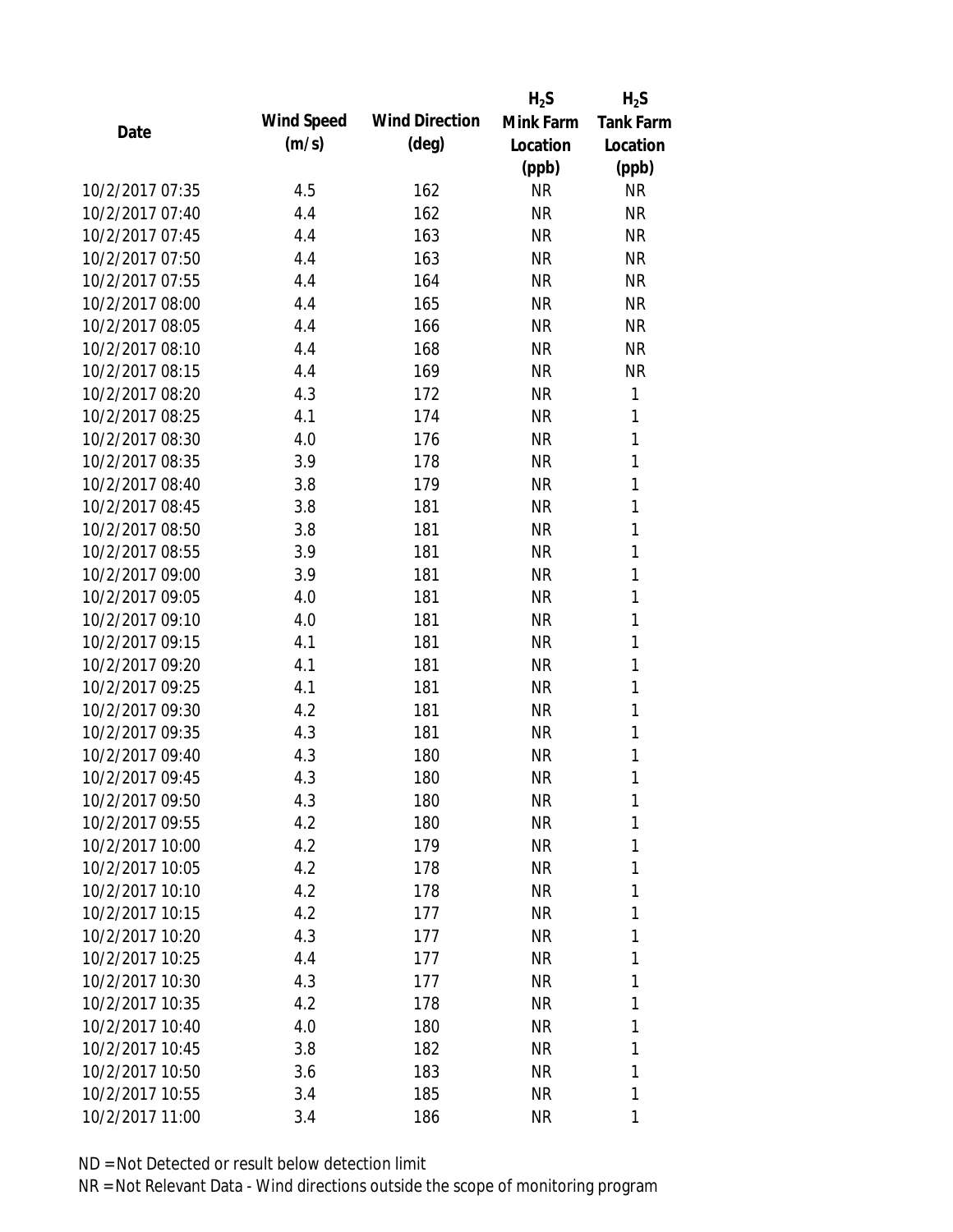|                 |            |                       | $H_2S$    | $H_2S$           |
|-----------------|------------|-----------------------|-----------|------------------|
| Date            | Wind Speed | <b>Wind Direction</b> | Mink Farm | <b>Tank Farm</b> |
|                 | (m/s)      | $(\text{deg})$        | Location  | Location         |
|                 |            |                       | (ppb)     | (ppb)            |
| 10/2/2017 11:05 | 3.5        | 186                   | <b>NR</b> | 1                |
| 10/2/2017 11:10 | 3.7        | 186                   | <b>NR</b> | 1                |
| 10/2/2017 11:15 | 4.0        | 185                   | <b>NR</b> | 1                |
| 10/2/2017 11:20 | 4.2        | 183                   | <b>NR</b> | 1                |
| 10/2/2017 11:25 | 4.5        | 180                   | <b>NR</b> | 1                |
| 10/2/2017 11:30 | 4.6        | 177                   | <b>NR</b> | 1                |
| 10/2/2017 11:35 | 4.7        | 173                   | <b>NR</b> | 1                |
| 10/2/2017 11:40 | 4.8        | 169                   | <b>NR</b> | <b>NR</b>        |
| 10/2/2017 11:45 | 4.9        | 167                   | <b>NR</b> | <b>NR</b>        |
| 10/2/2017 11:50 | 4.9        | 167                   | <b>NR</b> | <b>NR</b>        |
| 10/2/2017 11:55 | 4.9        | 169                   | <b>NR</b> | <b>NR</b>        |
| 10/2/2017 12:00 | 4.9        | 172                   | <b>NR</b> | 1                |
| 10/2/2017 12:05 | 4.8        | 175                   | <b>NR</b> | 1                |
| 10/2/2017 12:10 | 4.8        | 179                   | <b>NR</b> | 1                |
| 10/2/2017 12:15 | 4.7        | 183                   | <b>NR</b> | 1                |
| 10/2/2017 12:20 | 4.7        | 185                   | <b>NR</b> | 1                |
| 10/2/2017 12:25 | 4.7        | 186                   | <b>NR</b> | 1                |
| 10/2/2017 12:30 | 4.8        | 186                   | <b>NR</b> | 1                |
| 10/2/2017 12:35 | 4.8        | 187                   | <b>NR</b> | 1                |
| 10/2/2017 12:40 | 4.9        | 186                   | <b>NR</b> | 1                |
| 10/2/2017 12:45 | 5.0        | 186                   | <b>NR</b> | 1                |
| 10/2/2017 12:50 | 5.1        | 187                   | <b>NR</b> | 1                |
| 10/2/2017 12:55 | 5.2        | 188                   | <b>NR</b> | 1                |
| 10/2/2017 13:00 | 5.2        | 190                   | <b>NR</b> | 1                |
| 10/2/2017 13:05 | 5.2        | 191                   | <b>NR</b> | 1                |
| 10/2/2017 13:10 | 5.2        | 191                   | <b>NR</b> | 1                |
| 10/2/2017 13:15 | 5.1        | 191                   | <b>NR</b> | 1                |
| 10/2/2017 13:20 | 5.1        | 190                   | <b>NR</b> | 1                |
| 10/2/2017 13:25 | 5.0        | 189                   | <b>NR</b> | 1                |
| 10/2/2017 13:30 | 5.1        | 187                   | <b>NR</b> | 1                |
| 10/2/2017 13:35 | 5.1        | 185                   | <b>NR</b> | 1                |
| 10/2/2017 13:40 | 5.1        | 184                   | <b>NR</b> | 1                |
| 10/2/2017 13:45 | 5.2        | 183                   | <b>NR</b> | 1                |
| 10/2/2017 13:50 | 5.3        | 181                   | <b>NR</b> | 1                |
| 10/2/2017 13:55 | 5.3        | 179                   | <b>NR</b> | 1                |
| 10/2/2017 14:00 | 5.4        | 177                   | <b>NR</b> | 1                |
| 10/2/2017 14:05 | 5.5        | 175                   | <b>NR</b> | 1                |
| 10/2/2017 14:10 | 5.6        | 174                   | <b>NR</b> | 1                |
| 10/2/2017 14:15 | 5.8        | 173                   | <b>NR</b> | 1                |
| 10/2/2017 14:20 | 5.9        | 172                   | NR        | 1                |
| 10/2/2017 14:25 | 6.0        | 171                   | <b>NR</b> | 1                |
| 10/2/2017 14:30 |            |                       |           |                  |
|                 | 6.1        | 170                   | <b>NR</b> | 1                |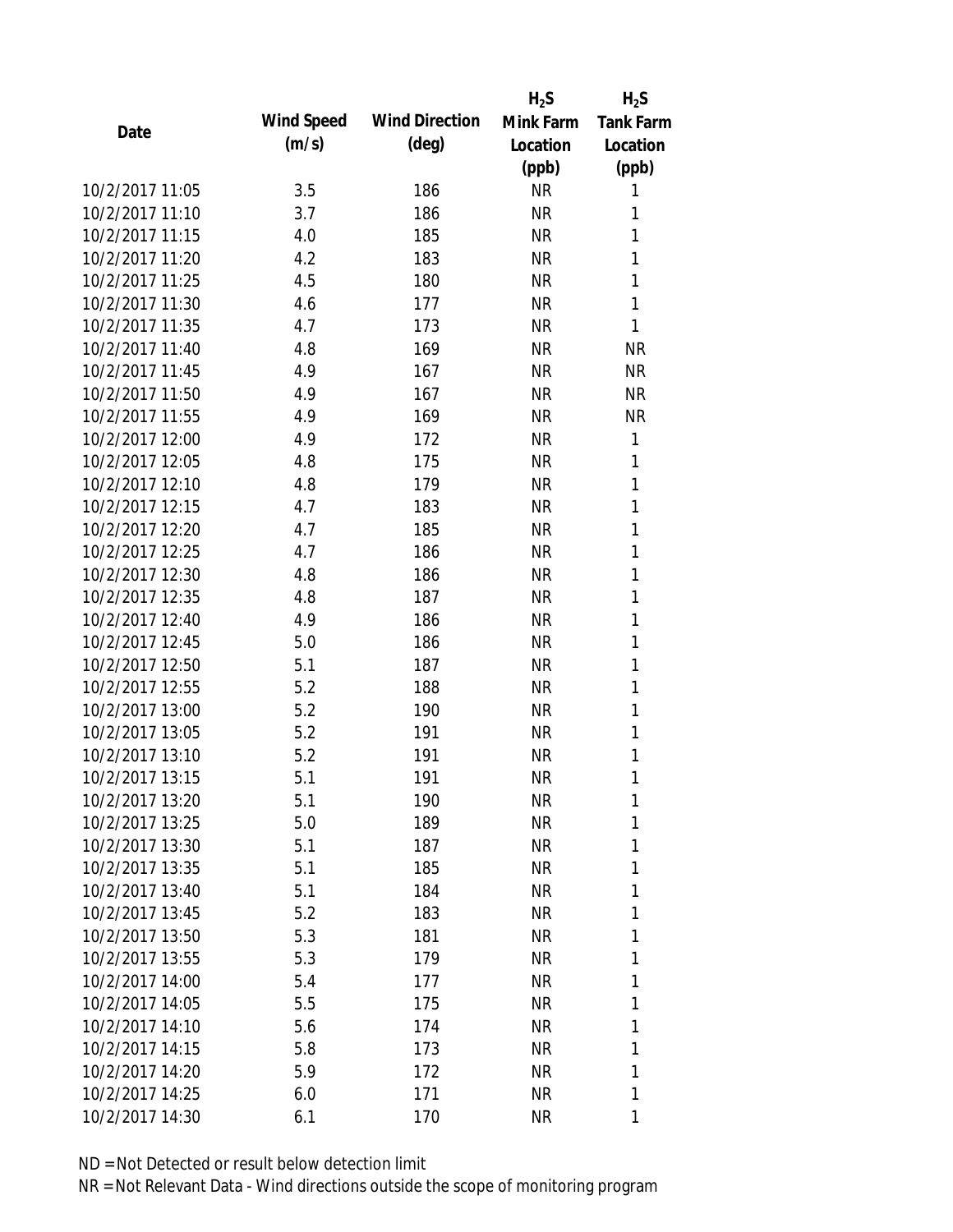|                 |            |                       | $H_2S$    | $H_2S$           |
|-----------------|------------|-----------------------|-----------|------------------|
| Date            | Wind Speed | <b>Wind Direction</b> | Mink Farm | <b>Tank Farm</b> |
|                 | (m/s)      | $(\text{deg})$        | Location  | Location         |
|                 |            |                       | (ppb)     | (ppb)            |
| 10/2/2017 14:35 | 6.2        | 169                   | <b>NR</b> | <b>NR</b>        |
| 10/2/2017 14:40 | 6.2        | 169                   | <b>NR</b> | <b>NR</b>        |
| 10/2/2017 14:45 | 6.2        | 169                   | <b>NR</b> | <b>NR</b>        |
| 10/2/2017 14:50 | 6.1        | 170                   | <b>NR</b> | 1                |
| 10/2/2017 14:55 | 6.1        | 171                   | <b>NR</b> | 1                |
| 10/2/2017 15:00 | 6.0        | 173                   | <b>NR</b> | 1                |
| 10/2/2017 15:05 | 5.9        | 176                   | <b>NR</b> | 1                |
| 10/2/2017 15:10 | 5.7        | 178                   | <b>NR</b> | 1                |
| 10/2/2017 15:15 | 5.6        | 179                   | <b>NR</b> | 1                |
| 10/2/2017 15:20 | 5.6        | 179                   | <b>NR</b> | 1                |
| 10/2/2017 15:25 | 5.6        | 179                   | <b>NR</b> | 1                |
| 10/2/2017 15:30 | 5.6        | 178                   | <b>NR</b> | 1                |
| 10/2/2017 15:35 | 5.6        | 175                   | <b>NR</b> | 1                |
| 10/2/2017 15:40 | 5.7        | 174                   | <b>NR</b> | 1                |
| 10/2/2017 15:45 | 5.8        | 173                   | <b>NR</b> | 1                |
| 10/2/2017 15:50 | 5.9        | 171                   | <b>NR</b> | 1                |
| 10/2/2017 15:55 | 5.8        | 169                   | <b>NR</b> | <b>NR</b>        |
| 10/2/2017 16:00 | 5.9        | 168                   | <b>NR</b> | <b>NR</b>        |
| 10/2/2017 16:05 | 5.8        | 167                   | <b>NR</b> | <b>NR</b>        |
| 10/2/2017 16:10 | 5.8        | 165                   | <b>NR</b> | <b>NR</b>        |
| 10/2/2017 16:15 | 5.7        | 164                   | <b>NR</b> | <b>NR</b>        |
| 10/2/2017 16:20 | 5.6        | 163                   | <b>NR</b> | <b>NR</b>        |
| 10/2/2017 16:25 | 5.6        | 163                   | <b>NR</b> | <b>NR</b>        |
| 10/2/2017 16:30 | 5.6        | 162                   | <b>NR</b> | <b>NR</b>        |
| 10/2/2017 16:35 | 5.6        | 162                   | <b>NR</b> | <b>NR</b>        |
| 10/2/2017 16:40 | 5.6        | 162                   | <b>NR</b> | <b>NR</b>        |
| 10/2/2017 16:45 | 5.7        | 162                   | <b>NR</b> | <b>NR</b>        |
| 10/2/2017 16:50 | 5.7        | 161                   | <b>NR</b> | <b>NR</b>        |
| 10/2/2017 16:55 | 5.7        | 161                   | <b>NR</b> | <b>NR</b>        |
| 10/2/2017 17:00 | 5.7        | 161                   | <b>NR</b> | <b>NR</b>        |
| 10/2/2017 17:05 | 5.7        | 160                   | <b>NR</b> | <b>NR</b>        |
| 10/2/2017 17:10 | 5.6        | 160                   | <b>NR</b> | <b>NR</b>        |
| 10/2/2017 17:15 | 5.5        | 159                   | <b>NR</b> | <b>NR</b>        |
| 10/2/2017 17:20 | 5.5        | 159                   | <b>NR</b> | <b>NR</b>        |
| 10/2/2017 17:25 | 5.4        | 158                   | <b>NR</b> | <b>NR</b>        |
| 10/2/2017 17:30 | 5.3        | 158                   | <b>NR</b> | <b>NR</b>        |
| 10/2/2017 17:35 | 5.3        | 157                   | <b>NR</b> | <b>NR</b>        |
| 10/2/2017 17:40 | 5.2        | 157                   | <b>NR</b> | <b>NR</b>        |
| 10/2/2017 17:45 | 5.2        | 158                   | <b>NR</b> | <b>NR</b>        |
| 10/2/2017 17:50 | 5.2        | 158                   | <b>NR</b> | <b>NR</b>        |
| 10/2/2017 17:55 | 5.2        | 158                   | <b>NR</b> | <b>NR</b>        |
| 10/2/2017 18:00 |            | 158                   | <b>NR</b> | <b>NR</b>        |
|                 | 5.2        |                       |           |                  |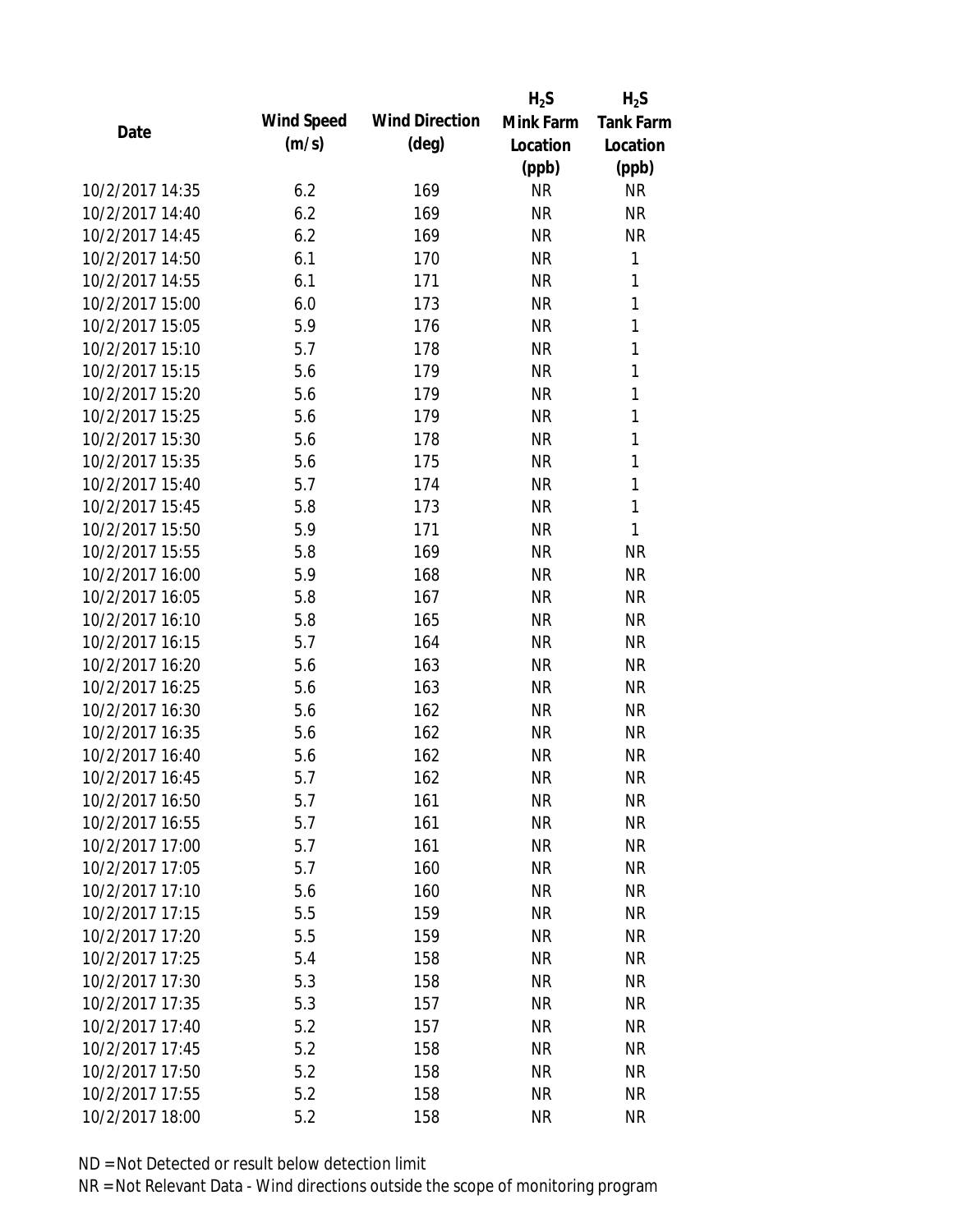|                 |            |                       | $H_2S$    | $H_2S$           |
|-----------------|------------|-----------------------|-----------|------------------|
| Date            | Wind Speed | <b>Wind Direction</b> | Mink Farm | <b>Tank Farm</b> |
|                 | (m/s)      | $(\text{deg})$        | Location  | Location         |
|                 |            |                       | (ppb)     | (ppb)            |
| 10/2/2017 18:05 | 5.3        | 158                   | <b>NR</b> | <b>NR</b>        |
| 10/2/2017 18:10 | 5.3        | 159                   | <b>NR</b> | <b>NR</b>        |
| 10/2/2017 18:15 | 5.3        | 159                   | <b>NR</b> | <b>NR</b>        |
| 10/2/2017 18:20 | 5.2        | 159                   | <b>NR</b> | <b>NR</b>        |
| 10/2/2017 18:25 | 5.1        | 160                   | <b>NR</b> | <b>NR</b>        |
| 10/2/2017 18:30 | 5.0        | 160                   | <b>NR</b> | <b>NR</b>        |
| 10/2/2017 18:35 | 4.9        | 160                   | <b>NR</b> | <b>NR</b>        |
| 10/2/2017 18:40 | 4.8        | 159                   | <b>NR</b> | <b>NR</b>        |
| 10/2/2017 18:45 | 4.6        | 159                   | <b>NR</b> | <b>NR</b>        |
| 10/2/2017 18:50 | 4.5        | 158                   | <b>NR</b> | <b>NR</b>        |
| 10/2/2017 18:55 | 4.4        | 157                   | <b>NR</b> | <b>NR</b>        |
| 10/2/2017 19:00 | 4.2        | 156                   | <b>NR</b> | <b>NR</b>        |
| 10/2/2017 19:05 | 4.1        | 155                   | <b>NR</b> | <b>NR</b>        |
| 10/2/2017 19:10 | 4.0        | 153                   | <b>NR</b> | <b>NR</b>        |
| 10/2/2017 19:15 | 3.9        | 152                   | <b>NR</b> | <b>NR</b>        |
| 10/2/2017 19:20 | 3.8        | 151                   | <b>NR</b> | <b>NR</b>        |
| 10/2/2017 19:25 | 3.7        | 151                   | <b>NR</b> | <b>NR</b>        |
| 10/2/2017 19:30 | 3.7        | 151                   | <b>NR</b> | <b>NR</b>        |
| 10/2/2017 19:35 | 3.7        | 151                   | <b>NR</b> | <b>NR</b>        |
| 10/2/2017 19:40 | 3.7        | 151                   | <b>NR</b> | <b>NR</b>        |
| 10/2/2017 19:45 | 3.7        | 151                   | <b>NR</b> | <b>NR</b>        |
| 10/2/2017 19:50 | 3.6        | 150                   | <b>NR</b> | <b>NR</b>        |
| 10/2/2017 19:55 | 3.6        | 150                   | <b>NR</b> | <b>NR</b>        |
| 10/2/2017 20:00 | 3.6        | 149                   | <b>NR</b> | <b>NR</b>        |
| 10/2/2017 20:05 | 3.6        | 148                   | <b>NR</b> | <b>NR</b>        |
| 10/2/2017 20:10 | 3.7        | 147                   | <b>NR</b> | <b>NR</b>        |
| 10/2/2017 20:15 | 3.7        | 146                   | <b>NR</b> | <b>NR</b>        |
| 10/2/2017 20:20 | 3.7        | 146                   | <b>NR</b> | <b>NR</b>        |
| 10/2/2017 20:25 | 3.7        | 146                   | <b>NR</b> | <b>NR</b>        |
| 10/2/2017 20:30 | 3.7        | 147                   | <b>NR</b> | <b>NR</b>        |
| 10/2/2017 20:35 | 3.7        | 148                   | <b>NR</b> | <b>NR</b>        |
| 10/2/2017 20:40 | 3.8        | 149                   | <b>NR</b> | <b>NR</b>        |
| 10/2/2017 20:45 | 3.8        | 151                   | <b>NR</b> | <b>NR</b>        |
| 10/2/2017 20:50 | 3.9        | 152                   | <b>NR</b> | <b>NR</b>        |
| 10/2/2017 20:55 | 4.0        | 153                   | <b>NR</b> | <b>NR</b>        |
| 10/2/2017 21:00 | 4.1        | 154                   | <b>NR</b> | <b>NR</b>        |
| 10/2/2017 21:05 | 4.3        | 155                   | <b>NR</b> | <b>NR</b>        |
| 10/2/2017 21:10 | 4.5        | 156                   | <b>NR</b> | <b>NR</b>        |
| 10/2/2017 21:15 | 4.6        | 157                   | <b>NR</b> | <b>NR</b>        |
| 10/2/2017 21:20 | 4.8        | 158                   | <b>NR</b> | <b>NR</b>        |
| 10/2/2017 21:25 | 4.9        | 159                   | <b>NR</b> | <b>NR</b>        |
| 10/2/2017 21:30 | 5.0        | 160                   | <b>NR</b> | <b>NR</b>        |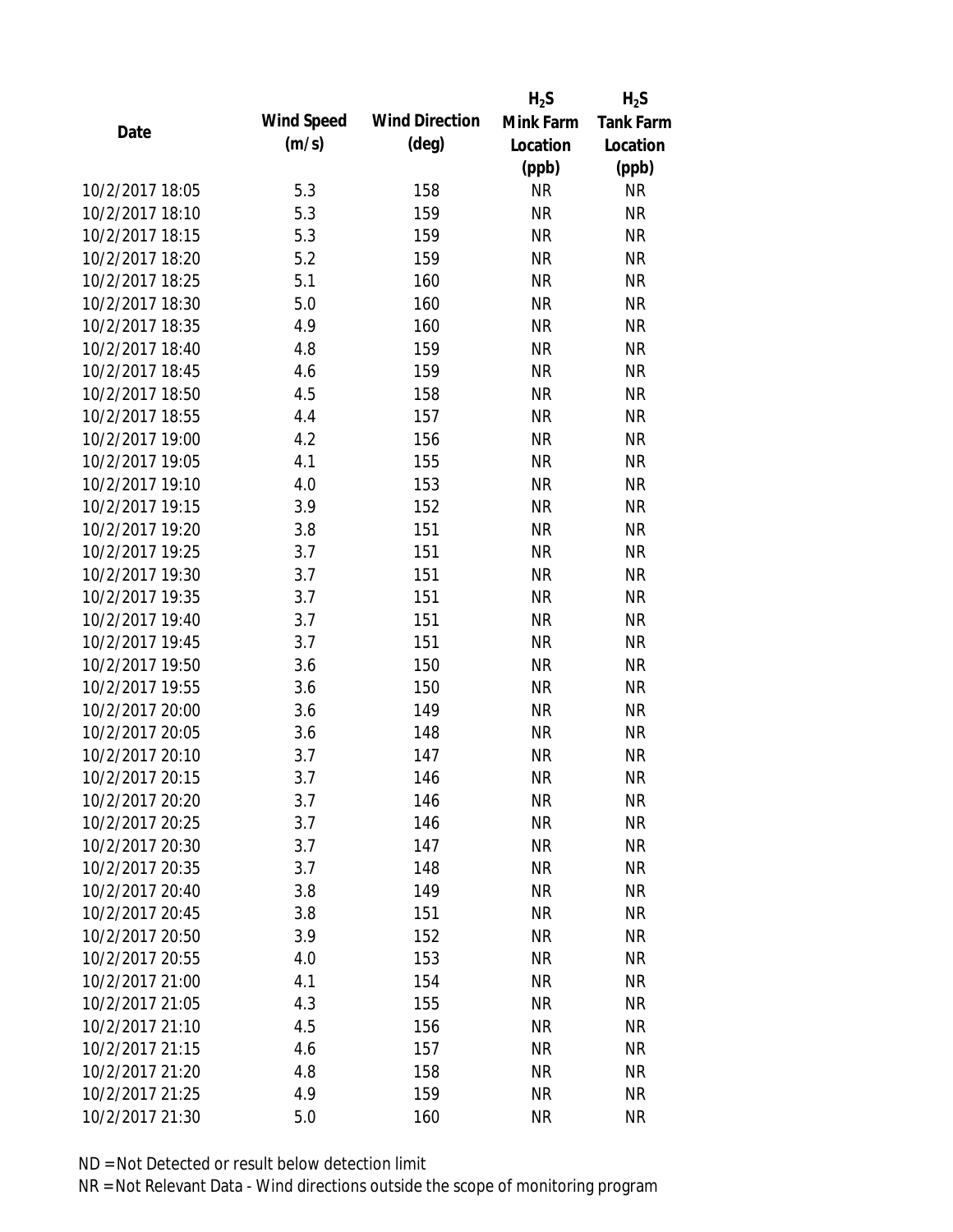|                 |            |                       | $H_2S$    | $H_2S$           |
|-----------------|------------|-----------------------|-----------|------------------|
| Date            | Wind Speed | <b>Wind Direction</b> | Mink Farm | <b>Tank Farm</b> |
|                 | (m/s)      | $(\text{deg})$        | Location  | Location         |
|                 |            |                       | (ppb)     | (ppb)            |
| 10/2/2017 21:35 | 5.1        | 161                   | <b>NR</b> | <b>NR</b>        |
| 10/2/2017 21:40 | 5.1        | 161                   | <b>NR</b> | <b>NR</b>        |
| 10/2/2017 21:45 | 5.1        | 161                   | <b>NR</b> | <b>NR</b>        |
| 10/2/2017 21:50 | 5.2        | 162                   | <b>NR</b> | <b>NR</b>        |
| 10/2/2017 21:55 | 5.2        | 162                   | <b>NR</b> | <b>NR</b>        |
| 10/2/2017 22:00 | 5.2        | 162                   | <b>NR</b> | <b>NR</b>        |
| 10/2/2017 22:05 | 5.2        | 161                   | <b>NR</b> | <b>NR</b>        |
| 10/2/2017 22:10 | 5.2        | 161                   | <b>NR</b> | <b>NR</b>        |
| 10/2/2017 22:15 | 5.2        | 160                   | <b>NR</b> | <b>NR</b>        |
| 10/2/2017 22:20 | 5.2        | 160                   | <b>NR</b> | <b>NR</b>        |
| 10/2/2017 22:25 | 5.2        | 159                   | <b>NR</b> | <b>NR</b>        |
| 10/2/2017 22:30 | 5.2        | 159                   | <b>NR</b> | <b>NR</b>        |
| 10/2/2017 22:35 | 5.2        | 159                   | <b>NR</b> | <b>NR</b>        |
| 10/2/2017 22:40 | 5.2        | 159                   | <b>NR</b> | <b>NR</b>        |
| 10/2/2017 22:45 | 5.2        | 159                   | <b>NR</b> | <b>NR</b>        |
| 10/2/2017 22:50 | 5.2        | 159                   | <b>NR</b> | <b>NR</b>        |
| 10/2/2017 22:55 | 5.2        | 159                   | <b>NR</b> | <b>NR</b>        |
| 10/2/2017 23:00 | 5.2        | 160                   | <b>NR</b> | <b>NR</b>        |
| 10/2/2017 23:05 | 5.3        | 160                   | <b>NR</b> | <b>NR</b>        |
| 10/2/2017 23:10 | 5.3        | 160                   | <b>NR</b> | <b>NR</b>        |
| 10/2/2017 23:15 | 5.3        | 161                   | <b>NR</b> | <b>NR</b>        |
| 10/2/2017 23:20 | 5.3        | 161                   | <b>NR</b> | <b>NR</b>        |
| 10/2/2017 23:25 | 5.4        | 161                   | <b>NR</b> | <b>NR</b>        |
| 10/2/2017 23:30 | 5.3        | 161                   | <b>NR</b> | <b>NR</b>        |
| 10/2/2017 23:35 | 5.4        | 160                   | <b>NR</b> | <b>NR</b>        |
| 10/2/2017 23:40 | 5.4        | 160                   | <b>NR</b> | <b>NR</b>        |
| 10/2/2017 23:45 | 5.4        | 160                   | <b>NR</b> | <b>NR</b>        |
| 10/2/2017 23:50 | 5.3        | 160                   | ΝR        | <b>NR</b>        |
| 10/2/2017 23:55 | 5.3        | 160                   | <b>NR</b> | <b>NR</b>        |
| 10/2/2017 24:00 | 5.4        | 160                   | <b>NR</b> | <b>NR</b>        |
| 10/3/2017 00:05 | 5.4        | 160                   | <b>NR</b> | <b>NR</b>        |
| 10/3/2017 00:10 | 5.5        | 160                   | <b>NR</b> | <b>NR</b>        |
| 10/3/2017 00:15 | 5.5        | 160                   | <b>NR</b> | <b>NR</b>        |
| 10/3/2017 00:20 | 5.6        | 161                   | <b>NR</b> | <b>NR</b>        |
| 10/3/2017 00:25 | 5.7        | 161                   | <b>NR</b> | <b>NR</b>        |
| 10/3/2017 00:30 | 5.8        | 162                   | <b>NR</b> | <b>NR</b>        |
| 10/3/2017 00:35 | 5.8        | 163                   | <b>NR</b> | <b>NR</b>        |
| 10/3/2017 00:40 | 5.9        | 163                   | <b>NR</b> | <b>NR</b>        |
| 10/3/2017 00:45 | 5.9        | 164                   | <b>NR</b> | <b>NR</b>        |
| 10/3/2017 00:50 | 5.9        | 164                   | ΝR        | <b>NR</b>        |
| 10/3/2017 00:55 | 5.9        | 165                   | <b>NR</b> | <b>NR</b>        |
| 10/3/2017 01:00 | 5.9        | 166                   | <b>NR</b> | <b>NR</b>        |
|                 |            |                       |           |                  |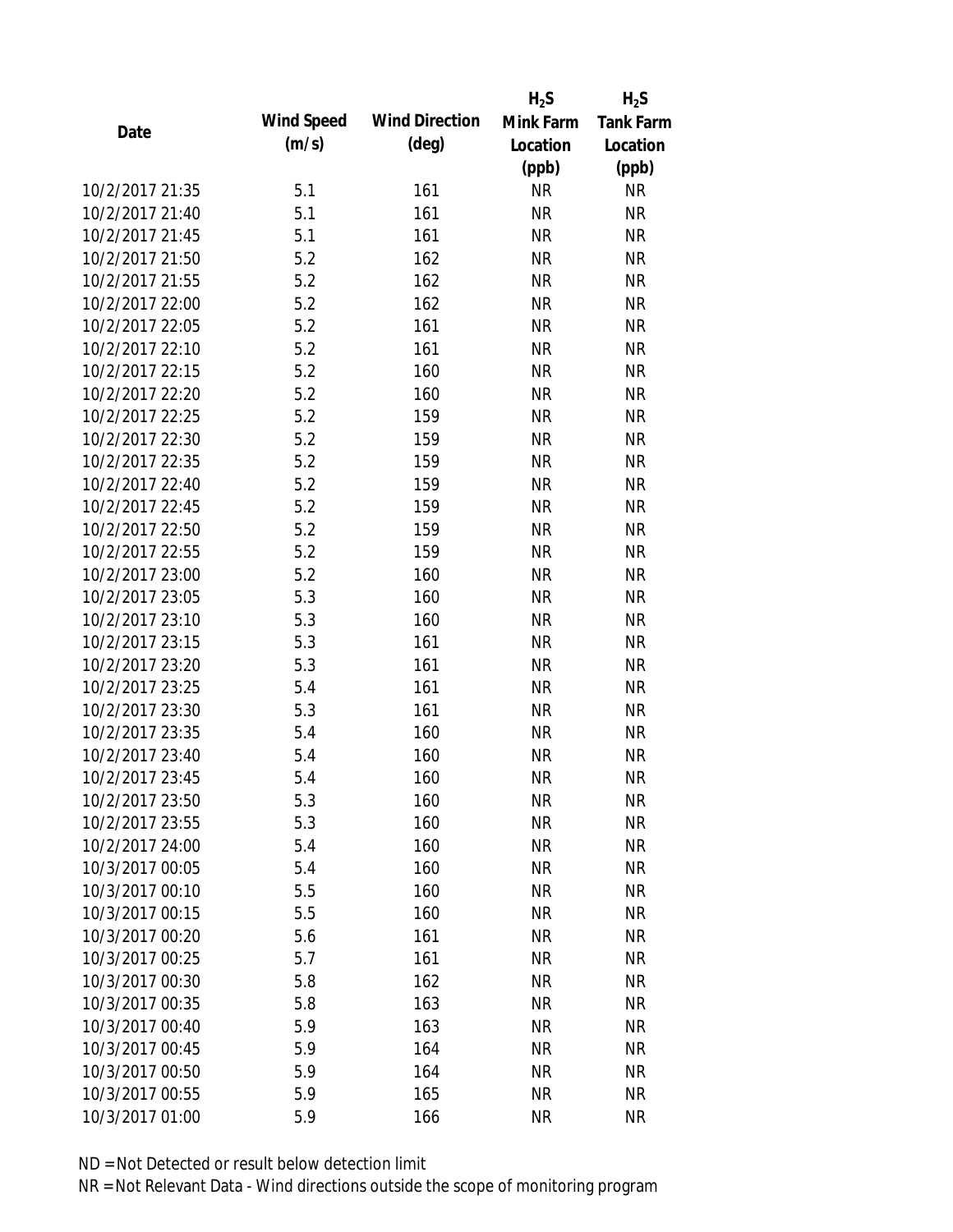|                 |            |                       | $H_2S$    | $H_2S$           |
|-----------------|------------|-----------------------|-----------|------------------|
| Date            | Wind Speed | <b>Wind Direction</b> | Mink Farm | <b>Tank Farm</b> |
|                 | (m/s)      | $(\text{deg})$        | Location  | Location         |
|                 |            |                       | (ppb)     | (ppb)            |
| 10/3/2017 01:05 | 5.8        | 166                   | <b>NR</b> | <b>NR</b>        |
| 10/3/2017 01:10 | 5.7        | 167                   | <b>NR</b> | <b>NR</b>        |
| 10/3/2017 01:15 | 5.6        | 168                   | <b>NR</b> | <b>NR</b>        |
| 10/3/2017 01:20 | 5.5        | 168                   | <b>NR</b> | <b>NR</b>        |
| 10/3/2017 01:25 | 5.4        | 169                   | <b>NR</b> | <b>NR</b>        |
| 10/3/2017 01:30 | 5.3        | 170                   | <b>NR</b> | 1                |
| 10/3/2017 01:35 | 5.2        | 170                   | <b>NR</b> | 1                |
| 10/3/2017 01:40 | 5.1        | 171                   | <b>NR</b> | 1                |
| 10/3/2017 01:45 | 4.9        | 171                   | <b>NR</b> | 1                |
| 10/3/2017 01:50 | 4.9        | 172                   | <b>NR</b> | 1                |
| 10/3/2017 01:55 | 4.7        | 172                   | <b>NR</b> | 1                |
| 10/3/2017 02:00 | 4.6        | 172                   | <b>NR</b> | 1                |
| 10/3/2017 02:05 | 4.5        | 173                   | <b>NR</b> | 1                |
| 10/3/2017 02:10 | 4.4        | 172                   | <b>NR</b> | 1                |
| 10/3/2017 02:15 | 4.4        | 172                   | <b>NR</b> | 1                |
| 10/3/2017 02:20 | 4.3        | 172                   | <b>NR</b> | 1                |
| 10/3/2017 02:25 | 4.3        | 172                   | <b>NR</b> | 1                |
| 10/3/2017 02:30 | 4.2        | 172                   | <b>NR</b> | 1                |
| 10/3/2017 02:35 | 4.2        | 173                   | <b>NR</b> | 1                |
| 10/3/2017 02:40 | 4.2        | 174                   | <b>NR</b> | 1                |
| 10/3/2017 02:45 | 4.3        | 175                   | <b>NR</b> | 1                |
| 10/3/2017 02:50 | 4.3        | 176                   | <b>NR</b> | 1                |
| 10/3/2017 02:55 | 4.4        | 176                   | <b>NR</b> | 1                |
| 10/3/2017 03:00 | 4.5        | 177                   | <b>NR</b> | 1                |
| 10/3/2017 03:05 | 4.6        | 177                   | <b>NR</b> | 1                |
| 10/3/2017 03:10 | 4.7        | 177                   | <b>NR</b> | 1                |
| 10/3/2017 03:15 | 4.8        | 177                   | <b>NR</b> | 1                |
| 10/3/2017 03:20 | 4.9        | 177                   | <b>NR</b> | 1                |
| 10/3/2017 03:25 | 4.9        | 177                   | <b>NR</b> | 1                |
| 10/3/2017 03:30 | 4.9        | 177                   | <b>NR</b> | 1                |
| 10/3/2017 03:35 | 5.0        | 176                   | <b>NR</b> | 1                |
| 10/3/2017 03:40 | 5.0        | 176                   | <b>NR</b> | 1                |
| 10/3/2017 03:45 | 5.0        | 176                   | NR        | 1                |
| 10/3/2017 03:50 | 5.1        | 175                   | <b>NR</b> | 1                |
| 10/3/2017 03:55 | 5.1        | 174                   | <b>NR</b> | 1                |
| 10/3/2017 04:00 | 5.1        | 174                   | <b>NR</b> | 1                |
| 10/3/2017 04:05 | 5.1        | 173                   | <b>NR</b> | 1                |
| 10/3/2017 04:10 | 5.1        | 173                   | <b>NR</b> | 1                |
| 10/3/2017 04:15 | 5.1        | 173                   | <b>NR</b> | 1                |
| 10/3/2017 04:20 | 5.1        | 174                   | <b>NR</b> | 1                |
| 10/3/2017 04:25 | 5.0        | 174                   | <b>NR</b> | 1                |
| 10/3/2017 04:30 | 5.0        | 174                   | <b>NR</b> | 1                |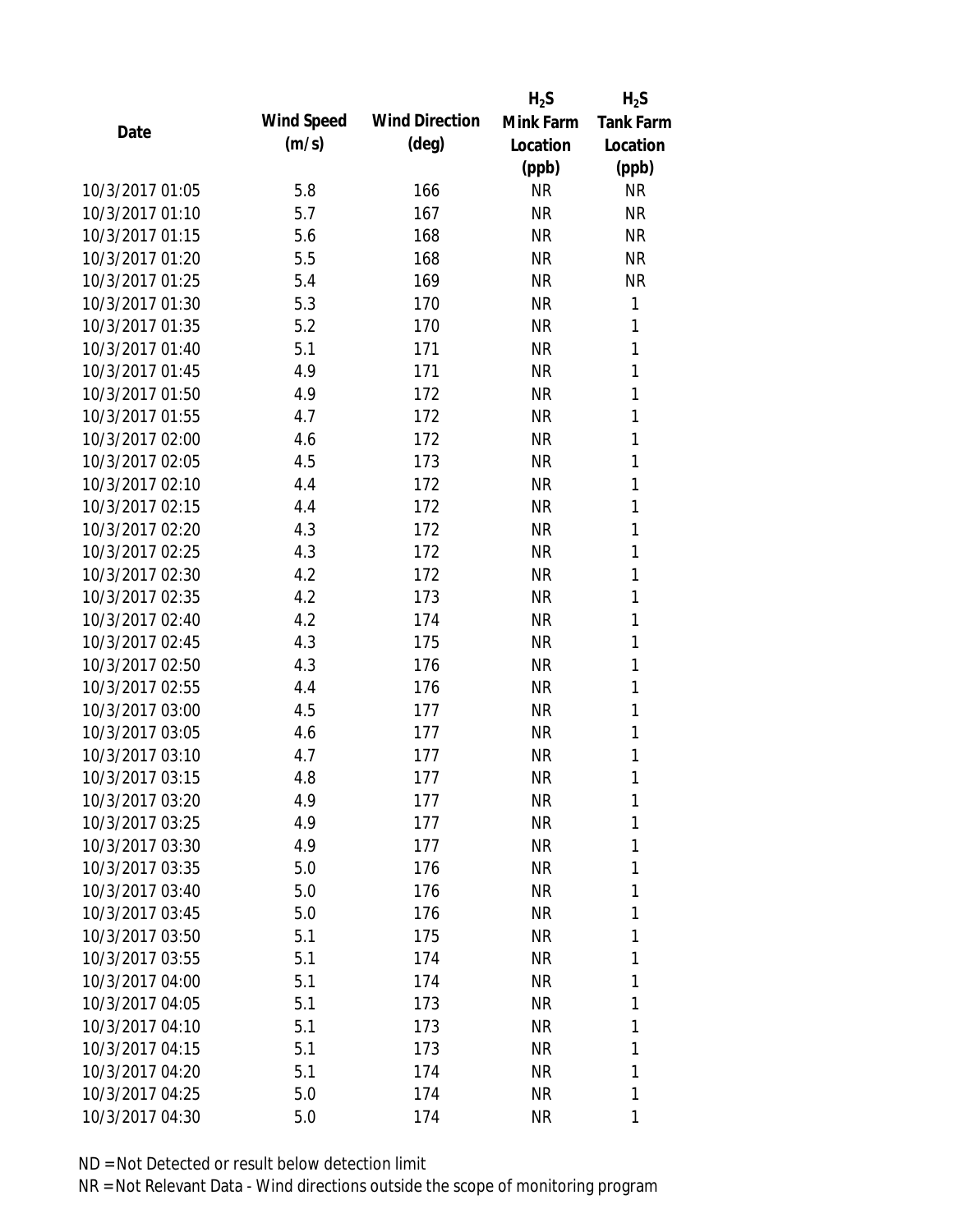|                 |            |                       | $H_2S$    | $H_2S$           |
|-----------------|------------|-----------------------|-----------|------------------|
| Date            | Wind Speed | <b>Wind Direction</b> | Mink Farm | <b>Tank Farm</b> |
|                 | (m/s)      | $(\text{deg})$        | Location  | Location         |
|                 |            |                       | (ppb)     | (ppb)            |
| 10/3/2017 04:35 | 4.9        | 175                   | <b>NR</b> | 1                |
| 10/3/2017 04:40 | 4.9        | 175                   | <b>NR</b> | 1                |
| 10/3/2017 04:45 | 4.8        | 175                   | <b>NR</b> | 1                |
| 10/3/2017 04:50 | 4.8        | 176                   | <b>NR</b> | 1                |
| 10/3/2017 04:55 | 4.8        | 176                   | <b>NR</b> | 1                |
| 10/3/2017 05:00 | 4.9        | 175                   | <b>NR</b> | 1                |
| 10/3/2017 05:05 | 5.0        | 175                   | <b>NR</b> | 1                |
| 10/3/2017 05:10 | 5.1        | 174                   | <b>NR</b> | 1                |
| 10/3/2017 05:15 | 5.2        | 173                   | <b>NR</b> | 1                |
| 10/3/2017 05:20 | 5.3        | 172                   | <b>NR</b> | 1                |
| 10/3/2017 05:25 | 5.4        | 171                   | <b>NR</b> | 1                |
| 10/3/2017 05:30 | 5.3        | 171                   | <b>NR</b> | 1                |
| 10/3/2017 05:35 | 5.3        | 171                   | <b>NR</b> | 1                |
| 10/3/2017 05:40 | 5.3        | 171                   | <b>NR</b> | 1                |
| 10/3/2017 05:45 | 5.4        | 172                   | <b>NR</b> | 1                |
| 10/3/2017 05:50 | 5.3        | 172                   | <b>NR</b> | 1                |
| 10/3/2017 05:55 | 5.3        | 173                   | <b>NR</b> | 1                |
| 10/3/2017 06:00 | 5.3        | 173                   | <b>NR</b> | 1                |
| 10/3/2017 06:05 | 5.2        | 174                   | <b>NR</b> | 1                |
| 10/3/2017 06:10 | 5.1        | 174                   | <b>NR</b> | 1                |
| 10/3/2017 06:15 | 4.9        | 174                   | <b>NR</b> | 1                |
| 10/3/2017 06:20 | 4.9        | 174                   | <b>NR</b> | 1                |
| 10/3/2017 06:25 | 4.8        | 174                   | <b>NR</b> | 1                |
| 10/3/2017 06:30 | 4.8        | 174                   | <b>NR</b> | 1                |
| 10/3/2017 06:35 | 4.8        | 173                   | <b>NR</b> | 1                |
| 10/3/2017 06:40 | 4.8        | 173                   | <b>NR</b> | 1                |
| 10/3/2017 06:45 | 4.9        | 173                   | <b>NR</b> | 1                |
| 10/3/2017 06:50 | 5.0        | 172                   | <b>NR</b> | 1                |
| 10/3/2017 06:55 | 5.0        | 172                   | <b>NR</b> | 1                |
| 10/3/2017 07:00 | 5.1        | 171                   | <b>NR</b> | 1                |
| 10/3/2017 07:05 | 5.1        | 171                   | <b>NR</b> | 1                |
| 10/3/2017 07:10 | 5.1        | 171                   | <b>NR</b> | 1                |
| 10/3/2017 07:15 | 5.2        | 171                   | <b>NR</b> | 1                |
| 10/3/2017 07:20 | 5.2        | 171                   | <b>NR</b> | 1                |
| 10/3/2017 07:25 | 5.2        | 171                   | <b>NR</b> | 1                |
| 10/3/2017 07:30 | 5.1        | 171                   | <b>NR</b> | 1                |
| 10/3/2017 07:35 | 5.1        | 172                   | <b>NR</b> | 1                |
| 10/3/2017 07:40 | 5.0        | 173                   | NR        | 1                |
| 10/3/2017 07:45 | 4.9        | 174                   | <b>NR</b> | 1                |
| 10/3/2017 07:50 | 4.8        | 176                   | <b>NR</b> | 1                |
| 10/3/2017 07:55 | 4.7        | 178                   | <b>NR</b> | 1                |
| 10/3/2017 08:00 | 4.6        | 180                   | <b>NR</b> | 1                |
|                 |            |                       |           |                  |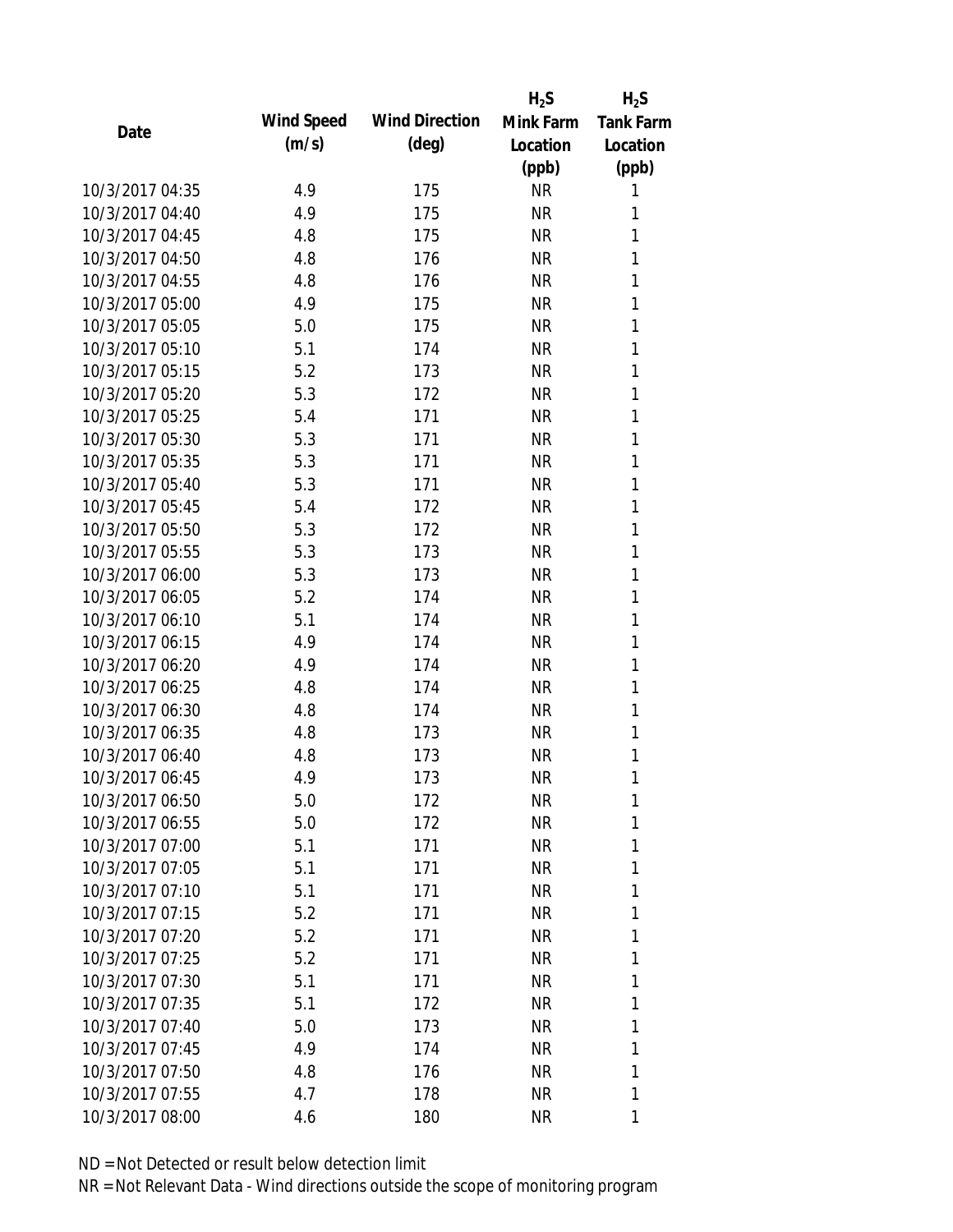|                 |            |                       | $H_2S$    | $H_2S$           |
|-----------------|------------|-----------------------|-----------|------------------|
| Date            | Wind Speed | <b>Wind Direction</b> | Mink Farm | <b>Tank Farm</b> |
|                 | (m/s)      | $(\text{deg})$        | Location  | Location         |
|                 |            |                       | (ppb)     | (ppb)            |
| 10/3/2017 08:05 | 4.5        | 182                   | <b>NR</b> | 1                |
| 10/3/2017 08:10 | 4.5        | 183                   | <b>NR</b> | 1                |
| 10/3/2017 08:15 | 4.6        | 185                   | <b>NR</b> | 1                |
| 10/3/2017 08:20 | 4.6        | 185                   | <b>NR</b> | 1                |
| 10/3/2017 08:25 | 4.7        | 186                   | <b>NR</b> | 1                |
| 10/3/2017 08:30 | 4.7        | 186                   | <b>NR</b> | 1                |
| 10/3/2017 08:35 | 4.8        | 186                   | <b>NR</b> | 1                |
| 10/3/2017 08:40 | 4.8        | 186                   | <b>NR</b> | 1                |
| 10/3/2017 08:45 | 4.8        | 186                   | <b>NR</b> | 1                |
| 10/3/2017 08:50 | 4.7        | 185                   | <b>NR</b> | 1                |
| 10/3/2017 08:55 | 4.7        | 184                   | <b>NR</b> | 1                |
| 10/3/2017 09:00 | 4.6        | 182                   | <b>NR</b> | 1                |
| 10/3/2017 09:05 | 4.5        | 180                   | <b>NR</b> | 1                |
| 10/3/2017 09:10 | 4.5        | 179                   | <b>NR</b> | 1                |
| 10/3/2017 09:15 | 4.3        | 178                   | <b>NR</b> | 1                |
| 10/3/2017 09:20 | 4.2        | 178                   | <b>NR</b> | 1                |
| 10/3/2017 09:25 | 4.1        | 178                   | <b>NR</b> | 1                |
| 10/3/2017 09:30 | 4.0        | 180                   | <b>NR</b> | 1                |
| 10/3/2017 09:35 | 3.9        | 181                   | <b>NR</b> | 1                |
| 10/3/2017 09:40 | 3.8        | 182                   | <b>NR</b> | 1                |
| 10/3/2017 09:45 | 3.8        | 184                   | <b>NR</b> | 1                |
| 10/3/2017 09:50 | 3.8        | 185                   | <b>NR</b> | 1                |
| 10/3/2017 09:55 | 3.8        | 186                   | <b>NR</b> | 1                |
| 10/3/2017 10:00 | 3.8        | 186                   | <b>NR</b> | 1                |
| 10/3/2017 10:05 | 3.8        | 186                   | <b>NR</b> | 1                |
| 10/3/2017 10:10 | 3.8        | 186                   | <b>NR</b> | 1                |
| 10/3/2017 10:15 | 3.8        | 186                   | <b>NR</b> | 1                |
| 10/3/2017 10:20 | 3.8        | 186                   | NR        | 1                |
| 10/3/2017 10:25 | 3.9        | 186                   | <b>NR</b> | 1                |
| 10/3/2017 10:30 | 3.9        | 186                   | <b>NR</b> | 1                |
| 10/3/2017 10:35 | 4.0        | 187                   | <b>NR</b> | 1                |
| 10/3/2017 10:40 | 4.0        | 187                   | <b>NR</b> | 1                |
| 10/3/2017 10:45 | 4.1        | 188                   | NR        | 1                |
| 10/3/2017 10:50 | 4.0        | 189                   | <b>NR</b> | 1                |
| 10/3/2017 10:55 | 4.1        | 190                   | <b>NR</b> | 1                |
| 10/3/2017 11:00 | 4.0        | 191                   | <b>NR</b> | 1                |
| 10/3/2017 11:05 | 4.0        | 191                   | <b>NR</b> | 1                |
| 10/3/2017 11:10 | 4.1        | 192                   | <b>NR</b> | 1                |
| 10/3/2017 11:15 | 4.1        | 192                   | <b>NR</b> | 1                |
| 10/3/2017 11:20 | 4.2        | 193                   | NR        | 1                |
| 10/3/2017 11:25 | 4.2        | 193                   | <b>NR</b> | 1                |
| 10/3/2017 11:30 | 4.3        | 194                   | <b>NR</b> | 1                |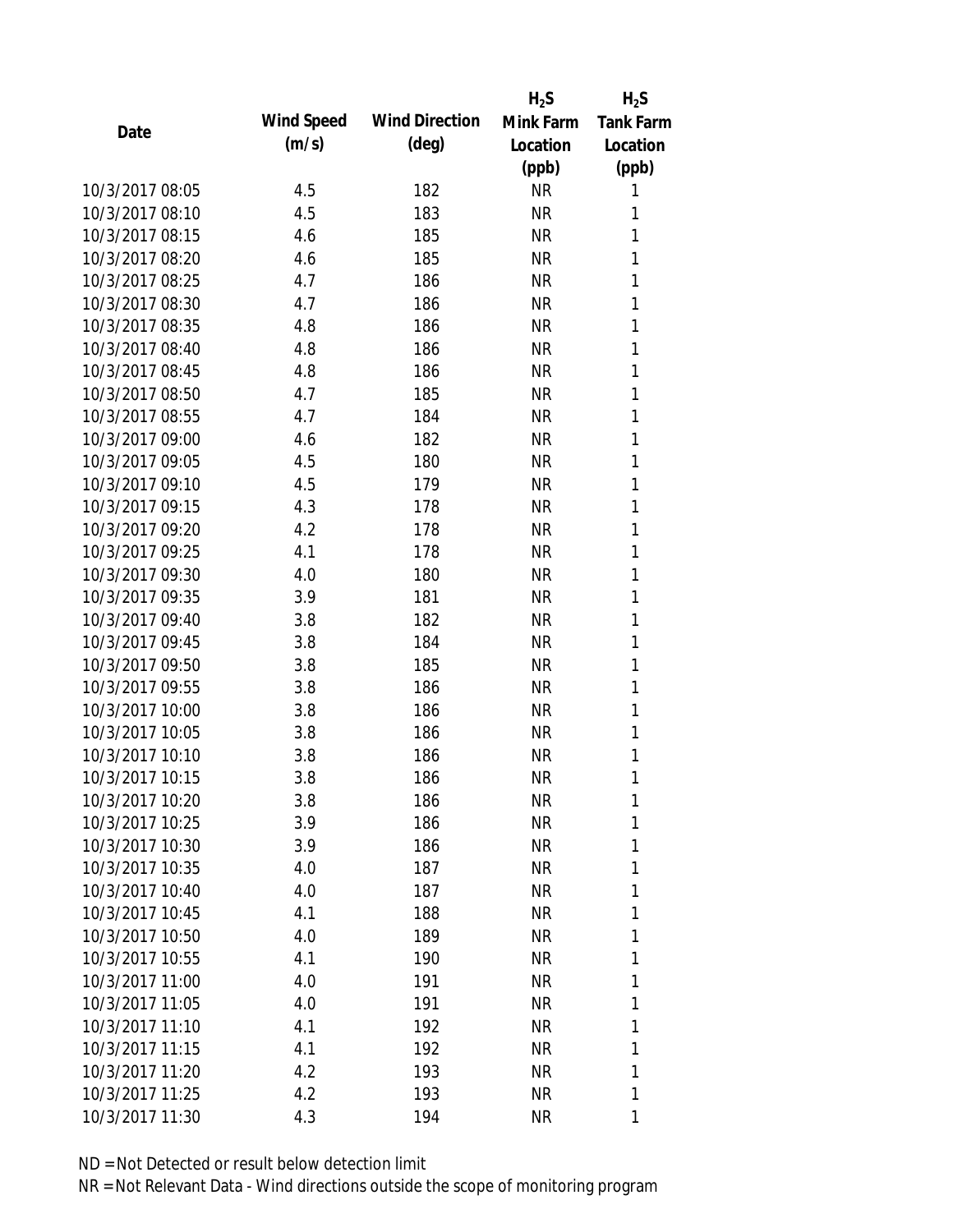|                 |            |                       | $H_2S$    | $H_2S$           |
|-----------------|------------|-----------------------|-----------|------------------|
| Date            | Wind Speed | <b>Wind Direction</b> | Mink Farm | <b>Tank Farm</b> |
|                 | (m/s)      | $(\text{deg})$        | Location  | Location         |
|                 |            |                       | (ppb)     | (ppb)            |
| 10/3/2017 11:35 | 4.4        | 194                   | <b>NR</b> | 1                |
| 10/3/2017 11:40 | 4.4        | 195                   | <b>NR</b> | 1                |
| 10/3/2017 11:45 | 4.4        | 195                   | <b>NR</b> | 1                |
| 10/3/2017 11:50 | 4.3        | 196                   | <b>NR</b> | 1                |
| 10/3/2017 11:55 | 4.3        | 196                   | <b>NR</b> | 1                |
| 10/3/2017 12:00 | 4.2        | 196                   | <b>NR</b> | 1                |
| 10/3/2017 12:05 | 4.1        | 196                   | <b>NR</b> | 1                |
| 10/3/2017 12:10 | 4.1        | 196                   | <b>NR</b> | 1                |
| 10/3/2017 12:15 | 4.0        | 196                   | <b>NR</b> | 1                |
| 10/3/2017 12:20 | 4.0        | 196                   | <b>NR</b> | 1                |
| 10/3/2017 12:25 | 4.0        | 197                   | <b>NR</b> | 1                |
| 10/3/2017 12:30 | 4.0        | 198                   | <b>NR</b> | 1                |
| 10/3/2017 12:35 | 4.0        | 198                   | <b>NR</b> | 1                |
| 10/3/2017 12:40 | 4.0        | 198                   | <b>NR</b> | 1                |
| 10/3/2017 12:45 | 4.1        | 198                   | <b>NR</b> | 1                |
| 10/3/2017 12:50 | 4.0        | 198                   | <b>NR</b> | 1                |
| 10/3/2017 12:55 | 4.0        | 197                   | <b>NR</b> | 1                |
| 10/3/2017 13:00 | 4.0        | 195                   | <b>NR</b> | 1                |
| 10/3/2017 13:05 | 4.0        | 195                   | <b>NR</b> | 1                |
| 10/3/2017 13:10 | 4.1        | 194                   | <b>NR</b> | 1                |
| 10/3/2017 13:15 | 4.1        | 194                   | <b>NR</b> | 1                |
| 10/3/2017 13:20 | 4.1        | 193                   | <b>NR</b> | 1                |
| 10/3/2017 13:25 | 4.1        | 193                   | <b>NR</b> | 1                |
| 10/3/2017 13:30 | 4.1        | 194                   | <b>NR</b> | 1                |
| 10/3/2017 13:35 | 4.1        | 194                   | <b>NR</b> | 1                |
| 10/3/2017 13:40 | 4.1        | 194                   | <b>NR</b> | 1                |
| 10/3/2017 13:45 | 4.1        | 195                   | <b>NR</b> | 1                |
| 10/3/2017 13:50 | 4.1        | 195                   | <b>NR</b> | 1                |
| 10/3/2017 13:55 | 4.1        | 195                   | <b>NR</b> | 1                |
| 10/3/2017 14:00 | 4.2        | 195                   | <b>NR</b> | 1                |
| 10/3/2017 14:05 | 4.4        | 195                   | <b>NR</b> | 1                |
| 10/3/2017 14:10 | 4.5        | 195                   | <b>NR</b> | 1                |
| 10/3/2017 14:15 | 4.6        | 194                   | <b>NR</b> | 1                |
| 10/3/2017 14:20 | 4.8        | 193                   | <b>NR</b> | 1                |
| 10/3/2017 14:25 | 4.9        | 193                   | <b>NR</b> | 1                |
| 10/3/2017 14:30 | 4.9        | 194                   | <b>NR</b> | 1                |
| 10/3/2017 14:35 | 4.9        | 194                   | <b>NR</b> | 1                |
| 10/3/2017 14:40 | 4.9        | 195                   | <b>NR</b> | 1                |
| 10/3/2017 14:45 | 4.8        | 195                   | <b>NR</b> | 1                |
| 10/3/2017 14:50 | 4.7        | 196                   | NR        | 1                |
| 10/3/2017 14:55 | 4.6        | 196                   | <b>NR</b> | 1                |
| 10/3/2017 15:00 |            | 196                   |           |                  |
|                 | 4.5        |                       | <b>NR</b> | 1                |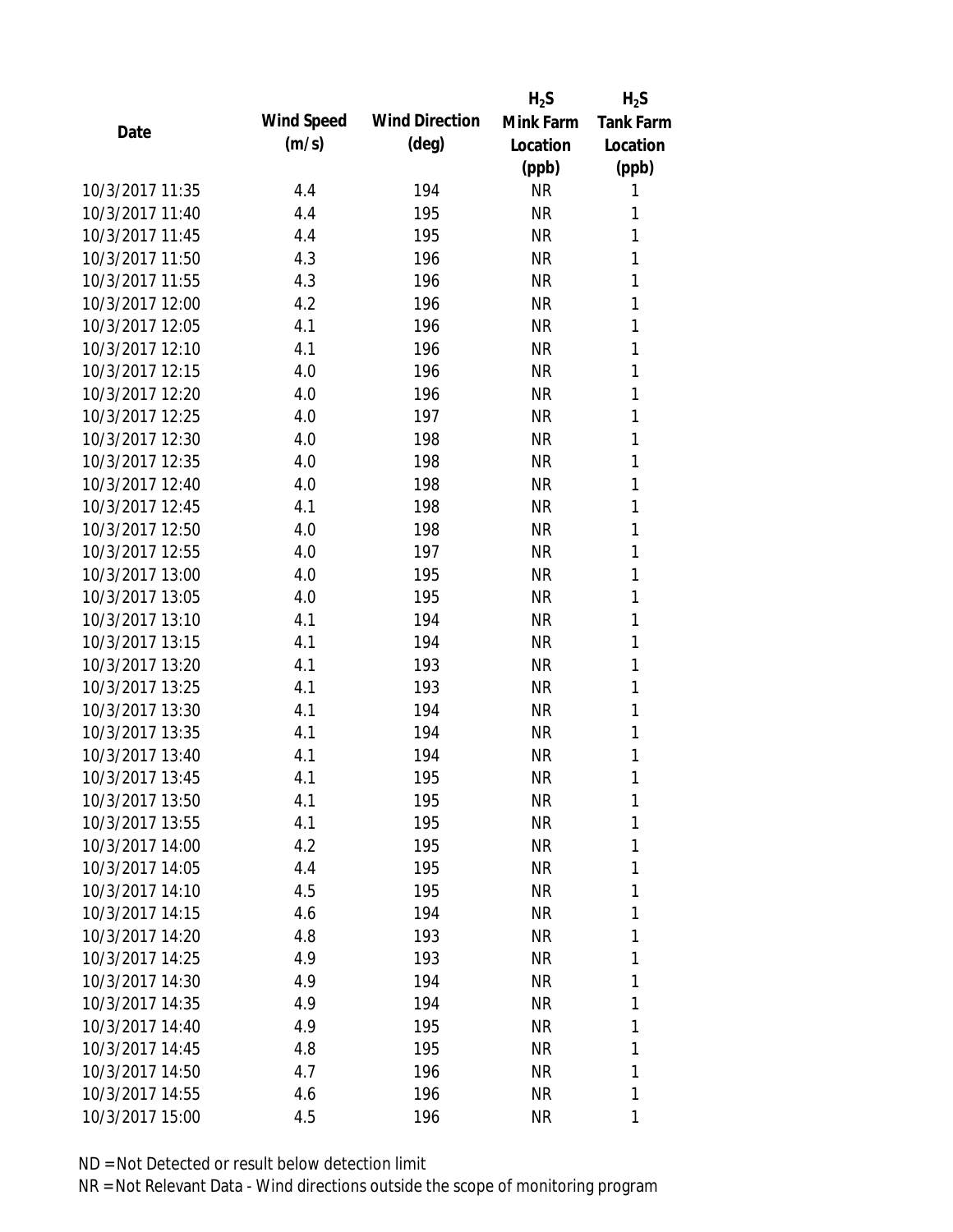|                 |            |                       | $H_2S$    | $H_2S$           |
|-----------------|------------|-----------------------|-----------|------------------|
| Date            | Wind Speed | <b>Wind Direction</b> | Mink Farm | <b>Tank Farm</b> |
|                 | (m/s)      | $(\text{deg})$        | Location  | Location         |
|                 |            |                       | (ppb)     | (ppb)            |
| 10/3/2017 15:05 | 4.4        | 196                   | <b>NR</b> | 1                |
| 10/3/2017 15:10 | 4.4        | 195                   | <b>NR</b> | 1                |
| 10/3/2017 15:15 | 4.3        | 194                   | <b>NR</b> | 1                |
| 10/3/2017 15:20 | 4.3        | 193                   | <b>NR</b> | 1                |
| 10/3/2017 15:25 | 4.2        | 192                   | <b>NR</b> | 1                |
| 10/3/2017 15:30 | 4.1        | 191                   | <b>NR</b> | 1                |
| 10/3/2017 15:35 | 4.1        | 190                   | <b>NR</b> | 1                |
| 10/3/2017 15:40 | 4.0        | 190                   | <b>NR</b> | 1                |
| 10/3/2017 15:45 | 3.9        | 190                   | <b>NR</b> | 1                |
| 10/3/2017 15:50 | 3.9        | 190                   | <b>NR</b> | 1                |
| 10/3/2017 15:55 | 3.8        | 190                   | <b>NR</b> | 1                |
| 10/3/2017 16:00 | 3.9        | 192                   | <b>NR</b> | 1                |
| 10/3/2017 16:05 | 3.9        | 194                   | <b>NR</b> | 1                |
| 10/3/2017 16:10 | 3.9        | 195                   | <b>NR</b> | $\overline{c}$   |
| 10/3/2017 16:15 | 4.0        | 197                   | <b>NR</b> | $\overline{2}$   |
| 10/3/2017 16:20 | 4.1        | 200                   | <b>NR</b> | $\overline{2}$   |
| 10/3/2017 16:25 | 4.2        | 204                   | <b>NR</b> | $\overline{2}$   |
| 10/3/2017 16:30 | 4.2        | 206                   | <b>NR</b> | $\overline{c}$   |
| 10/3/2017 16:35 | 4.2        | 208                   | <b>NR</b> | $\mathbf{1}$     |
| 10/3/2017 16:40 | 4.2        | 210                   | <b>NR</b> | 1                |
| 10/3/2017 16:45 | 4.2        | 212                   | <b>NR</b> | 1                |
| 10/3/2017 16:50 | 4.1        | 212                   | <b>NR</b> | 1                |
| 10/3/2017 16:55 | 4.1        | 211                   | <b>NR</b> | 1                |
| 10/3/2017 17:00 | 4.1        | 210                   | <b>NR</b> | 1                |
| 10/3/2017 17:05 | 4.1        | 209                   | <b>NR</b> | 1                |
| 10/3/2017 17:10 | 4.2        | 208                   | <b>NR</b> | 1                |
| 10/3/2017 17:15 | 4.2        | 206                   | <b>NR</b> | 1                |
| 10/3/2017 17:20 | 4.2        | 205                   | <b>NR</b> | 1                |
| 10/3/2017 17:25 | 4.2        | 204                   | <b>NR</b> | 1                |
| 10/3/2017 17:30 | 4.1        | 204                   | <b>NR</b> | 1                |
| 10/3/2017 17:35 | 4.0        | 203                   | <b>NR</b> | 1                |
| 10/3/2017 17:40 | 4.0        | 203                   | <b>NR</b> | 1                |
| 10/3/2017 17:45 | 3.9        | 202                   | NR        | 1                |
| 10/3/2017 17:50 | 4.0        | 200                   | <b>NR</b> | 1                |
| 10/3/2017 17:55 | 4.1        | 198                   | <b>NR</b> | 1                |
| 10/3/2017 18:00 | 4.1        | 195                   | <b>NR</b> | 1                |
| 10/3/2017 18:05 | 4.3        | 193                   | <b>NR</b> | 1                |
| 10/3/2017 18:10 | 4.4        | 191                   | NR        | 1                |
| 10/3/2017 18:15 | 4.5        | 190                   | <b>NR</b> | 1                |
| 10/3/2017 18:20 | 4.5        | 191                   | NR        | 1                |
| 10/3/2017 18:25 | 4.5        | 191                   | <b>NR</b> | 1                |
| 10/3/2017 18:30 | 4.4        | 192                   | <b>NR</b> | 1                |
|                 |            |                       |           |                  |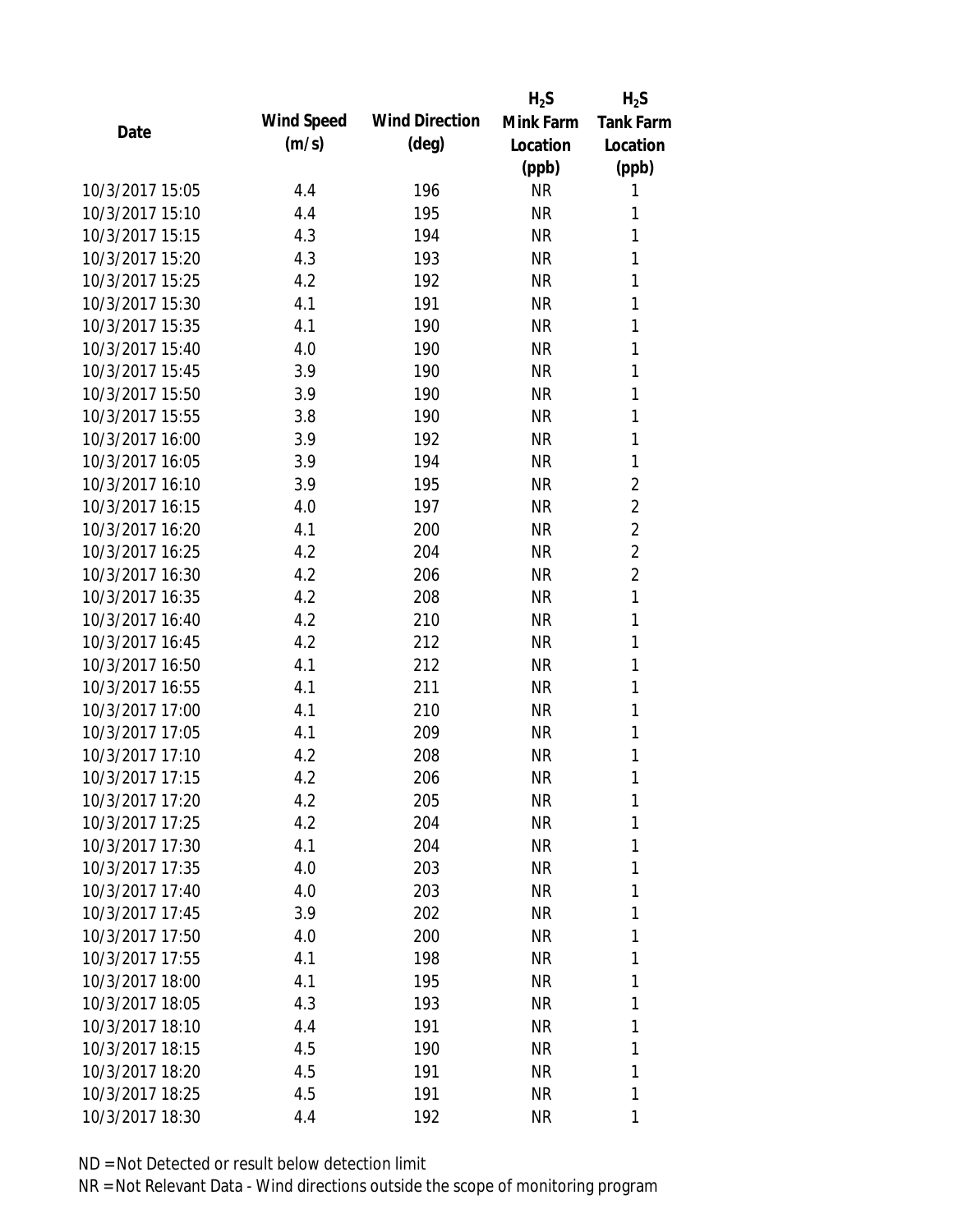|                 |            |                       | $H_2S$    | $H_2S$           |
|-----------------|------------|-----------------------|-----------|------------------|
| Date            | Wind Speed | <b>Wind Direction</b> | Mink Farm | <b>Tank Farm</b> |
|                 | (m/s)      | $(\text{deg})$        | Location  | Location         |
|                 |            |                       | (ppb)     | (ppb)            |
| 10/3/2017 18:35 | 4.3        | 193                   | <b>NR</b> | 1                |
| 10/3/2017 18:40 | 4.1        | 193                   | <b>NR</b> | 1                |
| 10/3/2017 18:45 | 4.0        | 192                   | <b>NR</b> | 1                |
| 10/3/2017 18:50 | 3.8        | 191                   | <b>NR</b> | 1                |
| 10/3/2017 18:55 | 3.7        | 190                   | <b>NR</b> | 1                |
| 10/3/2017 19:00 | 3.6        | 190                   | <b>NR</b> | 1                |
| 10/3/2017 19:05 | 3.6        | 189                   | <b>NR</b> | 1                |
| 10/3/2017 19:10 | 3.6        | 188                   | <b>NR</b> | 1                |
| 10/3/2017 19:15 | 3.6        | 187                   | <b>NR</b> | 1                |
| 10/3/2017 19:20 | 3.6        | 186                   | <b>NR</b> | 1                |
| 10/3/2017 19:25 | 3.7        | 184                   | <b>NR</b> | 1                |
| 10/3/2017 19:30 | 3.9        | 181                   | <b>NR</b> | 1                |
| 10/3/2017 19:35 | 4.0        | 178                   | <b>NR</b> | 1                |
| 10/3/2017 19:40 | 4.3        | 176                   | <b>NR</b> | 1                |
| 10/3/2017 19:45 | 4.5        | 174                   | <b>NR</b> | 1                |
| 10/3/2017 19:50 | 4.7        | 173                   | <b>NR</b> | 1                |
| 10/3/2017 19:55 | 4.9        | 173                   | <b>NR</b> | 1                |
| 10/3/2017 20:00 | 5.0        | 173                   | <b>NR</b> | 1                |
| 10/3/2017 20:05 | 5.0        | 174                   | <b>NR</b> | 1                |
| 10/3/2017 20:10 | 4.9        | 175                   | <b>NR</b> | 1                |
| 10/3/2017 20:15 | 4.8        | 176                   | <b>NR</b> | 1                |
| 10/3/2017 20:20 | 4.7        | 178                   | <b>NR</b> | 1                |
| 10/3/2017 20:25 | 4.6        | 179                   | <b>NR</b> | 1                |
| 10/3/2017 20:30 | 4.4        | 180                   | <b>NR</b> | 1                |
| 10/3/2017 20:35 | 4.4        | 181                   | <b>NR</b> | 1                |
| 10/3/2017 20:40 | 4.3        | 181                   | <b>NR</b> | 1                |
| 10/3/2017 20:45 | 4.2        | 180                   | <b>NR</b> | 1                |
| 10/3/2017 20:50 | 4.2        | 180                   | <b>NR</b> | 1                |
| 10/3/2017 20:55 | 4.3        | 179                   | <b>NR</b> | 1                |
| 10/3/2017 21:00 | 4.3        | 178                   | <b>NR</b> | 1                |
| 10/3/2017 21:05 | 4.4        | 179                   | <b>NR</b> | 1                |
| 10/3/2017 21:10 | 4.5        | 179                   | <b>NR</b> | 1                |
| 10/3/2017 21:15 | 4.6        | 180                   | NR        | 1                |
| 10/3/2017 21:20 | 4.6        | 181                   | <b>NR</b> | 1                |
| 10/3/2017 21:25 | 4.7        | 182                   | <b>NR</b> | 1                |
| 10/3/2017 21:30 | 4.7        | 183                   | <b>NR</b> | 1                |
| 10/3/2017 21:35 | 4.6        | 183                   | <b>NR</b> | 1                |
| 10/3/2017 21:40 | 4.7        | 183                   | <b>NR</b> | 1                |
| 10/3/2017 21:45 | 4.6        | 183                   | <b>NR</b> | 1                |
| 10/3/2017 21:50 | 4.6        | 183                   | NR        | 1                |
| 10/3/2017 21:55 | 4.6        | 183                   | <b>NR</b> | 1                |
| 10/3/2017 22:00 | 4.6        | 183                   | <b>NR</b> | 1                |
|                 |            |                       |           |                  |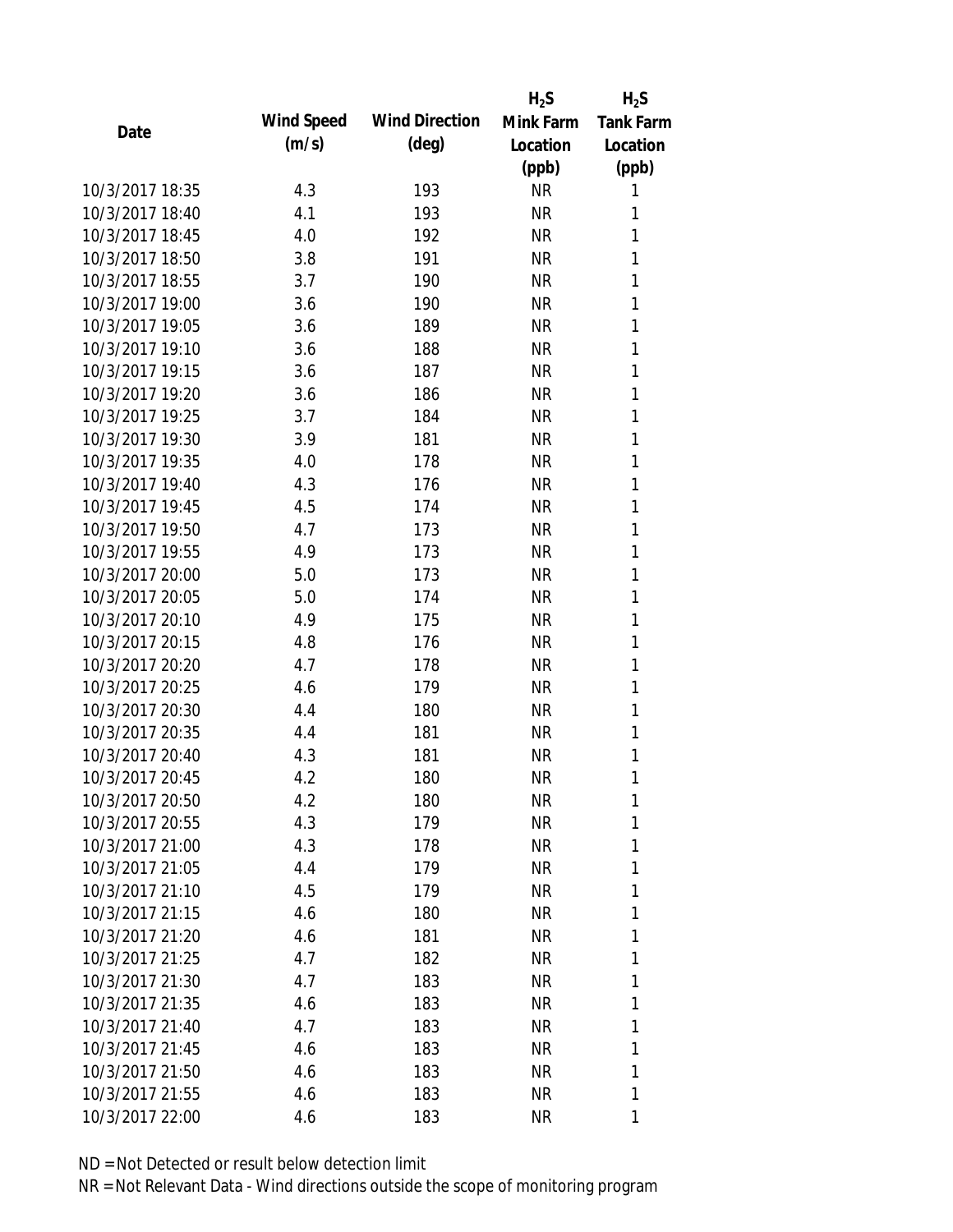|                 |            |                       | $H_2S$    | $H_2S$           |
|-----------------|------------|-----------------------|-----------|------------------|
| Date            | Wind Speed | <b>Wind Direction</b> | Mink Farm | <b>Tank Farm</b> |
|                 | (m/s)      | $(\text{deg})$        | Location  | Location         |
|                 |            |                       | (ppb)     | (ppb)            |
| 10/3/2017 22:05 | 4.6        | 184                   | <b>NR</b> | 1                |
| 10/3/2017 22:10 | 4.5        | 185                   | <b>NR</b> | 1                |
| 10/3/2017 22:15 | 4.4        | 186                   | <b>NR</b> | 1                |
| 10/3/2017 22:20 | 4.4        | 187                   | <b>NR</b> | 1                |
| 10/3/2017 22:25 | 4.4        | 187                   | <b>NR</b> | 1                |
| 10/3/2017 22:30 | 4.4        | 188                   | <b>NR</b> | 1                |
| 10/3/2017 22:35 | 4.4        | 188                   | <b>NR</b> | 1                |
| 10/3/2017 22:40 | 4.5        | 188                   | <b>NR</b> | 1                |
| 10/3/2017 22:45 | 4.5        | 188                   | <b>NR</b> | 1                |
| 10/3/2017 22:50 | 4.6        | 188                   | <b>NR</b> | 1                |
| 10/3/2017 22:55 | 4.6        | 188                   | <b>NR</b> | 1                |
| 10/3/2017 23:00 | 4.7        | 189                   | <b>NR</b> | 1                |
| 10/3/2017 23:05 | 4.7        | 189                   | <b>NR</b> | 1                |
| 10/3/2017 23:10 | 4.7        | 190                   | <b>NR</b> | 1                |
| 10/3/2017 23:15 | 4.6        | 190                   | <b>NR</b> | 1                |
| 10/3/2017 23:20 | 4.6        | 191                   | <b>NR</b> | 1                |
| 10/3/2017 23:25 | 4.6        | 192                   | <b>NR</b> | 1                |
| 10/3/2017 23:30 | 4.6        | 192                   | <b>NR</b> | 1                |
| 10/3/2017 23:35 | 4.6        | 193                   | <b>NR</b> | 1                |
| 10/3/2017 23:40 | 4.7        | 193                   | <b>NR</b> | 1                |
| 10/3/2017 23:45 | 4.7        | 194                   | <b>NR</b> | 1                |
| 10/3/2017 23:50 | 4.7        | 195                   | <b>NR</b> | 1                |
| 10/3/2017 23:55 | 4.8        | 196                   | <b>NR</b> | 1                |
| 10/3/2017 24:00 | 4.8        | 196                   | <b>NR</b> | 1                |
| 10/4/2017 00:05 | 4.8        | 197                   | <b>NR</b> | 1                |
| 10/4/2017 00:10 | 4.8        | 198                   | <b>NR</b> | 1                |
| 10/4/2017 00:15 | 4.8        | 199                   | <b>NR</b> | 1                |
| 10/4/2017 00:20 | 4.9        | 201                   | <b>NR</b> | 1                |
| 10/4/2017 00:25 | 4.9        | 203                   | <b>NR</b> | 1                |
| 10/4/2017 00:30 | 4.9        | 204                   | <b>NR</b> | 1                |
| 10/4/2017 00:35 | 4.9        | 205                   | <b>NR</b> | 1                |
| 10/4/2017 00:40 | 4.9        | 206                   | <b>NR</b> | 1                |
| 10/4/2017 00:45 | 4.8        | 205                   | <b>NR</b> | 1                |
| 10/4/2017 00:50 | 4.8        | 205                   | <b>NR</b> | 1                |
| 10/4/2017 00:55 | 4.7        | 204                   | <b>NR</b> | 1                |
| 10/4/2017 01:00 | 4.6        | 204                   | <b>NR</b> | 1                |
| 10/4/2017 01:05 | 4.6        | 204                   | <b>NR</b> | 1                |
| 10/4/2017 01:10 | 4.5        | 204                   | NR        | 1                |
| 10/4/2017 01:15 | 4.5        | 206                   | <b>NR</b> | 1                |
| 10/4/2017 01:20 | 4.4        | 207                   | <b>NR</b> | 1                |
| 10/4/2017 01:25 | 4.4        | 208                   | <b>NR</b> | 1                |
| 10/4/2017 01:30 | 4.4        | 209                   | <b>NR</b> | 1                |
|                 |            |                       |           |                  |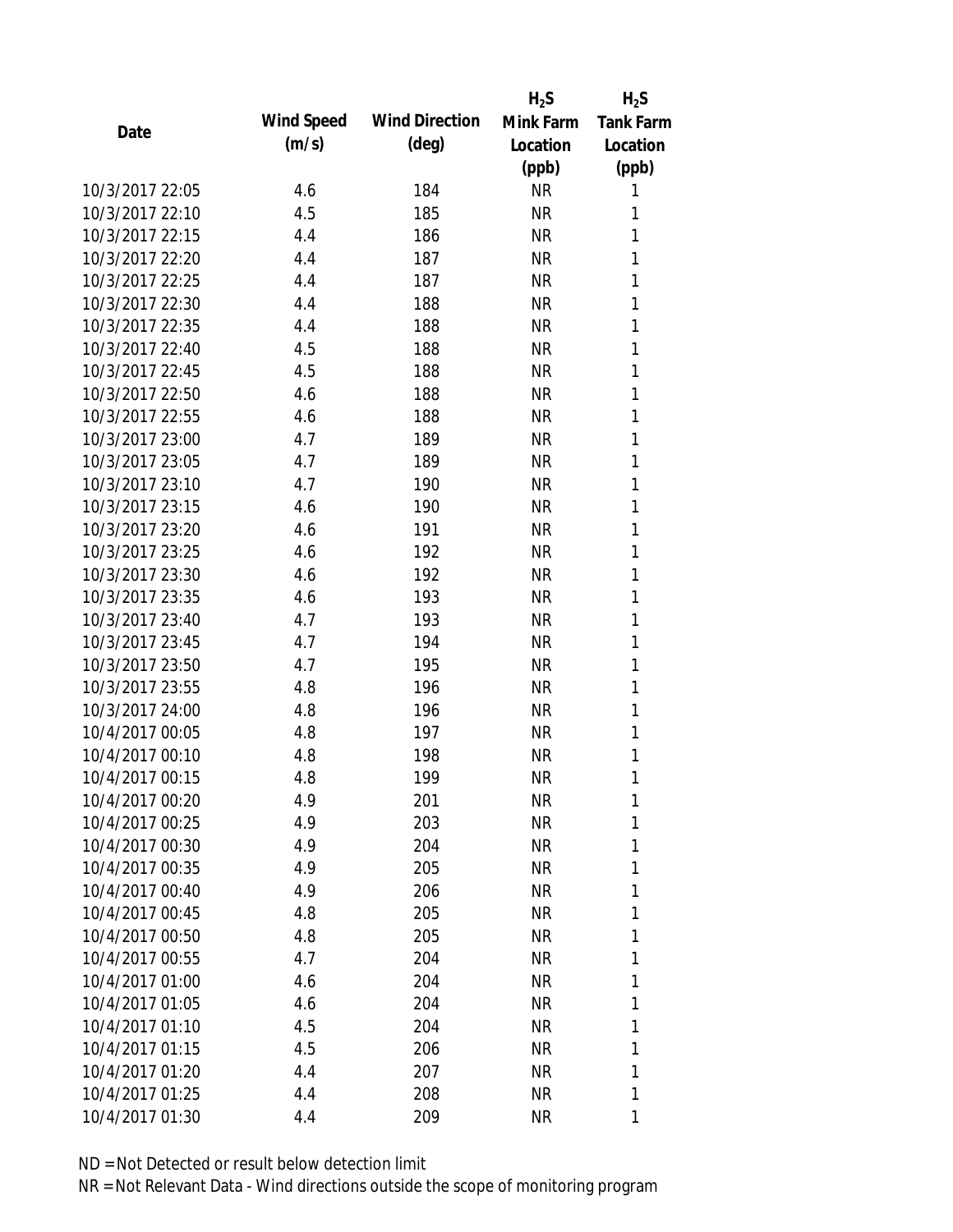|                 |            |                       | $H_2S$    | $H_2S$           |
|-----------------|------------|-----------------------|-----------|------------------|
| Date            | Wind Speed | <b>Wind Direction</b> | Mink Farm | <b>Tank Farm</b> |
|                 | (m/s)      | $(\text{deg})$        | Location  | Location         |
|                 |            |                       | (ppb)     | (ppb)            |
| 10/4/2017 01:35 | 4.4        | 210                   | <b>NR</b> | 1                |
| 10/4/2017 01:40 | 4.3        | 210                   | <b>NR</b> | 1                |
| 10/4/2017 01:45 | 4.4        | 210                   | <b>NR</b> | 1                |
| 10/4/2017 01:50 | 4.4        | 210                   | <b>NR</b> | 1                |
| 10/4/2017 01:55 | 4.5        | 210                   | <b>NR</b> | 1                |
| 10/4/2017 02:00 | 4.6        | 210                   | <b>NR</b> | 1                |
| 10/4/2017 02:05 | 4.7        | 210                   | <b>NR</b> | 1                |
| 10/4/2017 02:10 | 4.8        | 211                   | <b>NR</b> | 1                |
| 10/4/2017 02:15 | 5.0        | 212                   | <b>NR</b> | 1                |
| 10/4/2017 02:20 | 5.1        | 213                   | <b>NR</b> | 1                |
| 10/4/2017 02:25 | 5.2        | 214                   | <b>NR</b> | 1                |
| 10/4/2017 02:30 | 5.3        | 215                   | <b>NR</b> | 1                |
| 10/4/2017 02:35 | 5.4        | 216                   | <b>NR</b> | 1                |
| 10/4/2017 02:40 | 5.4        | 216                   | <b>NR</b> | 1                |
| 10/4/2017 02:45 | 5.4        | 216                   | <b>NR</b> | 1                |
| 10/4/2017 02:50 | 5.4        | 216                   | <b>NR</b> | 1                |
| 10/4/2017 02:55 | 5.4        | 216                   | <b>NR</b> | 1                |
| 10/4/2017 03:00 | 5.3        | 216                   | <b>NR</b> | 1                |
| 10/4/2017 03:05 | 5.2        | 217                   | <b>NR</b> | 1                |
| 10/4/2017 03:10 | 5.1        | 218                   | <b>NR</b> | 1                |
| 10/4/2017 03:15 | 5.1        | 218                   | <b>NR</b> | 1                |
| 10/4/2017 03:20 | 5.0        | 219                   | <b>NR</b> | 1                |
| 10/4/2017 03:25 | 5.0        | 219                   | <b>NR</b> | 1                |
| 10/4/2017 03:30 | 5.0        | 220                   | <b>NR</b> | 1                |
| 10/4/2017 03:35 | 5.0        | 219                   | <b>NR</b> | 1                |
| 10/4/2017 03:40 | 5.0        | 219                   | <b>NR</b> | 1                |
| 10/4/2017 03:45 | 5.0        | 219                   | <b>NR</b> | 1                |
| 10/4/2017 03:50 | 4.9        | 219                   | <b>NR</b> | 1                |
| 10/4/2017 03:55 | 4.9        | 219                   | <b>NR</b> | 1                |
| 10/4/2017 04:00 | 4.9        | 219                   | <b>NR</b> | 1                |
| 10/4/2017 04:05 | 4.9        | 219                   | <b>NR</b> | 1                |
| 10/4/2017 04:10 | 4.9        | 219                   | <b>NR</b> | 1                |
| 10/4/2017 04:15 | 4.9        | 219                   | NR        | 1                |
| 10/4/2017 04:20 | 5.0        | 218                   | <b>NR</b> | 1                |
| 10/4/2017 04:25 | 4.9        | 218                   | <b>NR</b> | 1                |
| 10/4/2017 04:30 | 4.9        | 217                   | <b>NR</b> | 1                |
| 10/4/2017 04:35 | 4.7        | 216                   | <b>NR</b> | 1                |
| 10/4/2017 04:40 | 4.6        | 216                   | <b>NR</b> | 1                |
| 10/4/2017 04:45 | 4.4        | 216                   | <b>NR</b> | 1                |
| 10/4/2017 04:50 | 4.3        | 215                   | NR        | 1                |
| 10/4/2017 04:55 | 4.1        | 215                   | <b>NR</b> | 1                |
| 10/4/2017 05:00 | 4.0        | 215                   | <b>NR</b> | 1                |
|                 |            |                       |           |                  |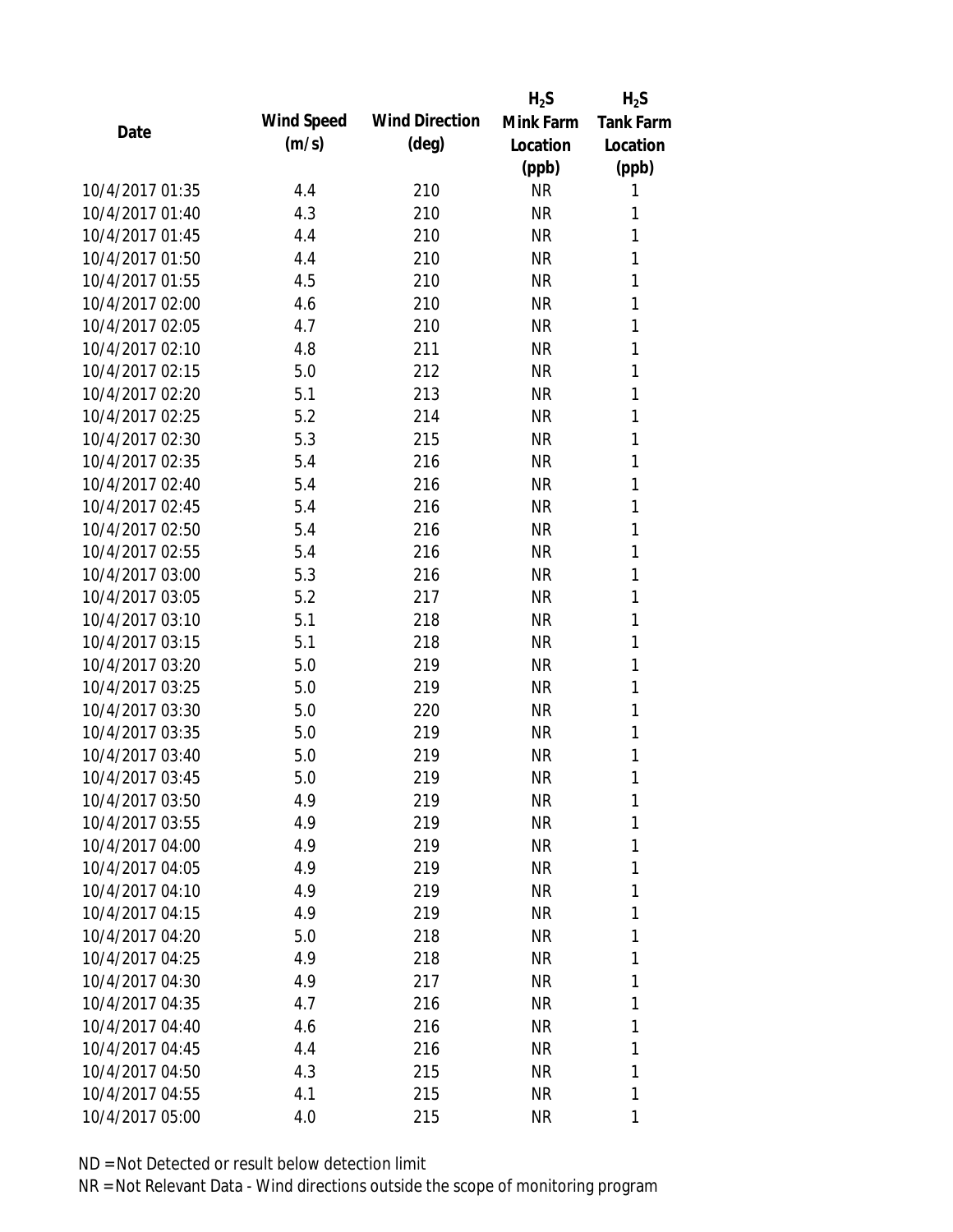|                 |            |                       | $H_2S$    | $H_2S$           |
|-----------------|------------|-----------------------|-----------|------------------|
| Date            | Wind Speed | <b>Wind Direction</b> | Mink Farm | <b>Tank Farm</b> |
|                 | (m/s)      | $(\text{deg})$        | Location  | Location         |
|                 |            |                       | (ppb)     | (ppb)            |
| 10/4/2017 05:05 | 3.8        | 214                   | <b>NR</b> | 1                |
| 10/4/2017 05:10 | 3.7        | 213                   | <b>NR</b> | 1                |
| 10/4/2017 05:15 | 3.6        | 211                   | <b>NR</b> | 1                |
| 10/4/2017 05:20 | 3.5        | 209                   | <b>NR</b> | 1                |
| 10/4/2017 05:25 | 3.4        | 207                   | <b>NR</b> | 1                |
| 10/4/2017 05:30 | 3.4        | 205                   | <b>NR</b> | 1                |
| 10/4/2017 05:35 | 3.3        | 203                   | <b>NR</b> | 1                |
| 10/4/2017 05:40 | 3.3        | 203                   | <b>NR</b> | $\overline{c}$   |
| 10/4/2017 05:45 | 3.3        | 203                   | <b>NR</b> | $\overline{2}$   |
| 10/4/2017 05:50 | 3.4        | 205                   | <b>NR</b> | $\overline{2}$   |
| 10/4/2017 05:55 | 3.5        | 206                   | <b>NR</b> | $\overline{2}$   |
| 10/4/2017 06:00 | 3.6        | 208                   | <b>NR</b> | $\overline{2}$   |
| 10/4/2017 06:05 | 3.7        | 209                   | <b>NR</b> | 1                |
| 10/4/2017 06:10 | 3.8        | 210                   | <b>NR</b> | 1                |
| 10/4/2017 06:15 | 3.9        | 211                   | <b>NR</b> | 1                |
| 10/4/2017 06:20 | 4.0        | 211                   | <b>NR</b> | 1                |
| 10/4/2017 06:25 | 4.1        | 211                   | <b>NR</b> | 1                |
| 10/4/2017 06:30 | 4.2        | 212                   | <b>NR</b> | 1                |
| 10/4/2017 06:35 | 4.3        | 213                   | <b>NR</b> | 1                |
| 10/4/2017 06:40 | 4.4        | 214                   | <b>NR</b> | 1                |
| 10/4/2017 06:45 | 4.5        | 214                   | <b>NR</b> | 1                |
| 10/4/2017 06:50 | 4.5        | 215                   | <b>NR</b> | 1                |
| 10/4/2017 06:55 | 4.5        | 215                   | <b>NR</b> | 1                |
| 10/4/2017 07:00 | 4.4        | 215                   | <b>NR</b> | 1                |
| 10/4/2017 07:05 | 4.4        | 215                   | <b>NR</b> | 1                |
| 10/4/2017 07:10 | 4.4        | 215                   | <b>NR</b> | 1                |
| 10/4/2017 07:15 | 4.4        | 215                   | <b>NR</b> | 1                |
| 10/4/2017 07:20 | 4.4        | 216                   | <b>NR</b> | 1                |
| 10/4/2017 07:25 | 4.5        | 216                   | <b>NR</b> | 1                |
| 10/4/2017 07:30 | 4.5        | 216                   | <b>NR</b> | 1                |
| 10/4/2017 07:35 | 4.6        | 215                   | <b>NR</b> | 1                |
| 10/4/2017 07:40 | 4.6        | 215                   | <b>NR</b> | 1                |
| 10/4/2017 07:45 | 4.6        | 214                   | NR        | 1                |
| 10/4/2017 07:50 | 4.6        | 213                   | <b>NR</b> | 1                |
| 10/4/2017 07:55 | 4.6        | 213                   | <b>NR</b> | 1                |
| 10/4/2017 08:00 | 4.5        | 212                   | <b>NR</b> | 1                |
| 10/4/2017 08:05 | 4.4        | 212                   | <b>NR</b> | 1                |
| 10/4/2017 08:10 | 4.4        | 213                   | NR        | 1                |
| 10/4/2017 08:15 | 4.4        | 213                   | <b>NR</b> | 1                |
| 10/4/2017 08:20 | 4.4        | 214                   | NR        | 1                |
| 10/4/2017 08:25 | 4.4        | 215                   | <b>NR</b> | 1                |
| 10/4/2017 08:30 | 4.4        | 216                   | <b>NR</b> | 1                |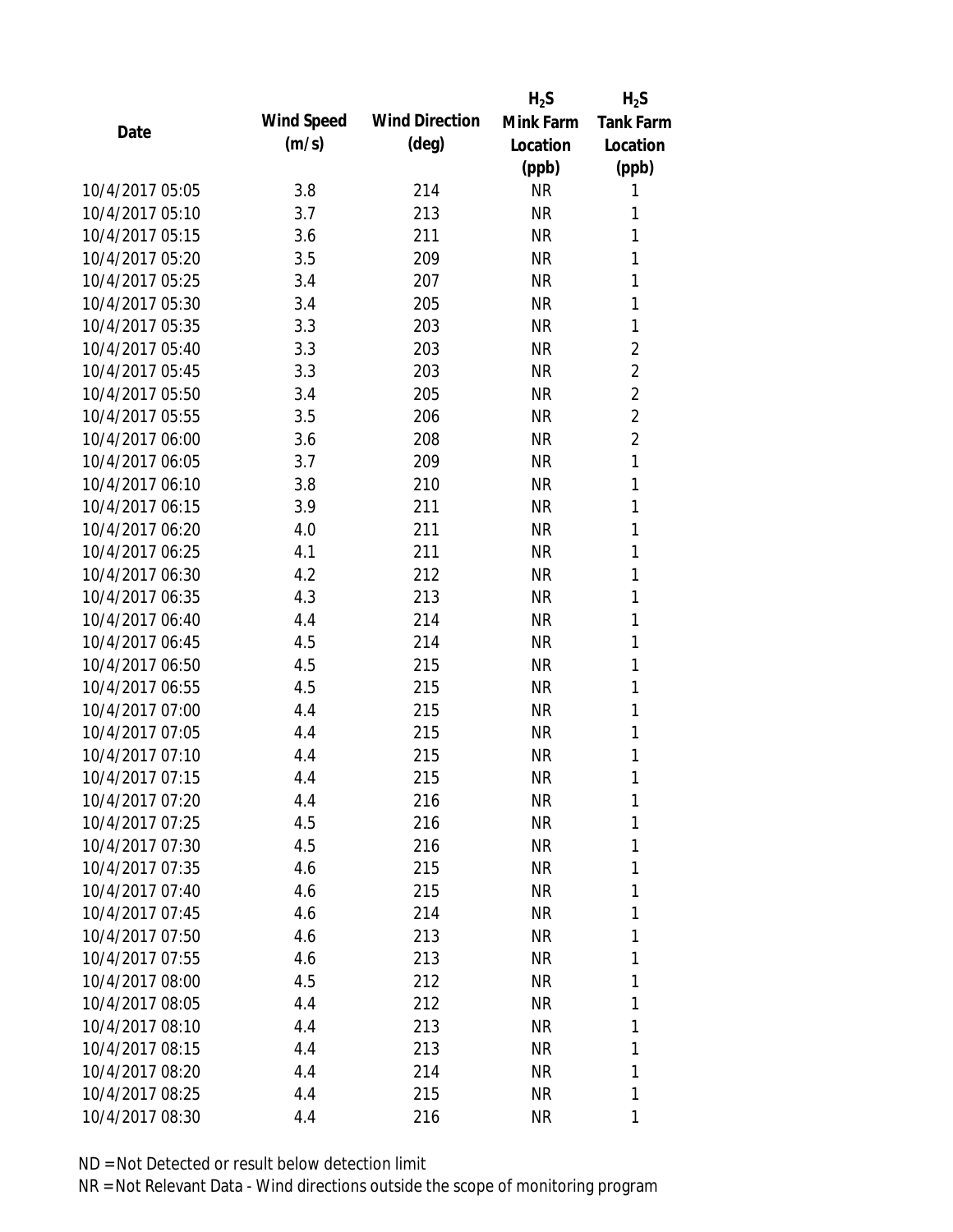|                 |            |                       | $H_2S$    | $H_2S$           |
|-----------------|------------|-----------------------|-----------|------------------|
| Date            | Wind Speed | <b>Wind Direction</b> | Mink Farm | <b>Tank Farm</b> |
|                 | (m/s)      | $(\text{deg})$        | Location  | Location         |
|                 |            |                       | (ppb)     | (ppb)            |
| 10/4/2017 08:35 | 4.5        | 218                   | <b>NR</b> | 1                |
| 10/4/2017 08:40 | 4.5        | 220                   | <b>NR</b> | 1                |
| 10/4/2017 08:45 | 4.5        | 222                   | <b>NR</b> | 1                |
| 10/4/2017 08:50 | 4.4        | 224                   | <b>NR</b> | 1                |
| 10/4/2017 08:55 | 4.4        | 227                   | <b>NR</b> | 1                |
| 10/4/2017 09:00 | 4.4        | 229                   | <b>NR</b> | 1                |
| 10/4/2017 09:05 | 4.3        | 232                   | 1         | 1                |
| 10/4/2017 09:10 | 4.3        | 234                   | 1         | 1                |
| 10/4/2017 09:15 | 4.3        | 235                   | 1         | 1                |
| 10/4/2017 09:20 | 4.2        | 237                   | 1         | 1                |
| 10/4/2017 09:25 | 4.1        | 239                   | 1         | 1                |
| 10/4/2017 09:30 | 4.1        | 241                   | 1         | 1                |
| 10/4/2017 09:35 | 4.1        | 242                   | 1         | 1                |
| 10/4/2017 09:40 | 4.1        | 244                   | 1         | 1                |
| 10/4/2017 09:45 | 4.1        | 246                   | 1         | 1                |
| 10/4/2017 09:50 | 4.1        | 248                   | 1         | 1                |
| 10/4/2017 09:55 | 4.1        | 249                   | 1         | 1                |
| 10/4/2017 10:00 | 4.0        | 251                   | 1         | 1                |
| 10/4/2017 10:05 | 3.9        | 253                   | 1         | 1                |
| 10/4/2017 10:10 | 3.8        | 257                   | 1         | 1                |
| 10/4/2017 10:15 | 3.7        | 262                   | 1         | 1                |
| 10/4/2017 10:20 | 3.5        | 269                   | 1         | 1                |
| 10/4/2017 10:25 | 3.3        | 277                   | 1         | <b>NR</b>        |
| 10/4/2017 10:30 | 3.2        | 287                   | 1         | <b>NR</b>        |
| 10/4/2017 10:35 | 3.0        | 298                   | 1         | <b>NR</b>        |
| 10/4/2017 10:40 | 2.9        | 307                   | 1         | <b>NR</b>        |
| 10/4/2017 10:45 | 2.8        | 315                   | 1         | <b>NR</b>        |
| 10/4/2017 10:50 | 2.7        | 322                   | 1         | <b>NR</b>        |
| 10/4/2017 10:55 | 2.8        | 328                   | 1         | <b>NR</b>        |
| 10/4/2017 11:00 | 2.8        | 331                   | 1         | <b>NR</b>        |
| 10/4/2017 11:05 | 2.9        | 333                   | <b>ND</b> | <b>NR</b>        |
| 10/4/2017 11:10 | 3.0        | 334                   | <b>ND</b> | <b>NR</b>        |
| 10/4/2017 11:15 | 3.2        | 335                   | <b>ND</b> | <b>NR</b>        |
| 10/4/2017 11:20 | 3.2        | 335                   | 1         | <b>NR</b>        |
| 10/4/2017 11:25 | 3.3        | 336                   | 1         | <b>NR</b>        |
| 10/4/2017 11:30 | 3.3        | 337                   | 1         | <b>NR</b>        |
| 10/4/2017 11:35 | 3.3        | 337                   | 1         | <b>NR</b>        |
| 10/4/2017 11:40 | 3.3        | 338                   | 1         | <b>NR</b>        |
| 10/4/2017 11:45 | 3.1        | 340                   | 1         | <b>NR</b>        |
| 10/4/2017 11:50 | 3.0        | 342                   | 1         | <b>NR</b>        |
| 10/4/2017 11:55 | 2.8        | 342                   | 1         | <b>NR</b>        |
| 10/4/2017 12:00 | 2.7        | 342                   | 1         | <b>NR</b>        |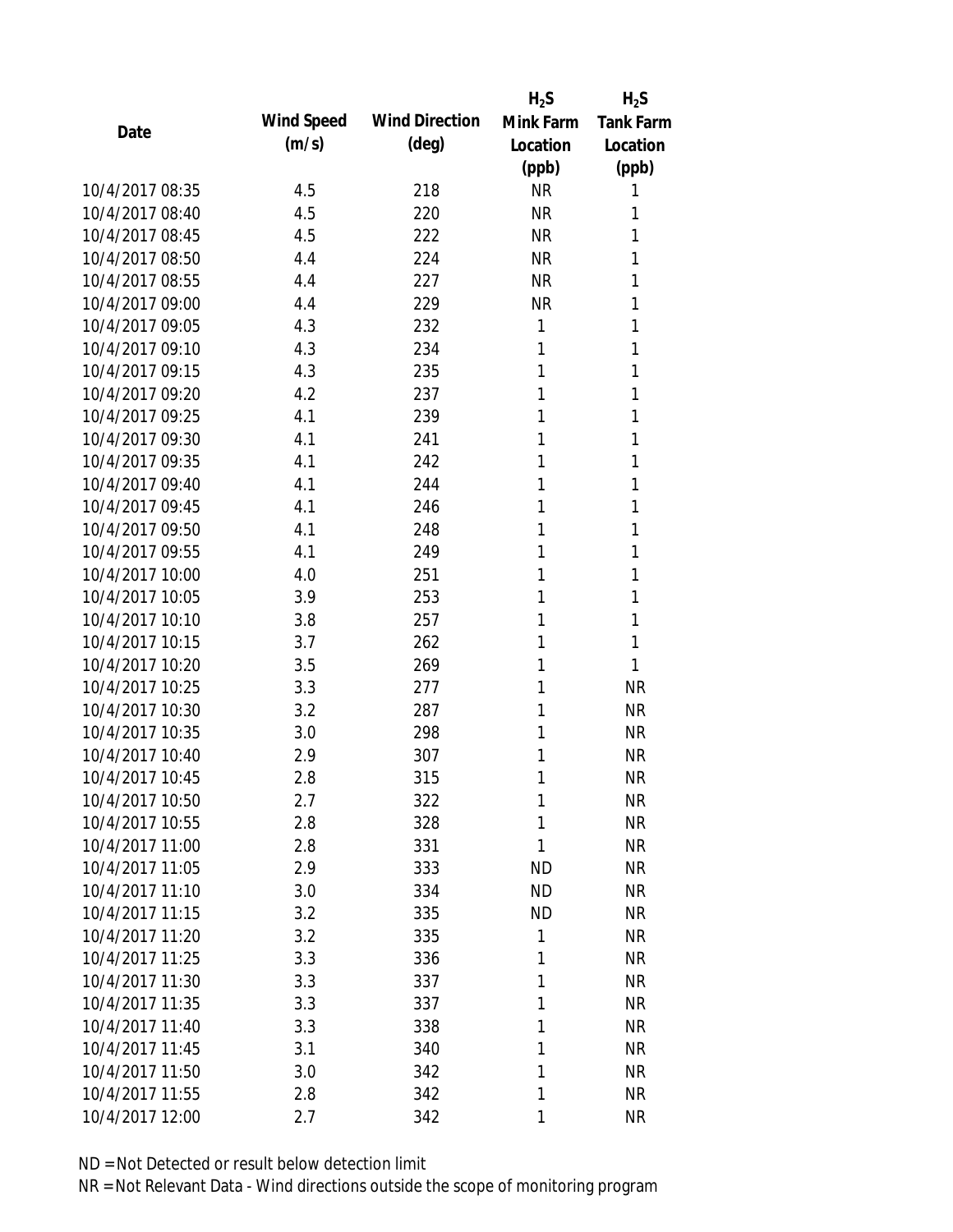|                 |            |                       | $H_2S$       | $H_2S$           |
|-----------------|------------|-----------------------|--------------|------------------|
| Date            | Wind Speed | <b>Wind Direction</b> | Mink Farm    | <b>Tank Farm</b> |
|                 | (m/s)      | $(\text{deg})$        | Location     | Location         |
|                 |            |                       | (ppb)        | (ppb)            |
| 10/4/2017 12:05 | 2.5        | 343                   | 1            | <b>NR</b>        |
| 10/4/2017 12:10 | 2.4        | 343                   | 1            | <b>NR</b>        |
| 10/4/2017 12:15 | 2.4        | 342                   | $\mathbf{1}$ | <b>NR</b>        |
| 10/4/2017 12:20 | 2.3        | 341                   | $\mathbf{1}$ | <b>NR</b>        |
| 10/4/2017 12:25 | 2.3        | 341                   | <b>ND</b>    | <b>NR</b>        |
| 10/4/2017 12:30 | 2.3        | 340                   | <b>ND</b>    | <b>NR</b>        |
| 10/4/2017 12:35 | 2.4        | 339                   | <b>ND</b>    | <b>NR</b>        |
| 10/4/2017 12:40 | 2.4        | 338                   | <b>ND</b>    | <b>NR</b>        |
| 10/4/2017 12:45 | 2.4        | 336                   | <b>ND</b>    | <b>NR</b>        |
| 10/4/2017 12:50 | 2.4        | 336                   | <b>ND</b>    | <b>NR</b>        |
| 10/4/2017 12:55 | 2.4        | 335                   | <b>ND</b>    | <b>NR</b>        |
| 10/4/2017 13:00 | 2.4        | 336                   | <b>ND</b>    | <b>NR</b>        |
| 10/4/2017 13:05 | 2.4        | 336                   | <b>ND</b>    | <b>NR</b>        |
| 10/4/2017 13:10 | 2.4        | 338                   | <b>ND</b>    | <b>NR</b>        |
| 10/4/2017 13:15 | 2.4        | 340                   | <b>ND</b>    | <b>NR</b>        |
| 10/4/2017 13:20 | 2.4        | 341                   | <b>ND</b>    | <b>NR</b>        |
| 10/4/2017 13:25 | 2.4        | 343                   | <b>ND</b>    | <b>NR</b>        |
| 10/4/2017 13:30 | 2.4        | 344                   | <b>ND</b>    | <b>NR</b>        |
| 10/4/2017 13:35 | 2.3        | 346                   | <b>ND</b>    | <b>NR</b>        |
| 10/4/2017 13:40 | 2.2        | 346                   | <b>ND</b>    | <b>NR</b>        |
| 10/4/2017 13:45 | 2.2        | 347                   | <b>ND</b>    | <b>NR</b>        |
| 10/4/2017 13:50 | 2.1        | 346                   | <b>ND</b>    | <b>NR</b>        |
| 10/4/2017 13:55 | 2.1        | 344                   | 1            | <b>NR</b>        |
| 10/4/2017 14:00 | 2.0        | 343                   | 1            | <b>NR</b>        |
| 10/4/2017 14:05 | 1.9        | 342                   | 1            | <b>NR</b>        |
| 10/4/2017 14:10 | 1.8        | 342                   | 1            | <b>NR</b>        |
| 10/4/2017 14:15 | 1.7        | 344                   | 1            | <b>NR</b>        |
| 10/4/2017 14:20 | 1.6        | 287                   | 1            | <b>NR</b>        |
| 10/4/2017 14:25 | 1.5        | 232                   | $\mathbf{1}$ | $\mathbf{1}$     |
| 10/4/2017 14:30 | 1.3        | 177                   | <b>NR</b>    | 1                |
| 10/4/2017 14:35 | 1.1        | 123                   | <b>NR</b>    | <b>NR</b>        |
| 10/4/2017 14:40 | 1.0        | 70                    | <b>NR</b>    | <b>NR</b>        |
| 10/4/2017 14:45 | 0.8        | 29                    | ND           | <b>NR</b>        |
| 10/4/2017 14:50 | 0.7        | 50                    | <b>NR</b>    | <b>NR</b>        |
| 10/4/2017 14:55 | 0.7        | 70                    | <b>NR</b>    | <b>NR</b>        |
| 10/4/2017 15:00 | 0.8        | 93                    | <b>NR</b>    | <b>NR</b>        |
| 10/4/2017 15:05 | 0.9        | 114                   | <b>NR</b>    | <b>NR</b>        |
| 10/4/2017 15:10 | 1.2        | 133                   | <b>NR</b>    | <b>NR</b>        |
| 10/4/2017 15:15 | 1.4        | 142                   | <b>NR</b>    | <b>NR</b>        |
| 10/4/2017 15:20 | 1.6        | 149                   | <b>NR</b>    | <b>NR</b>        |
| 10/4/2017 15:25 | 1.7        | 155                   | <b>NR</b>    | <b>NR</b>        |
|                 |            |                       |              |                  |
| 10/4/2017 15:30 | 1.8        | 161                   | <b>NR</b>    | <b>NR</b>        |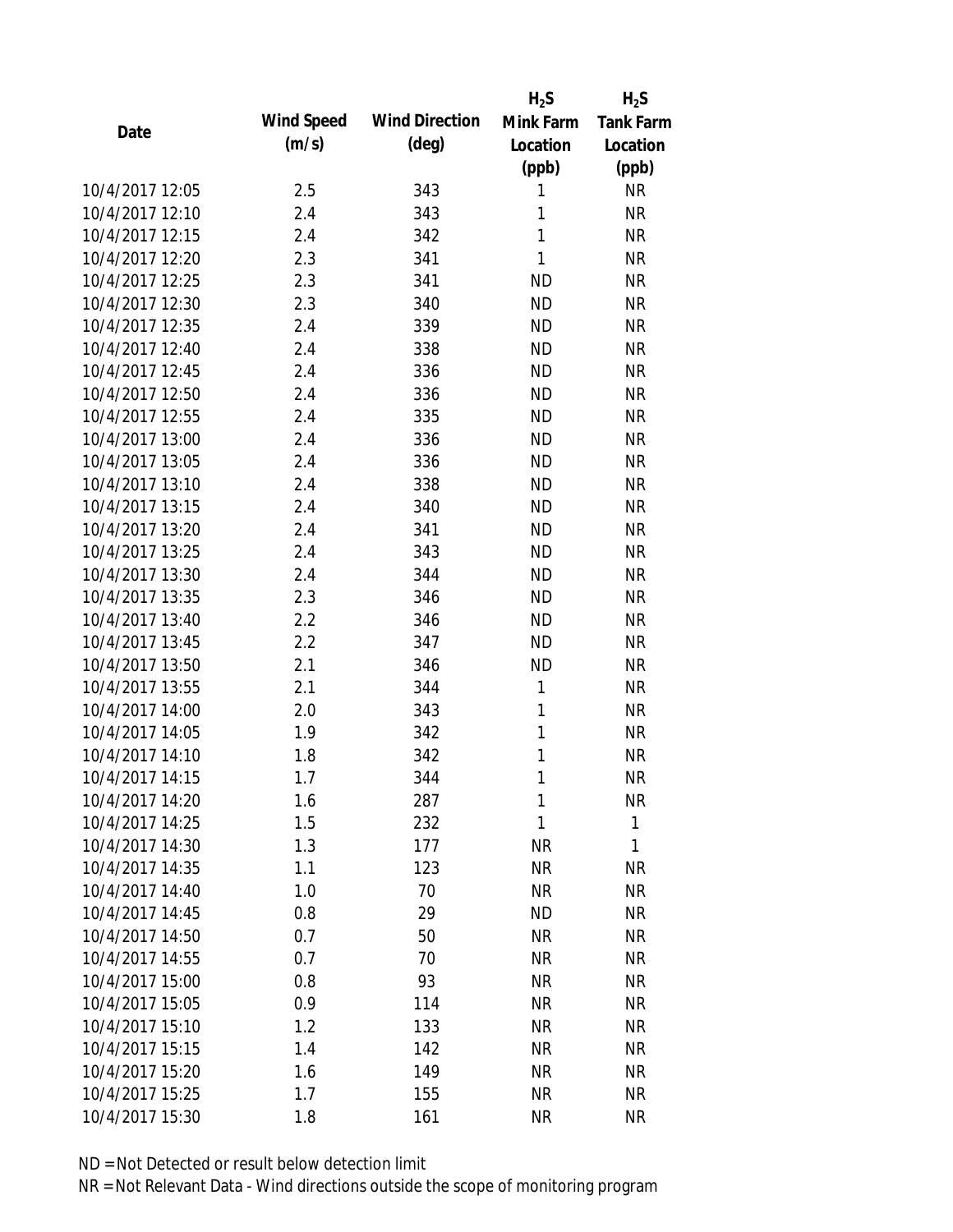|                 |            |                       | $H_2S$    | $H_2S$           |
|-----------------|------------|-----------------------|-----------|------------------|
| Date            | Wind Speed | <b>Wind Direction</b> | Mink Farm | <b>Tank Farm</b> |
|                 | (m/s)      | $(\text{deg})$        | Location  | Location         |
|                 |            |                       | (ppb)     | (ppb)            |
| 10/4/2017 15:35 | 1.9        | 169                   | <b>NR</b> | <b>NR</b>        |
| 10/4/2017 15:40 | 1.9        | 179                   | <b>NR</b> | 1                |
| 10/4/2017 15:45 | 1.8        | 188                   | <b>NR</b> | 1                |
| 10/4/2017 15:50 | 1.8        | 197                   | <b>NR</b> | 1                |
| 10/4/2017 15:55 | 1.7        | 205                   | <b>NR</b> | 1                |
| 10/4/2017 16:00 | 1.7        | 212                   | <b>NR</b> | 1                |
| 10/4/2017 16:05 | 1.7        | 216                   | <b>NR</b> | 1                |
| 10/4/2017 16:10 | 1.7        | 218                   | <b>NR</b> | 1                |
| 10/4/2017 16:15 | 1.7        | 219                   | <b>NR</b> | 1                |
| 10/4/2017 16:20 | 1.7        | 223                   | <b>NR</b> | 1                |
| 10/4/2017 16:25 | 1.7        | 228                   | <b>NR</b> | 1                |
| 10/4/2017 16:30 | 1.7        | 234                   | <b>ND</b> | 1                |
| 10/4/2017 16:35 | 1.7        | 241                   | 1         | 1                |
| 10/4/2017 16:40 | 1.7        | 250                   | 1         | 1                |
| 10/4/2017 16:45 | 1.6        | 258                   | 1         | 1                |
| 10/4/2017 16:50 | 1.6        | 263                   | 1         | 1                |
| 10/4/2017 16:55 | 1.6        | 265                   | 1         | 1                |
| 10/4/2017 17:00 | 1.6        | 264                   | 1         | 1                |
| 10/4/2017 17:05 | 1.7        | 261                   | 1         | 1                |
| 10/4/2017 17:10 | 1.8        | 255                   | 1         | 1                |
| 10/4/2017 17:15 | 1.8        | 248                   | 1         | 1                |
| 10/4/2017 17:20 | 1.9        | 242                   | 1         | 1                |
| 10/4/2017 17:25 | 1.9        | 234                   | 1         | 1                |
| 10/4/2017 17:30 | 1.9        | 228                   | <b>NR</b> | 1                |
| 10/4/2017 17:35 | 1.8        | 221                   | <b>NR</b> | 1                |
| 10/4/2017 17:40 | 1.8        | 216                   | <b>NR</b> | 1                |
| 10/4/2017 17:45 | 1.8        | 212                   | <b>NR</b> | 1                |
| 10/4/2017 17:50 | 1.7        | 208                   | <b>NR</b> | 1                |
| 10/4/2017 17:55 | 1.7        | 205                   | <b>NR</b> | 1                |
| 10/4/2017 18:00 | 1.7        | 201                   | <b>NR</b> | 1                |
| 10/4/2017 18:05 | 1.7        | 198                   | <b>NR</b> | 1                |
| 10/4/2017 18:10 | 1.7        | 194                   | <b>NR</b> | 1                |
| 10/4/2017 18:15 | 1.7        | 191                   | NR        | 1                |
| 10/4/2017 18:20 | 1.6        | 190                   | <b>NR</b> | 1                |
| 10/4/2017 18:25 | 1.6        | 190                   | <b>NR</b> | 1                |
| 10/4/2017 18:30 | 1.6        | 192                   | <b>NR</b> | 1                |
| 10/4/2017 18:35 | 1.5        | 194                   | <b>NR</b> | 1                |
| 10/4/2017 18:40 | 1.5        | 198                   | NR        | 1                |
| 10/4/2017 18:45 | 1.6        | 201                   | <b>NR</b> | 1                |
| 10/4/2017 18:50 | 1.6        | 202                   | NR        | 1                |
| 10/4/2017 18:55 | 1.7        | 201                   | <b>NR</b> | 1                |
| 10/4/2017 19:00 | 1.8        | 200                   | <b>NR</b> | 1                |
|                 |            |                       |           |                  |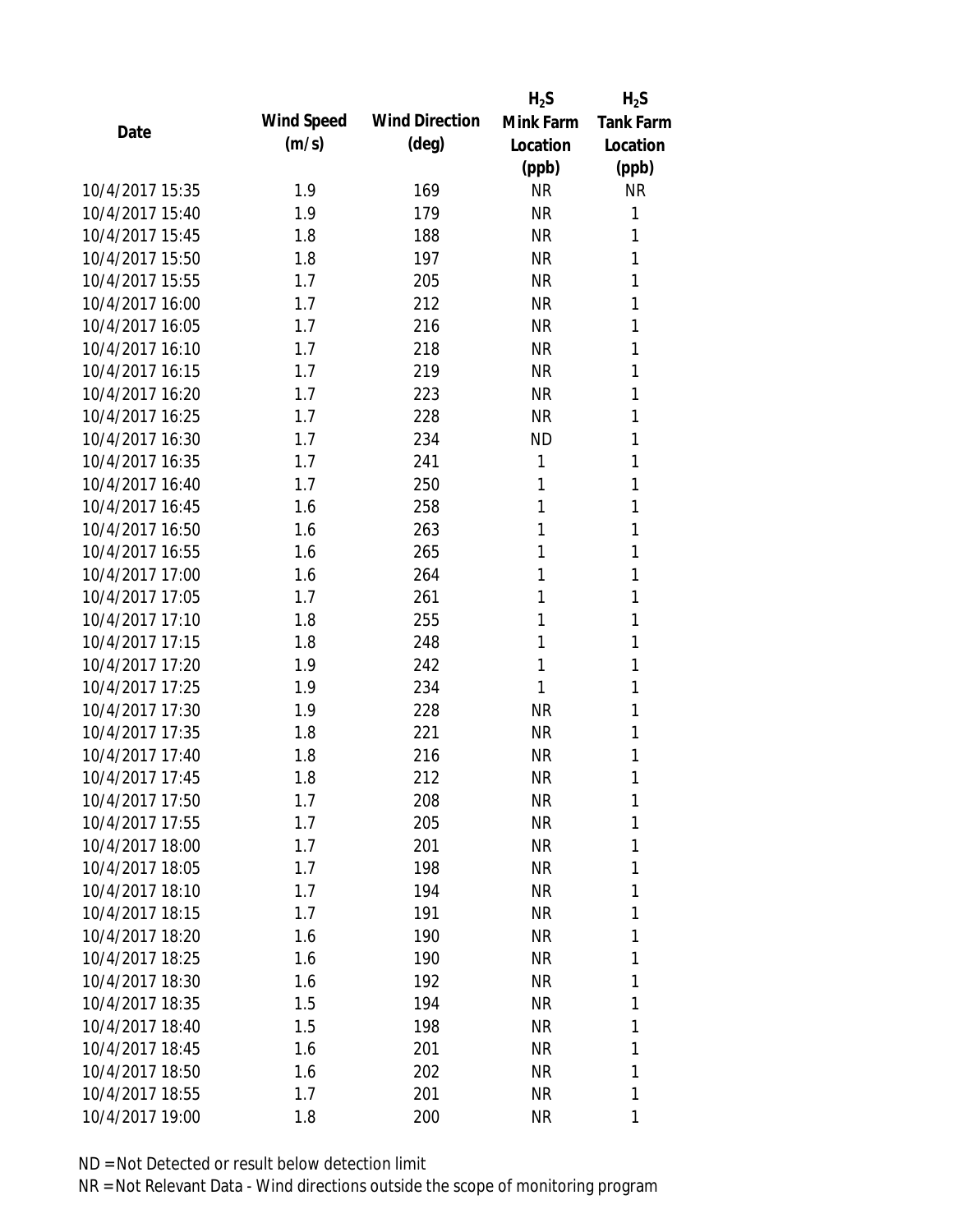|                 |            |                       | $H_2S$    | $H_2S$           |
|-----------------|------------|-----------------------|-----------|------------------|
| Date            | Wind Speed | <b>Wind Direction</b> | Mink Farm | <b>Tank Farm</b> |
|                 | (m/s)      | $(\text{deg})$        | Location  | Location         |
|                 |            |                       | (ppb)     | (ppb)            |
| 10/4/2017 19:05 | 2.0        | 196                   | <b>NR</b> | 1                |
| 10/4/2017 19:10 | 2.1        | 192                   | <b>NR</b> | 1                |
| 10/4/2017 19:15 | 2.1        | 189                   | <b>NR</b> | 1                |
| 10/4/2017 19:20 | 2.2        | 187                   | <b>NR</b> | 1                |
| 10/4/2017 19:25 | 2.2        | 187                   | <b>NR</b> | 1                |
| 10/4/2017 19:30 | 2.1        | 190                   | <b>NR</b> | 1                |
| 10/4/2017 19:35 | 2.0        | 193                   | <b>NR</b> | 1                |
| 10/4/2017 19:40 | 1.9        | 197                   | <b>NR</b> | 1                |
| 10/4/2017 19:45 | 1.7        | 200                   | <b>NR</b> | 1                |
| 10/4/2017 19:50 | 1.6        | 200                   | <b>NR</b> | 1                |
| 10/4/2017 19:55 | 1.5        | 198                   | <b>NR</b> | 1                |
| 10/4/2017 20:00 | 1.5        | 193                   | <b>NR</b> | 1                |
| 10/4/2017 20:05 | 1.6        | 188                   | <b>NR</b> | 1                |
| 10/4/2017 20:10 | 1.7        | 182                   | <b>NR</b> | 1                |
| 10/4/2017 20:15 | 1.8        | 177                   | <b>NR</b> | 1                |
| 10/4/2017 20:20 | 1.9        | 174                   | <b>NR</b> | 1                |
| 10/4/2017 20:25 | 2.0        | 172                   | <b>NR</b> | 1                |
| 10/4/2017 20:30 | 2.1        | 171                   | <b>NR</b> | 1                |
| 10/4/2017 20:35 | 2.1        | 172                   | <b>NR</b> | 1                |
| 10/4/2017 20:40 | 2.0        | 173                   | <b>NR</b> | 1                |
| 10/4/2017 20:45 | 1.9        | 175                   | <b>NR</b> | 1                |
| 10/4/2017 20:50 | 1.8        | 178                   | <b>NR</b> | 1                |
| 10/4/2017 20:55 | 1.6        | 181                   | <b>NR</b> | 1                |
| 10/4/2017 21:00 | 1.5        | 186                   | <b>NR</b> | 1                |
| 10/4/2017 21:05 | 1.3        | 189                   | <b>NR</b> | 1                |
| 10/4/2017 21:10 | 1.3        | 192                   | <b>NR</b> | 1                |
| 10/4/2017 21:15 | 1.3        | 192                   | <b>NR</b> | 1                |
| 10/4/2017 21:20 | 1.2        | 191                   | NR        | 1                |
| 10/4/2017 21:25 | 1.2        | 190                   | <b>NR</b> | $\overline{2}$   |
| 10/4/2017 21:30 | 1.2        | 189                   | <b>NR</b> | $\overline{2}$   |
| 10/4/2017 21:35 | 1.1        | 189                   | <b>NR</b> | $\overline{2}$   |
| 10/4/2017 21:40 | 1.0        | 191                   | <b>NR</b> | $\overline{2}$   |
| 10/4/2017 21:45 | 1.0        | 197                   | <b>NR</b> | $\overline{2}$   |
| 10/4/2017 21:50 | 0.9        | 204                   | <b>NR</b> | $\overline{2}$   |
| 10/4/2017 21:55 | 0.9        | 211                   | <b>NR</b> | $\overline{2}$   |
| 10/4/2017 22:00 | 0.8        | 220                   | <b>NR</b> | $\overline{2}$   |
| 10/4/2017 22:05 | 0.8        | 229                   | <b>NR</b> | 1                |
| 10/4/2017 22:10 | 0.9        | 239                   | 1         | 1                |
| 10/4/2017 22:15 | 0.9        | 247                   | 1         | 1                |
| 10/4/2017 22:20 | 0.9        | 255                   | 1         | 1                |
| 10/4/2017 22:25 | 1.0        | 263                   | 1         | 1                |
| 10/4/2017 22:30 | 1.0        | 268                   | 1         | 1                |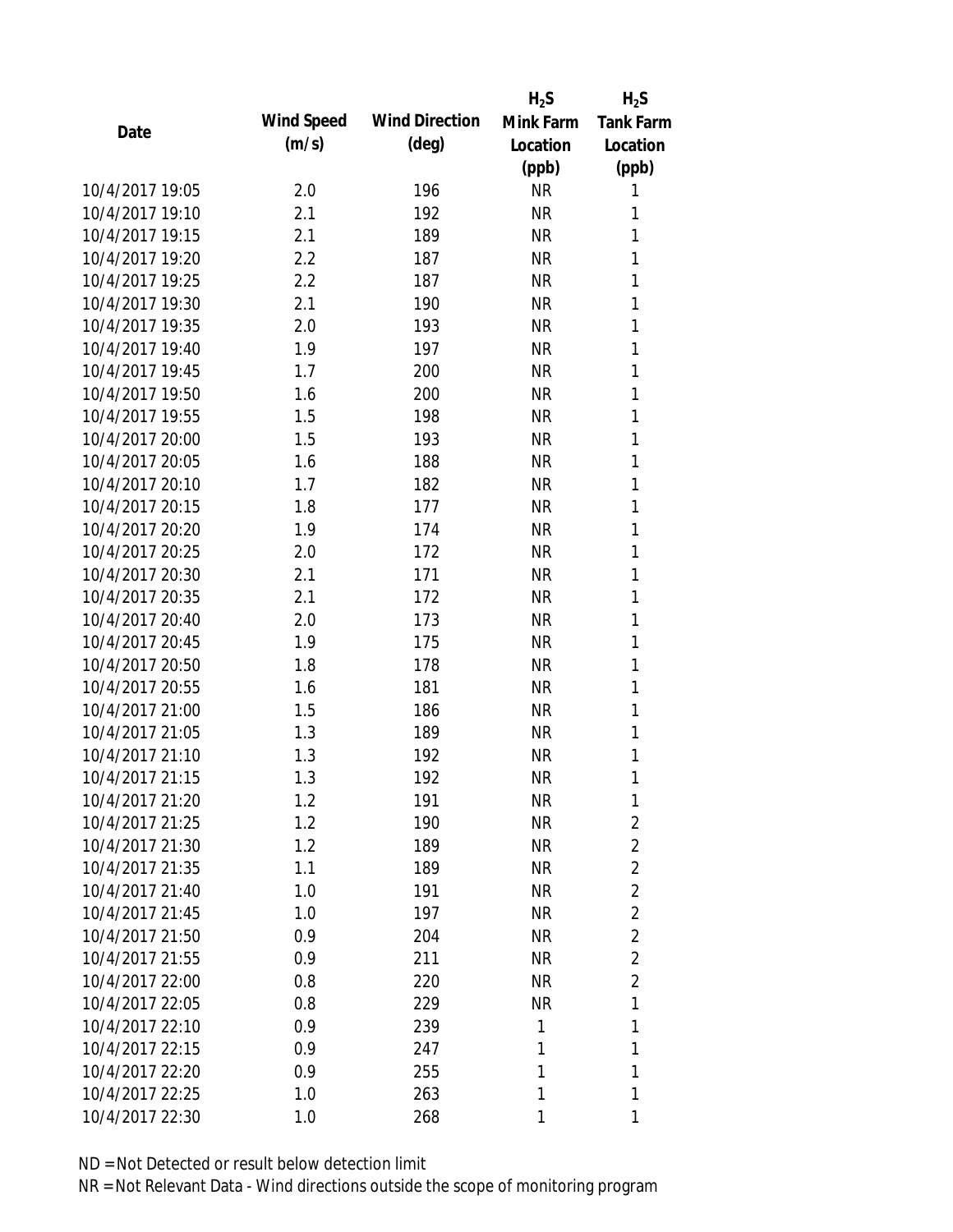|            |                                 | $H_2S$                                                             | $H_2S$           |
|------------|---------------------------------|--------------------------------------------------------------------|------------------|
| Wind Speed | <b>Wind Direction</b>           | Mink Farm                                                          | <b>Tank Farm</b> |
| (m/s)      | $(\text{deg})$                  | Location                                                           | Location         |
|            |                                 | (ppb)                                                              | (ppb)            |
| 1.0        | 271                             | 1                                                                  | 1                |
| 1.0        | 271                             | 1                                                                  | 1                |
| 1.0        | 271                             | 1                                                                  | 1                |
| 1.0        | 270                             | 1                                                                  | 1                |
| 0.9        | 269                             | 1                                                                  | 1                |
| 1.0        | 268                             | 1                                                                  | 1                |
| 1.0        | 270                             | $\overline{2}$                                                     | 1                |
| 1.0        | 274                             | $\overline{2}$                                                     | 1                |
| 1.1        | 278                             | $\overline{2}$                                                     | <b>NR</b>        |
| 1.2        | 284                             | $\overline{2}$                                                     | <b>NR</b>        |
| 1.3        | 289                             | 1                                                                  | <b>NR</b>        |
| 1.3        | 293                             | 1                                                                  | <b>NR</b>        |
| 1.3        | 295                             | 1                                                                  | <b>NR</b>        |
| 1.3        | 295                             | 1                                                                  | <b>NR</b>        |
| 1.3        | 295                             | 1                                                                  | <b>NR</b>        |
| 1.3        | 295                             | 1                                                                  | <b>NR</b>        |
| 1.2        | 296                             | 1                                                                  | <b>NR</b>        |
| 1.1        | 297                             | 1                                                                  | <b>NR</b>        |
| 1.1        | 298                             | 1                                                                  | <b>NR</b>        |
| 1.0        | 298                             | 1                                                                  | <b>NR</b>        |
| 1.0        | 297                             | 1                                                                  | <b>NR</b>        |
| 1.0        | 293                             | 1                                                                  | <b>NR</b>        |
| 1.0        | 284                             | 1                                                                  | <b>NR</b>        |
| 0.9        | 271                             | 1                                                                  | 1                |
| 0.9        | 258                             | 1                                                                  | 1                |
| 0.9        | 249                             | 1                                                                  | 1                |
| 1.0        | 241                             | 1                                                                  | 1                |
|            |                                 | 1                                                                  | 1                |
| 1.2        |                                 | 1                                                                  | 1                |
| 1.3        | 244                             | 1                                                                  | 1                |
|            |                                 | 1                                                                  | 1                |
|            |                                 | 1                                                                  | 1                |
| 1.3        | 269                             | 1                                                                  | 1                |
| 1.2        | 280                             | 1                                                                  | <b>NR</b>        |
| 1.2        | 292                             | 1                                                                  | <b>NR</b>        |
| 1.1        |                                 | 1                                                                  | <b>NR</b>        |
|            |                                 | 1                                                                  | <b>NR</b>        |
| 1.0        |                                 | 1                                                                  | <b>NR</b>        |
|            |                                 | 1                                                                  | <b>NR</b>        |
| 1.0        |                                 | 1                                                                  | <b>NR</b>        |
| 0.9        |                                 | 1                                                                  | <b>NR</b>        |
| 0.9        | 334                             | 1                                                                  | <b>NR</b>        |
|            | 1.1<br>1.3<br>1.3<br>1.1<br>1.0 | 237<br>238<br>251<br>258<br>303<br>315<br>325<br>330<br>333<br>334 |                  |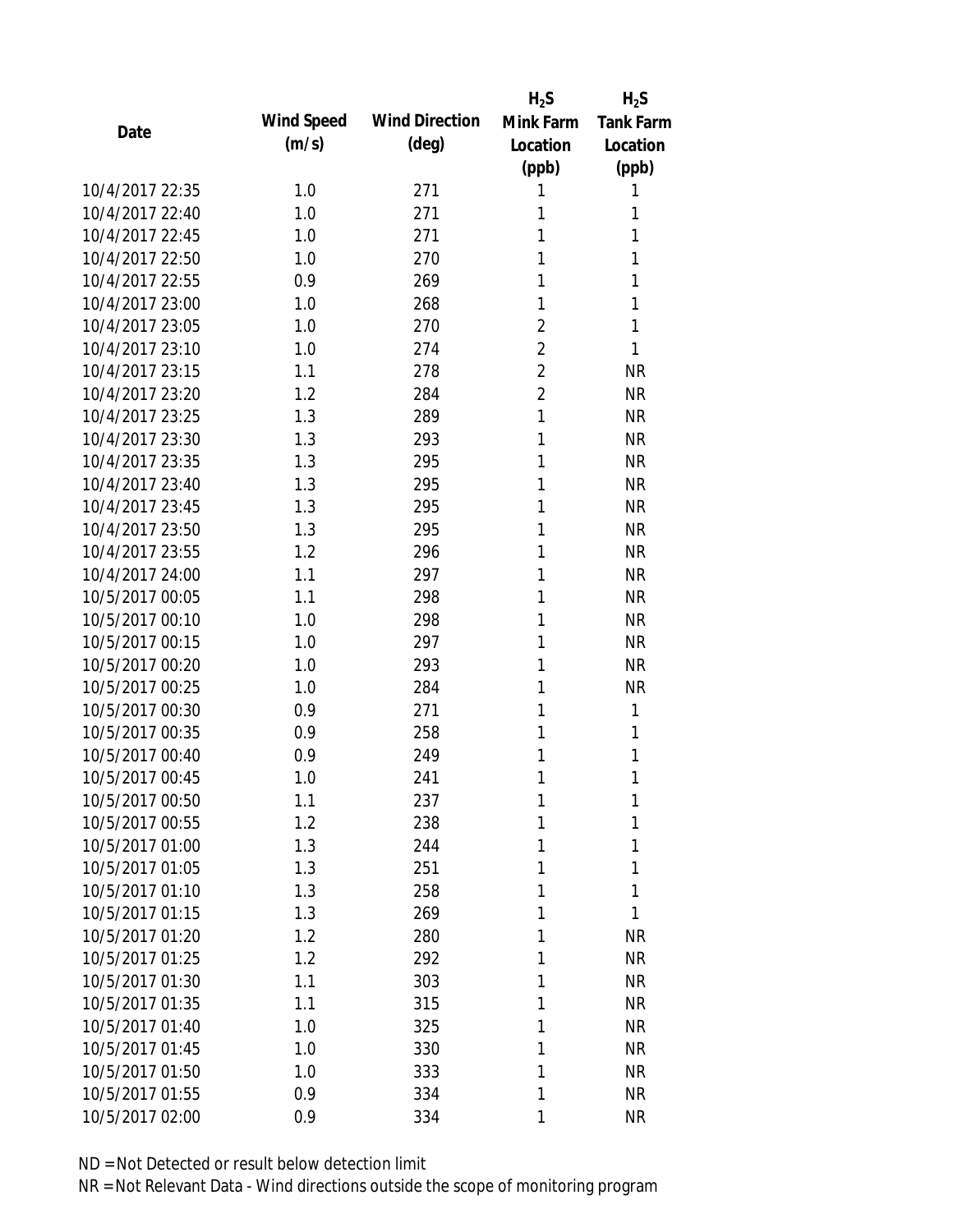|                 |            |                       | $H_2S$    | $H_2S$           |
|-----------------|------------|-----------------------|-----------|------------------|
| Date            | Wind Speed | <b>Wind Direction</b> | Mink Farm | <b>Tank Farm</b> |
|                 | (m/s)      | $(\text{deg})$        | Location  | Location         |
|                 |            |                       | (ppb)     | (ppb)            |
| 10/5/2017 02:05 | 0.8        | 329                   | 1         | <b>NR</b>        |
| 10/5/2017 02:10 | 0.7        | 322                   | 1         | <b>NR</b>        |
| 10/5/2017 02:15 | 0.7        | 313                   | 1         | <b>NR</b>        |
| 10/5/2017 02:20 | 0.7        | 304                   | 1         | <b>NR</b>        |
| 10/5/2017 02:25 | 0.7        | 297                   | 1         | <b>NR</b>        |
| 10/5/2017 02:30 | 0.7        | 293                   | 1         | <b>NR</b>        |
| 10/5/2017 02:35 | 0.7        | 294                   | 1         | <b>NR</b>        |
| 10/5/2017 02:40 | 0.8        | 298                   | 1         | <b>NR</b>        |
| 10/5/2017 02:45 | 0.9        | 307                   | 1         | <b>NR</b>        |
| 10/5/2017 02:50 | 1.0        | 316                   | 1         | <b>NR</b>        |
| 10/5/2017 02:55 | 1.1        | 323                   | 1         | <b>NR</b>        |
| 10/5/2017 03:00 | 1.1        | 328                   | 1         | <b>NR</b>        |
| 10/5/2017 03:05 | 1.2        | 332                   | 1         | <b>NR</b>        |
| 10/5/2017 03:10 | 1.3        | 337                   | 1         | <b>NR</b>        |
| 10/5/2017 03:15 | 1.4        | 342                   | 1         | <b>NR</b>        |
| 10/5/2017 03:20 | 1.4        | 346                   | 1         | <b>NR</b>        |
| 10/5/2017 03:25 | 1.5        | 291                   | 1         | <b>NR</b>        |
| 10/5/2017 03:30 | 1.5        | 236                   | 1         | 1                |
| 10/5/2017 03:35 | 1.6        | 180                   | <b>NR</b> | 1                |
| 10/5/2017 03:40 | 1.7        | 123                   | <b>NR</b> | <b>NR</b>        |
| 10/5/2017 03:45 | 1.8        | 66                    | <b>NR</b> | <b>NR</b>        |
| 10/5/2017 03:50 | 1.9        | 9                     | 1         | <b>NR</b>        |
| 10/5/2017 03:55 | 2.0        | 12                    | 1         | <b>NR</b>        |
| 10/5/2017 04:00 | 2.1        | 15                    | 1         | <b>NR</b>        |
| 10/5/2017 04:05 | 2.2        | 17                    | 1         | <b>NR</b>        |
| 10/5/2017 04:10 | 2.2        | 19                    | 1         | <b>NR</b>        |
| 10/5/2017 04:15 | 2.3        | 21                    | 1         | <b>NR</b>        |
| 10/5/2017 04:20 | 2.3        | 22                    | 1         | <b>NR</b>        |
| 10/5/2017 04:25 | 2.3        | 23                    | 1         | <b>NR</b>        |
| 10/5/2017 04:30 | 2.3        | 23                    | 1         | <b>NR</b>        |
| 10/5/2017 04:35 | 2.4        | 22                    | 1         | <b>NR</b>        |
| 10/5/2017 04:40 | 2.5        | 22                    | 1         | <b>NR</b>        |
| 10/5/2017 04:45 | 2.6        | 22                    | 1         | <b>NR</b>        |
| 10/5/2017 04:50 | 2.8        | 22                    | 1         | <b>NR</b>        |
| 10/5/2017 04:55 | 2.9        | 22                    | 1         | <b>NR</b>        |
| 10/5/2017 05:00 | 2.9        | 22                    | 1         | <b>NR</b>        |
| 10/5/2017 05:05 | 2.8        | 23                    | 1         | <b>NR</b>        |
| 10/5/2017 05:10 | 2.7        | 26                    | 1         | <b>NR</b>        |
| 10/5/2017 05:15 | 2.4        | 30                    | 1         | <b>NR</b>        |
| 10/5/2017 05:20 | 2.1        | 37                    | 1         | <b>NR</b>        |
| 10/5/2017 05:25 | 1.8        | 45                    | <b>NR</b> | <b>NR</b>        |
| 10/5/2017 05:30 | 1.5        | 54                    | <b>NR</b> | <b>NR</b>        |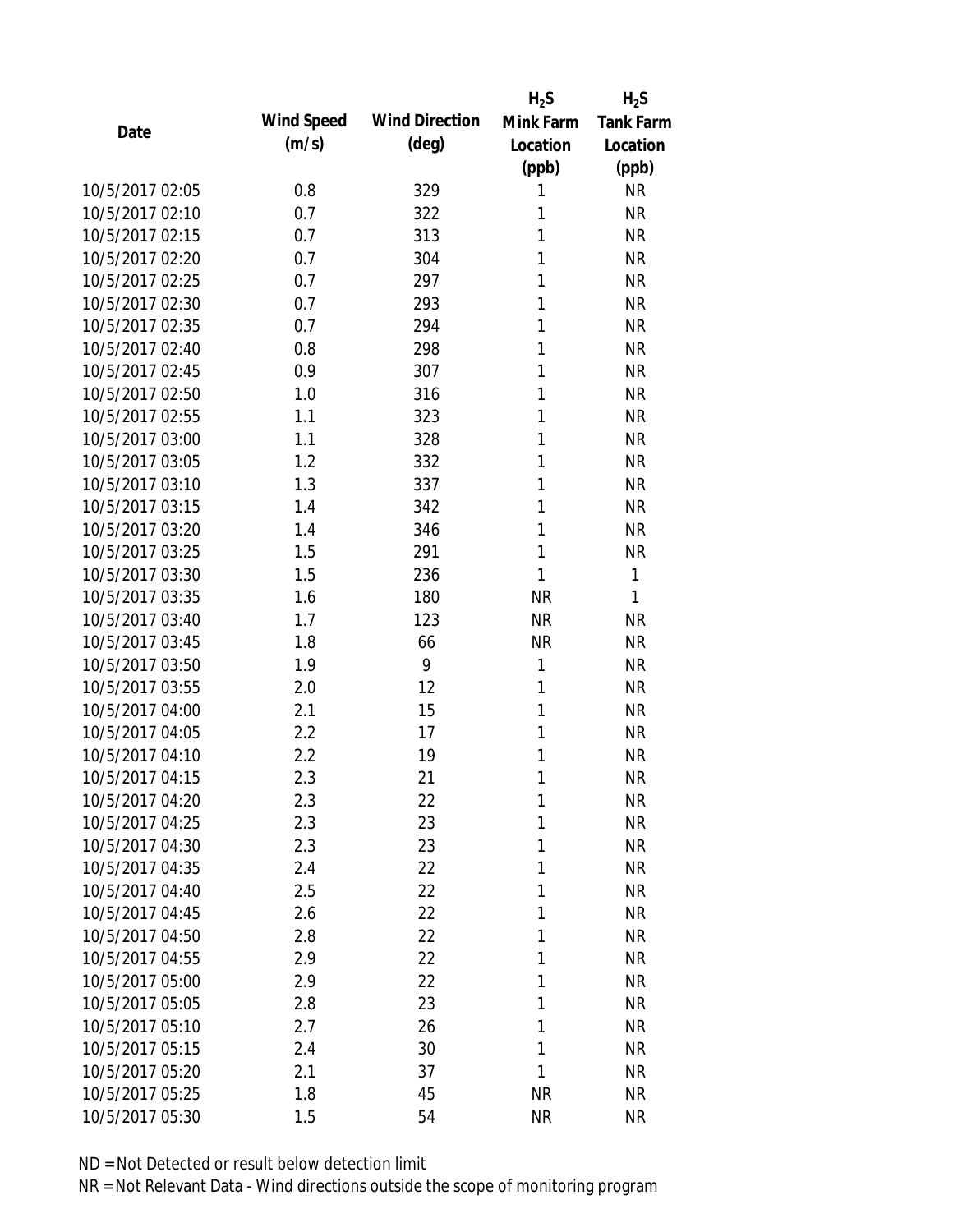|                 |            |                       | $H_2S$       | $H_2S$           |
|-----------------|------------|-----------------------|--------------|------------------|
| Date            | Wind Speed | <b>Wind Direction</b> | Mink Farm    | <b>Tank Farm</b> |
|                 | (m/s)      | $(\text{deg})$        | Location     | Location         |
|                 |            |                       | (ppb)        | (ppb)            |
| 10/5/2017 05:35 | 1.2        | 63                    | <b>NR</b>    | <b>NR</b>        |
| 10/5/2017 05:40 | 1.0        | 69                    | <b>NR</b>    | <b>NR</b>        |
| 10/5/2017 05:45 | 0.9        | 70                    | <b>NR</b>    | <b>NR</b>        |
| 10/5/2017 05:50 | 0.9        | 68                    | <b>NR</b>    | <b>NR</b>        |
| 10/5/2017 05:55 | 1.1        | 63                    | <b>NR</b>    | <b>NR</b>        |
| 10/5/2017 06:00 | 1.2        | 55                    | <b>NR</b>    | <b>NR</b>        |
| 10/5/2017 06:05 | 1.5        | 47                    | <b>NR</b>    | <b>NR</b>        |
| 10/5/2017 06:10 | 1.7        | 40                    | 1            | <b>NR</b>        |
| 10/5/2017 06:15 | 1.9        | 36                    | 1            | <b>NR</b>        |
| 10/5/2017 06:20 | 2.0        | 33                    | 1            | <b>NR</b>        |
| 10/5/2017 06:25 | 2.0        | 32                    | 1            | <b>NR</b>        |
| 10/5/2017 06:30 | 2.0        | 33                    | 1            | <b>NR</b>        |
| 10/5/2017 06:35 | 1.9        | 35                    | $\mathbf{1}$ | <b>NR</b>        |
| 10/5/2017 06:40 | 1.8        | 38                    | 1            | <b>NR</b>        |
| 10/5/2017 06:45 | 1.7        | 41                    | <b>NR</b>    | <b>NR</b>        |
| 10/5/2017 06:50 | 1.5        | 44                    | <b>NR</b>    | <b>NR</b>        |
| 10/5/2017 06:55 | 1.4        | 47                    | <b>NR</b>    | <b>NR</b>        |
| 10/5/2017 07:00 | 1.3        | 49                    | <b>NR</b>    | <b>NR</b>        |
| 10/5/2017 07:05 | 1.3        | 50                    | <b>NR</b>    | <b>NR</b>        |
| 10/5/2017 07:10 | 1.2        | 51                    | <b>NR</b>    | <b>NR</b>        |
| 10/5/2017 07:15 | 1.1        | 53                    | <b>NR</b>    | <b>NR</b>        |
| 10/5/2017 07:20 | 1.1        | 57                    | <b>NR</b>    | <b>NR</b>        |
| 10/5/2017 07:25 | 1.0        | 67                    | <b>NR</b>    | <b>NR</b>        |
| 10/5/2017 07:30 | 0.9        | 78                    | <b>NR</b>    | <b>NR</b>        |
| 10/5/2017 07:35 | 0.8        | 90                    | <b>NR</b>    | <b>NR</b>        |
| 10/5/2017 07:40 | 0.8        | 102                   | <b>NR</b>    | <b>NR</b>        |
| 10/5/2017 07:45 | 0.7        | 114                   | <b>NR</b>    | <b>NR</b>        |
| 10/5/2017 07:50 | 0.6        | 121                   | <b>NR</b>    | <b>NR</b>        |
| 10/5/2017 07:55 | 0.5        | 123                   | <b>NR</b>    | <b>NR</b>        |
| 10/5/2017 08:00 | 0.4        | 124                   | <b>NR</b>    | <b>NR</b>        |
| 10/5/2017 08:05 | 0.3        | 132                   | <b>NR</b>    | <b>NR</b>        |
| 10/5/2017 08:10 | 0.3        | 139                   | <b>NR</b>    | <b>NR</b>        |
| 10/5/2017 08:15 | 0.3        | 145                   | <b>NR</b>    | <b>NR</b>        |
| 10/5/2017 08:20 | 0.3        | 151                   | <b>NR</b>    | <b>NR</b>        |
| 10/5/2017 08:25 | 0.5        | 158                   | <b>NR</b>    | <b>NR</b>        |
| 10/5/2017 08:30 | 0.6        | 164                   | <b>NR</b>    | <b>NR</b>        |
| 10/5/2017 08:35 | 0.8        | 161                   | <b>NR</b>    | <b>NR</b>        |
| 10/5/2017 08:40 | 0.9        | 157                   | <b>NR</b>    | <b>NR</b>        |
| 10/5/2017 08:45 | 1.0        | 154                   | <b>NR</b>    | <b>NR</b>        |
| 10/5/2017 08:50 | 1.1        | 151                   | <b>NR</b>    | <b>NR</b>        |
| 10/5/2017 08:55 | 1.2        | 147                   | <b>NR</b>    | <b>NR</b>        |
| 10/5/2017 09:00 | 1.3        | 142                   | <b>NR</b>    | <b>NR</b>        |
|                 |            |                       |              |                  |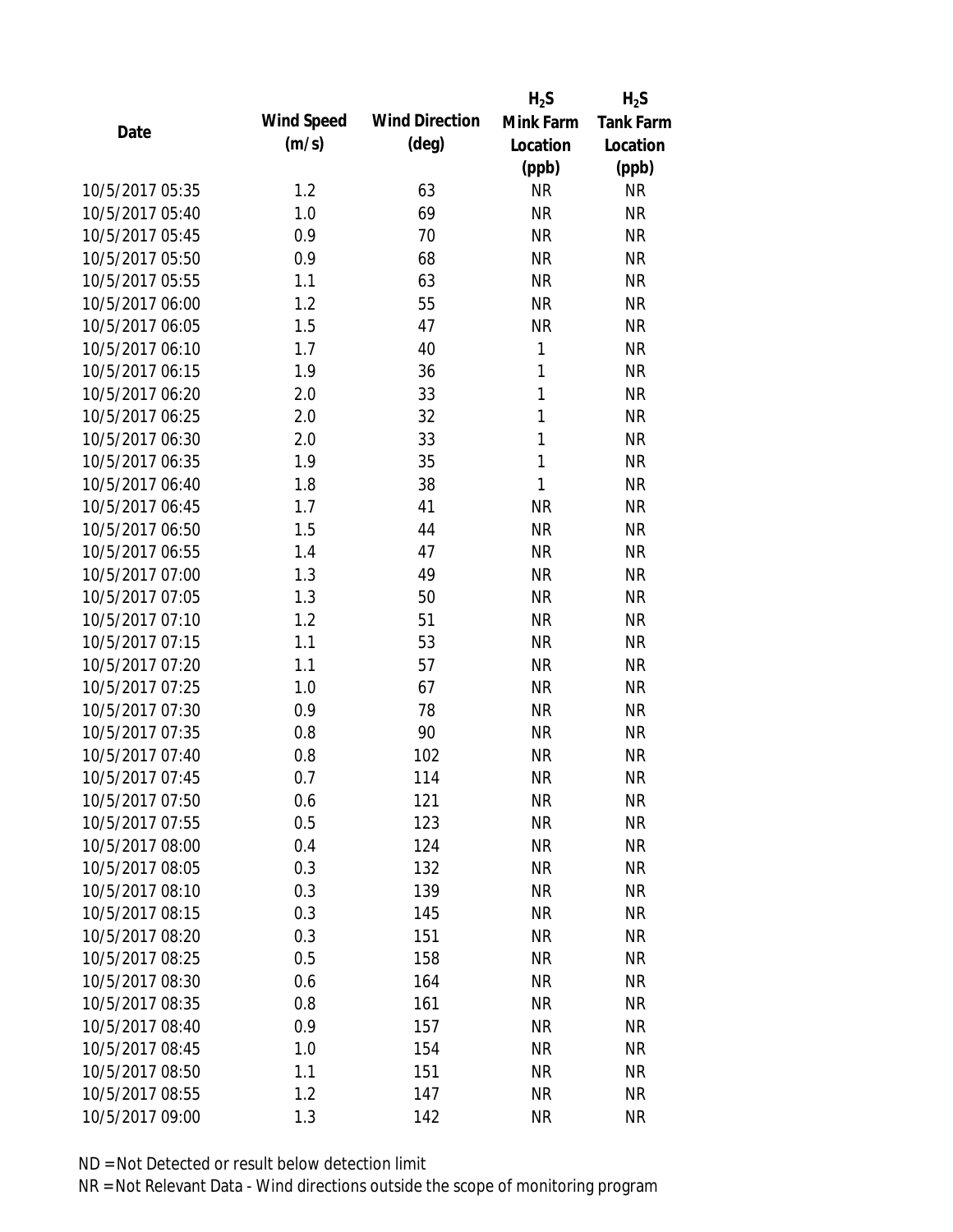|                 |            |                       | $H_2S$    | $H_2S$           |
|-----------------|------------|-----------------------|-----------|------------------|
| Date            | Wind Speed | <b>Wind Direction</b> | Mink Farm | <b>Tank Farm</b> |
|                 | (m/s)      | $(\text{deg})$        | Location  | Location         |
|                 |            |                       | (ppb)     | (ppb)            |
| 10/5/2017 09:05 | 1.4        | 137                   | <b>NR</b> | <b>NR</b>        |
| 10/5/2017 09:10 | 1.6        | 132                   | <b>NR</b> | <b>NR</b>        |
| 10/5/2017 09:15 | 1.7        | 127                   | <b>NR</b> | <b>NR</b>        |
| 10/5/2017 09:20 | 1.9        | 123                   | <b>NR</b> | <b>NR</b>        |
| 10/5/2017 09:25 | 2.1        | 120                   | <b>NR</b> | <b>NR</b>        |
| 10/5/2017 09:30 | 2.2        | 118                   | <b>NR</b> | <b>NR</b>        |
| 10/5/2017 09:35 | 2.3        | 117                   | <b>NR</b> | <b>NR</b>        |
| 10/5/2017 09:40 | 2.4        | 116                   | <b>NR</b> | <b>NR</b>        |
| 10/5/2017 09:45 | 2.4        | 117                   | <b>NR</b> | <b>NR</b>        |
| 10/5/2017 09:50 | 2.3        | 118                   | <b>NR</b> | <b>NR</b>        |
| 10/5/2017 09:55 | 2.2        | 119                   | <b>NR</b> | <b>NR</b>        |
| 10/5/2017 10:00 | 2.1        | 119                   | <b>NR</b> | <b>NR</b>        |
| 10/5/2017 10:05 | 2.0        | 120                   | <b>NR</b> | <b>NR</b>        |
| 10/5/2017 10:10 | 1.8        | 119                   | <b>NR</b> | <b>NR</b>        |
| 10/5/2017 10:15 | 1.7        | 118                   | <b>NR</b> | <b>NR</b>        |
| 10/5/2017 10:20 | 1.7        | 118                   | <b>NR</b> | <b>NR</b>        |
| 10/5/2017 10:25 | 1.6        | 120                   | <b>NR</b> | <b>NR</b>        |
| 10/5/2017 10:30 | 1.6        | 123                   | <b>NR</b> | <b>NR</b>        |
| 10/5/2017 10:35 | 1.5        | 127                   | <b>NR</b> | <b>NR</b>        |
| 10/5/2017 10:40 | 1.5        | 135                   | <b>NR</b> | <b>NR</b>        |
| 10/5/2017 10:45 | 1.5        | 145                   | <b>NR</b> | <b>NR</b>        |
| 10/5/2017 10:50 | 1.4        | 154                   | <b>NR</b> | <b>NR</b>        |
| 10/5/2017 10:55 | 1.4        | 161                   | <b>NR</b> | <b>NR</b>        |
| 10/5/2017 11:00 | 1.3        | 168                   | <b>NR</b> | <b>NR</b>        |
| 10/5/2017 11:05 | 1.3        | 176                   | <b>NR</b> | $\overline{2}$   |
| 10/5/2017 11:10 | 1.3        | 180                   | <b>NR</b> | $\sqrt{2}$       |
| 10/5/2017 11:15 | 1.4        | 183                   | <b>NR</b> | $\overline{2}$   |
| 10/5/2017 11:20 | 1.5        | 185                   | <b>NR</b> | 2                |
| 10/5/2017 11:25 | 1.5        | 190                   | <b>NR</b> | $\overline{2}$   |
| 10/5/2017 11:30 | 1.6        | 196                   | <b>NR</b> | $\overline{2}$   |
| 10/5/2017 11:35 | 1.6        | 200                   | <b>NR</b> | $\sqrt{2}$       |
| 10/5/2017 11:40 | 1.7        | 206                   | <b>NR</b> | $\overline{2}$   |
| 10/5/2017 11:45 | 1.7        | 209                   | <b>NR</b> | $\overline{2}$   |
| 10/5/2017 11:50 | 1.7        | 213                   | <b>NR</b> | $\mathbf{1}$     |
| 10/5/2017 11:55 | 1.6        | 216                   | <b>NR</b> | 1                |
| 10/5/2017 12:00 | 1.6        | 218                   | <b>NR</b> | 1                |
| 10/5/2017 12:05 | 1.6        | 216                   | <b>NR</b> | 1                |
| 10/5/2017 12:10 | 1.5        | 216                   | <b>NR</b> | 1                |
| 10/5/2017 12:15 | 1.5        | 223                   | <b>NR</b> | 1                |
| 10/5/2017 12:20 | 1.5        | 226                   | NR        | 1                |
| 10/5/2017 12:25 | 1.5        | 227                   | <b>NR</b> | 1                |
| 10/5/2017 12:30 |            |                       |           |                  |
|                 | 1.5        | 227                   | <b>NR</b> | 1                |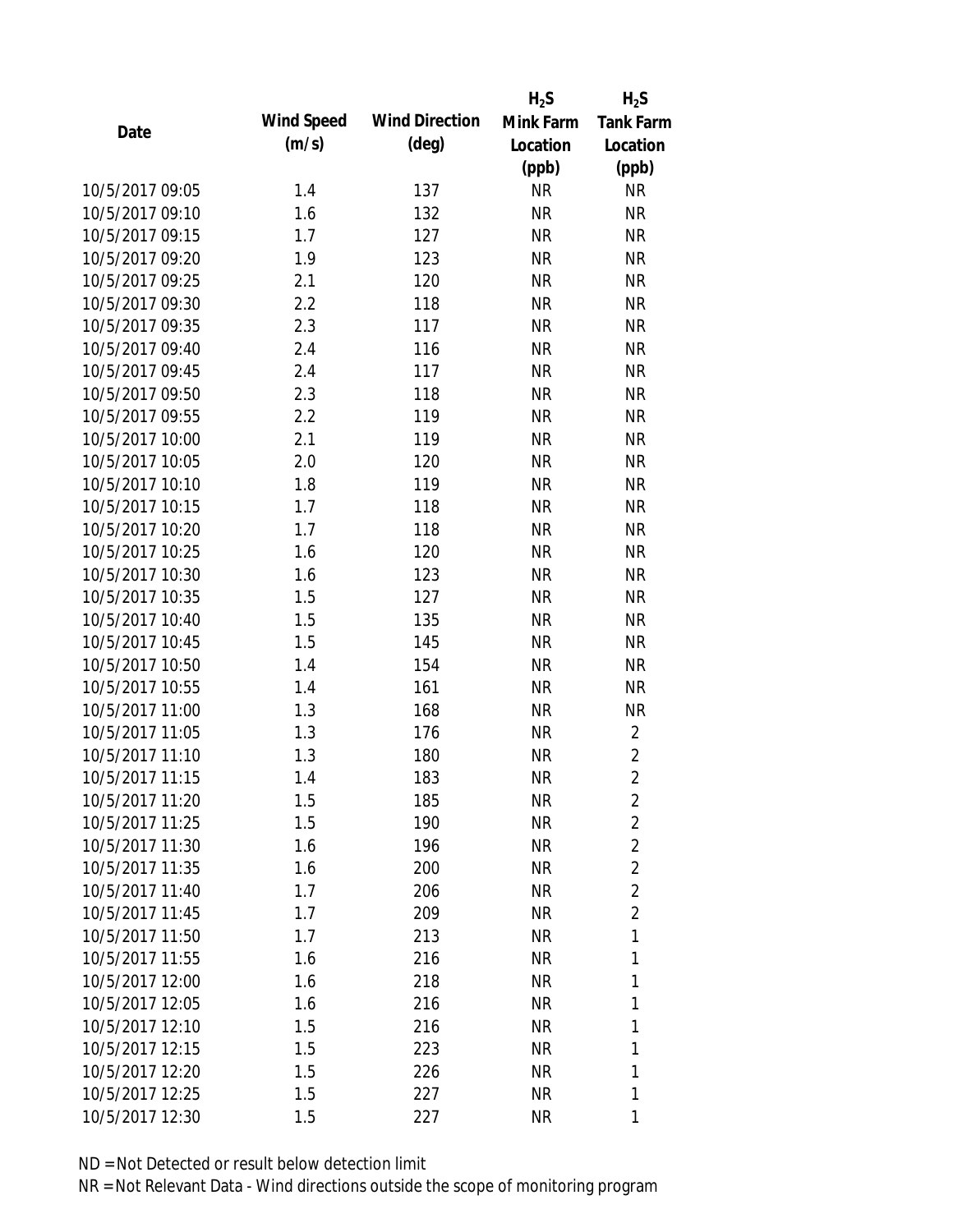|                 |            |                       | $H_2S$    | $H_2S$           |
|-----------------|------------|-----------------------|-----------|------------------|
| Date            | Wind Speed | <b>Wind Direction</b> | Mink Farm | <b>Tank Farm</b> |
|                 | (m/s)      | $(\text{deg})$        | Location  | Location         |
|                 |            |                       | (ppb)     | (ppb)            |
| 10/5/2017 12:35 | 1.5        | 231                   | 1         | 1                |
| 10/5/2017 12:40 | 1.6        | 232                   | 1         | 1                |
| 10/5/2017 12:45 | 1.6        | 227                   | <b>NR</b> | 1                |
| 10/5/2017 12:50 | 1.6        | 226                   | <b>NR</b> | 1                |
| 10/5/2017 12:55 | 1.6        | 222                   | <b>NR</b> | 1                |
| 10/5/2017 13:00 | 1.5        | 219                   | <b>NR</b> | 1                |
| 10/5/2017 13:05 | 1.5        | 213                   | <b>NR</b> | 1                |
| 10/5/2017 13:10 | 1.6        | 209                   | <b>NR</b> | 1                |
| 10/5/2017 13:15 | 1.6        | 206                   | <b>NR</b> | 1                |
| 10/5/2017 13:20 | 1.7        | 200                   | <b>NR</b> | 1                |
| 10/5/2017 13:25 | 1.7        | 197                   | <b>NR</b> | $\overline{2}$   |
| 10/5/2017 13:30 | 1.7        | 193                   | <b>NR</b> | $\overline{2}$   |
| 10/5/2017 13:35 | 1.7        | 189                   | <b>NR</b> | 1                |
| 10/5/2017 13:40 | 1.7        | 182                   | <b>NR</b> | 1                |
| 10/5/2017 13:45 | 1.7        | 177                   | <b>NR</b> | 1                |
| 10/5/2017 13:50 | 1.6        | 175                   | <b>NR</b> | 1                |
| 10/5/2017 13:55 | 1.6        | 174                   | <b>NR</b> | 1                |
| 10/5/2017 14:00 | 1.5        | 175                   | <b>NR</b> | 1                |
| 10/5/2017 14:05 | 1.5        | 175                   | <b>NR</b> | 1                |
| 10/5/2017 14:10 | 1.5        | 180                   | <b>NR</b> | 1                |
| 10/5/2017 14:15 | 1.6        | 186                   | <b>NR</b> | 1                |
| 10/5/2017 14:20 | 1.6        | 191                   | <b>NR</b> | 1                |
| 10/5/2017 14:25 | 1.7        | 194                   | <b>NR</b> | 1                |
| 10/5/2017 14:30 | 1.7        | 195                   | <b>NR</b> | 1                |
| 10/5/2017 14:35 | 1.7        | 198                   | <b>NR</b> | 1                |
| 10/5/2017 14:40 | 1.7        | 199                   | <b>NR</b> | 1                |
| 10/5/2017 14:45 | 1.7        | 196                   | <b>NR</b> | 1                |
| 10/5/2017 14:50 | 1.7        | 192                   | ΝR        | 1                |
| 10/5/2017 14:55 | 1.6        | 189                   | <b>NR</b> | 1                |
| 10/5/2017 15:00 | 1.6        | 188                   | <b>NR</b> | 1                |
| 10/5/2017 15:05 | 1.6        | 182                   | <b>NR</b> | 1                |
| 10/5/2017 15:10 | 1.6        | 177                   | <b>NR</b> | 1                |
| 10/5/2017 15:15 | 1.5        | 173                   | NR        | 1                |
| 10/5/2017 15:20 | 1.5        | 171                   | <b>NR</b> | 1                |
| 10/5/2017 15:25 | 1.5        | 171                   | <b>NR</b> | 1                |
| 10/5/2017 15:30 | 1.5        | 170                   | <b>NR</b> | 1                |
| 10/5/2017 15:35 | 1.5        | 175                   | NR        | 1                |
| 10/5/2017 15:40 | 1.5        | 182                   | NR        | 1                |
| 10/5/2017 15:45 | 1.6        | 189                   | <b>NR</b> | 1                |
| 10/5/2017 15:50 | 1.7        | 196                   | NR        | 1                |
| 10/5/2017 15:55 | 1.7        | 201                   | <b>NR</b> | 1                |
| 10/5/2017 16:00 | 1.7        | 207                   | <b>NR</b> | 1                |
|                 |            |                       |           |                  |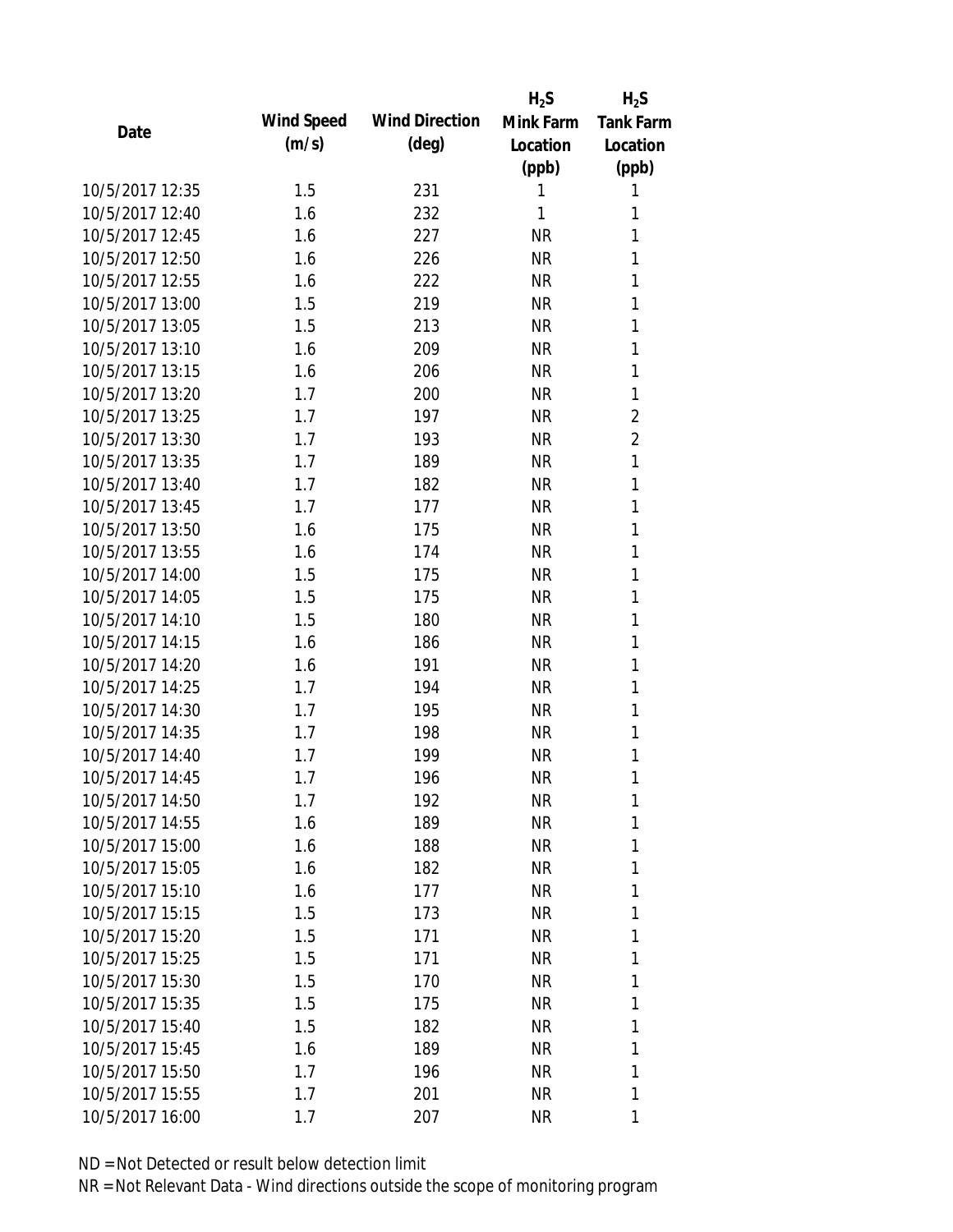|            |                       | $H_2S$    | $H_2S$           |
|------------|-----------------------|-----------|------------------|
| Wind Speed | <b>Wind Direction</b> | Mink Farm | <b>Tank Farm</b> |
| (m/s)      | $(\text{deg})$        | Location  | Location         |
|            |                       | (ppb)     | (ppb)            |
| 1.8        | 210                   | <b>NR</b> | 1                |
| 1.9        | 210                   | <b>NR</b> | 1                |
| 1.9        | 210                   | <b>NR</b> | 1                |
| 2.0        | 210                   | <b>NR</b> | 1                |
| 2.1        | 211                   | <b>NR</b> | 1                |
| 2.2        | 210                   | <b>NR</b> | 1                |
| 2.3        | 211                   | <b>NR</b> | 1                |
| 2.4        | 213                   | <b>NR</b> | 1                |
| 2.5        | 215                   | <b>NR</b> | 1                |
| 2.5        | 215                   | <b>NR</b> | 1                |
| 2.5        | 214                   | <b>NR</b> | 1                |
| 2.5        | 212                   | <b>NR</b> | 1                |
| 2.4        | 208                   | <b>NR</b> | 1                |
| 2.3        | 204                   | <b>NR</b> | 1                |
| 2.2        | 200                   | <b>NR</b> | 1                |
| 2.0        | 197                   | <b>NR</b> | 1                |
| 1.9        | 196                   | <b>NR</b> | 1                |
| 1.7        | 195                   | <b>NR</b> | 1                |
| 1.6        | 196                   | <b>NR</b> | 1                |
| 1.4        | 196                   | <b>NR</b> | 1                |
| 1.3        | 196                   | <b>NR</b> | 1                |
| 1.3        | 195                   | <b>NR</b> | 1                |
| 1.3        | 193                   | <b>NR</b> | 1                |
| 1.2        | 193                   | <b>NR</b> | 1                |
| 1.2        | 193                   | <b>NR</b> | 1                |
| 1.2        | 193                   | <b>NR</b> | 1                |
| 1.3        | 196                   | <b>NR</b> | 1                |
| 1.3        |                       | <b>NR</b> | 1                |
| 1.3        | 204                   | <b>NR</b> | 1                |
| 1.4        | 208                   | <b>NR</b> | 1                |
| 1.5        | 211                   | <b>NR</b> | 1                |
| 1.5        | 212                   | NR        | 1                |
| 1.5        | 212                   | NR        | 1                |
| 1.4        | 211                   | <b>NR</b> | 1                |
| 1.3        | 206                   | NR        | 1                |
| 1.3        | 196                   | NR        | 1                |
| 1.3        | 179                   | NR        | 1                |
| 1.3        | 161                   | NR        | <b>NR</b>        |
| 1.4        | 141                   | <b>NR</b> | <b>NR</b>        |
| 1.6        | 122                   | NR        | <b>NR</b>        |
| 1.8        | 107                   | <b>NR</b> | <b>NR</b>        |
| 2.0        | 97                    | <b>NR</b> | <b>NR</b>        |
|            |                       | 200       |                  |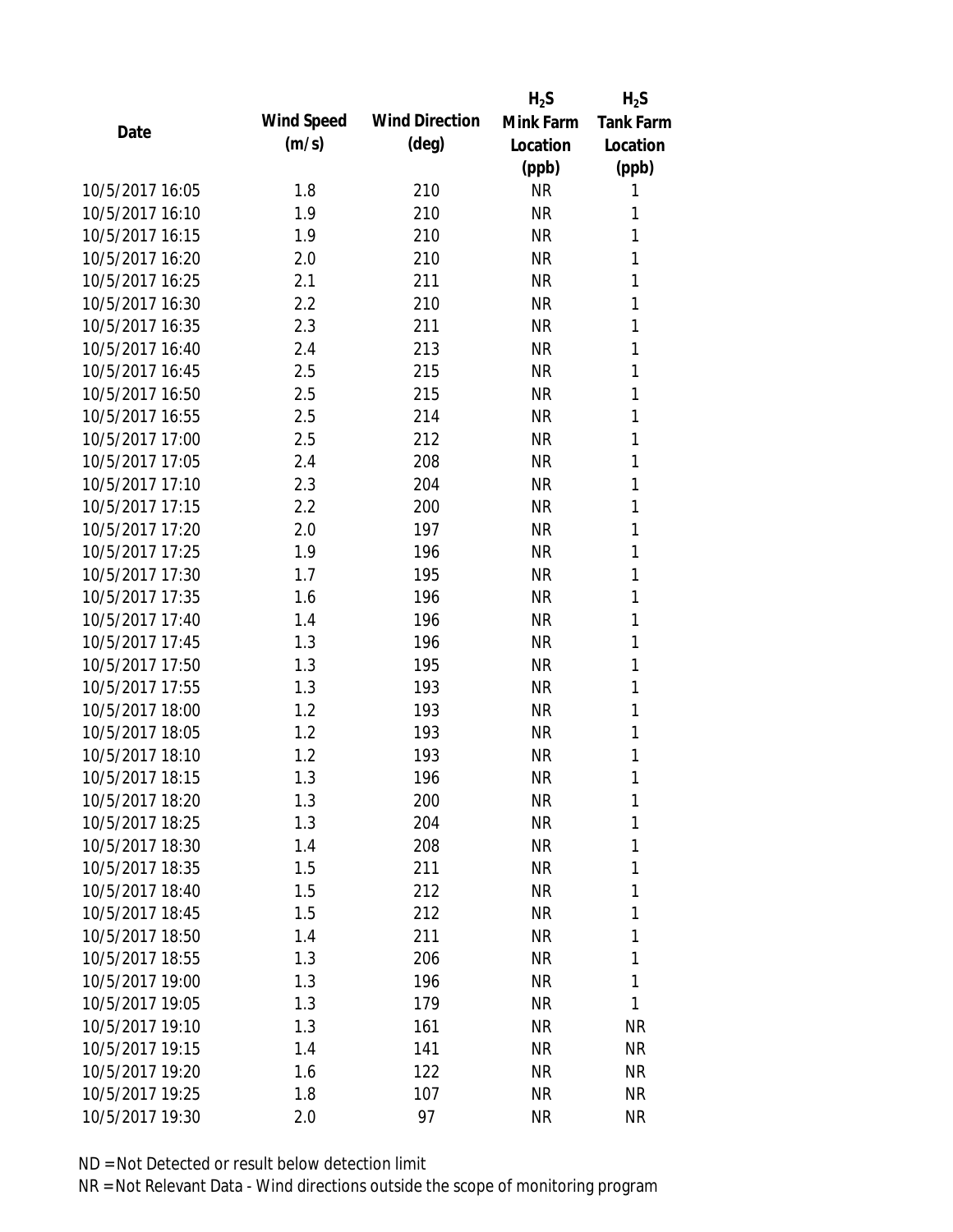|                 |            |                       | $H_2S$    | $H_2S$           |
|-----------------|------------|-----------------------|-----------|------------------|
| Date            | Wind Speed | <b>Wind Direction</b> | Mink Farm | <b>Tank Farm</b> |
|                 | (m/s)      | $(\text{deg})$        | Location  | Location         |
|                 |            |                       | (ppb)     | (ppb)            |
| 10/5/2017 19:35 | 2.2        | 95                    | <b>NR</b> | <b>NR</b>        |
| 10/5/2017 19:40 | 2.3        | 94                    | <b>NR</b> | <b>NR</b>        |
| 10/5/2017 19:45 | 2.4        | 94                    | <b>NR</b> | <b>NR</b>        |
| 10/5/2017 19:50 | 2.5        | 94                    | <b>NR</b> | <b>NR</b>        |
| 10/5/2017 19:55 | 2.5        | 93                    | <b>NR</b> | <b>NR</b>        |
| 10/5/2017 20:00 | 2.5        | 91                    | <b>NR</b> | <b>NR</b>        |
| 10/5/2017 20:05 | 2.5        | 89                    | <b>NR</b> | <b>NR</b>        |
| 10/5/2017 20:10 | 2.5        | 88                    | <b>NR</b> | <b>NR</b>        |
| 10/5/2017 20:15 | 2.4        | 87                    | <b>NR</b> | <b>NR</b>        |
| 10/5/2017 20:20 | 2.4        | 87                    | <b>NR</b> | <b>NR</b>        |
| 10/5/2017 20:25 | 2.4        | 88                    | <b>NR</b> | <b>NR</b>        |
| 10/5/2017 20:30 | 2.6        | 89                    | <b>NR</b> | <b>NR</b>        |
| 10/5/2017 20:35 | 2.6        | 90                    | <b>NR</b> | <b>NR</b>        |
| 10/5/2017 20:40 | 2.7        | 90                    | <b>NR</b> | <b>NR</b>        |
| 10/5/2017 20:45 | 2.7        | 91                    | <b>NR</b> | <b>NR</b>        |
| 10/5/2017 20:50 | 2.8        | 91                    | <b>NR</b> | <b>NR</b>        |
| 10/5/2017 20:55 | 2.8        | 90                    | <b>NR</b> | <b>NR</b>        |
| 10/5/2017 21:00 | 2.8        | 89                    | <b>NR</b> | <b>NR</b>        |
| 10/5/2017 21:05 | 2.7        | 89                    | <b>NR</b> | <b>NR</b>        |
| 10/5/2017 21:10 | 2.7        | 89                    | <b>NR</b> | <b>NR</b>        |
| 10/5/2017 21:15 | 2.7        | 89                    | <b>NR</b> | <b>NR</b>        |
| 10/5/2017 21:20 | 2.7        | 91                    | <b>NR</b> | <b>NR</b>        |
| 10/5/2017 21:25 | 2.6        | 93                    | <b>NR</b> | <b>NR</b>        |
| 10/5/2017 21:30 | 2.5        | 94                    | <b>NR</b> | <b>NR</b>        |
| 10/5/2017 21:35 | 2.3        | 95                    | <b>NR</b> | <b>NR</b>        |
| 10/5/2017 21:40 | 2.2        | 96                    | <b>NR</b> | <b>NR</b>        |
| 10/5/2017 21:45 | 2.0        | 95                    | <b>NR</b> | <b>NR</b>        |
| 10/5/2017 21:50 | 1.9        | 93                    | <b>NR</b> | <b>NR</b>        |
| 10/5/2017 21:55 | 1.7        | 90                    | <b>NR</b> | <b>NR</b>        |
| 10/5/2017 22:00 | 1.6        | 88                    | <b>NR</b> | <b>NR</b>        |
| 10/5/2017 22:05 | 1.6        | 87                    | <b>NR</b> | <b>NR</b>        |
| 10/5/2017 22:10 | 1.6        | 86                    | <b>NR</b> | <b>NR</b>        |
| 10/5/2017 22:15 | 1.6        | 84                    | <b>NR</b> | <b>NR</b>        |
| 10/5/2017 22:20 | 1.7        | 82                    | <b>NR</b> | <b>NR</b>        |
| 10/5/2017 22:25 | 1.7        | 79                    | <b>NR</b> | <b>NR</b>        |
| 10/5/2017 22:30 | 1.8        | 74                    | <b>NR</b> | <b>NR</b>        |
| 10/5/2017 22:35 | 1.9        | 69                    | <b>NR</b> | <b>NR</b>        |
| 10/5/2017 22:40 | 1.9        | 63                    | <b>NR</b> | <b>NR</b>        |
| 10/5/2017 22:45 | 1.9        | 58                    | <b>NR</b> | <b>NR</b>        |
| 10/5/2017 22:50 | 2.0        | 56                    | <b>NR</b> | <b>NR</b>        |
| 10/5/2017 22:55 | 2.0        | 54                    | <b>NR</b> | <b>NR</b>        |
| 10/5/2017 23:00 | 1.9        | 53                    | <b>NR</b> | <b>NR</b>        |
|                 |            |                       |           |                  |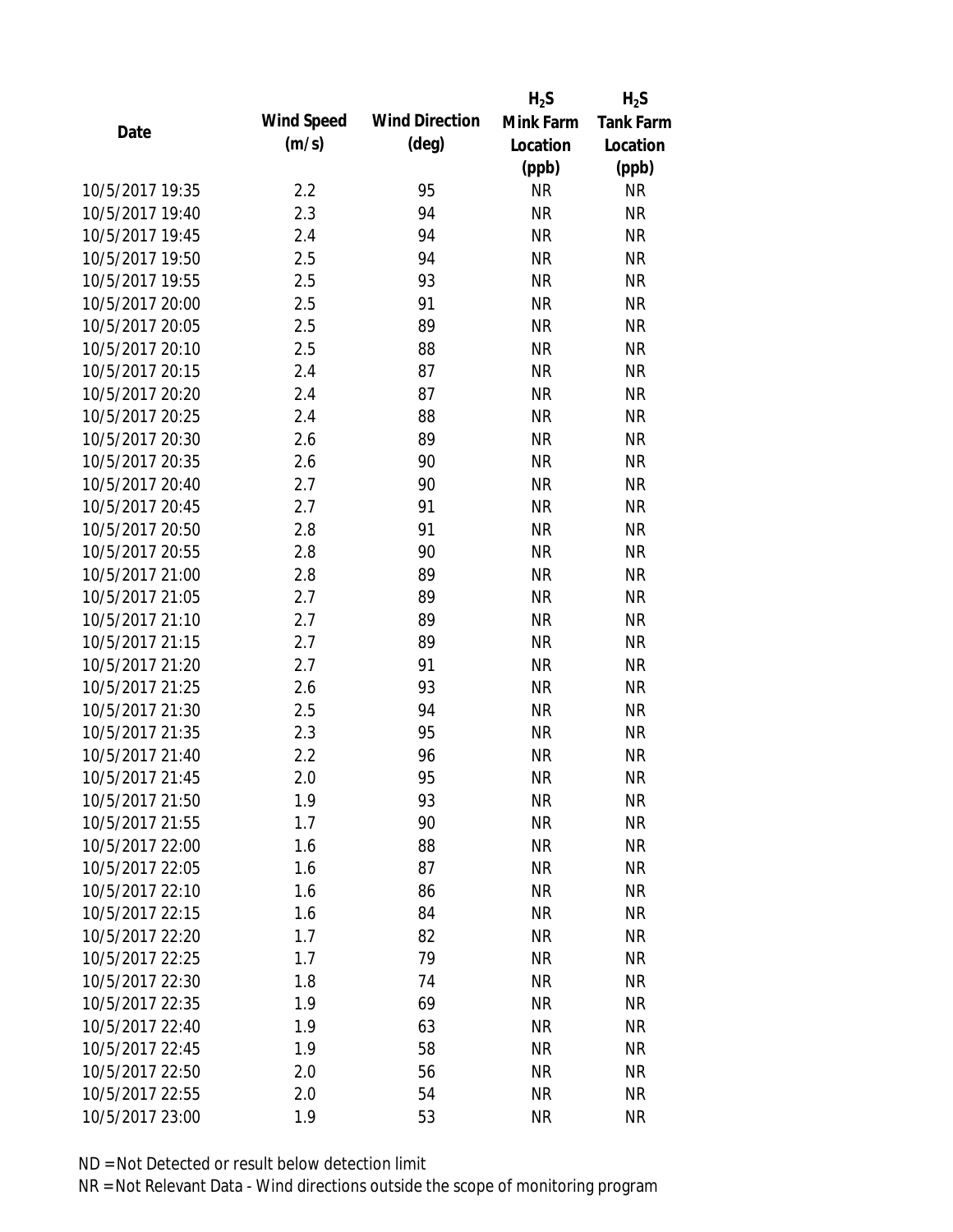|                 |            |                       | $H_2S$    | $H_2S$           |
|-----------------|------------|-----------------------|-----------|------------------|
| Date            | Wind Speed | <b>Wind Direction</b> | Mink Farm | <b>Tank Farm</b> |
|                 | (m/s)      | $(\text{deg})$        | Location  | Location         |
|                 |            |                       | (ppb)     | (ppb)            |
| 10/5/2017 23:05 | 1.9        | 53                    | <b>NR</b> | <b>NR</b>        |
| 10/5/2017 23:10 | 1.9        | 54                    | <b>NR</b> | <b>NR</b>        |
| 10/5/2017 23:15 | 1.9        | 54                    | <b>NR</b> | <b>NR</b>        |
| 10/5/2017 23:20 | 2.0        | 55                    | <b>NR</b> | <b>NR</b>        |
| 10/5/2017 23:25 | 2.0        | 55                    | <b>NR</b> | <b>NR</b>        |
| 10/5/2017 23:30 | 2.0        | 55                    | <b>NR</b> | <b>NR</b>        |
| 10/5/2017 23:35 | 2.1        | 57                    | <b>NR</b> | <b>NR</b>        |
| 10/5/2017 23:40 | 2.1        | 58                    | <b>NR</b> | <b>NR</b>        |
| 10/5/2017 23:45 | 2.1        | 59                    | <b>NR</b> | <b>NR</b>        |
| 10/5/2017 23:50 | 2.1        | 59                    | <b>NR</b> | <b>NR</b>        |
| 10/5/2017 23:55 | 2.2        | 58                    | <b>NR</b> | <b>NR</b>        |
| 10/5/2017 24:00 | 2.2        | 56                    | <b>NR</b> | <b>NR</b>        |
| 10/6/2017 00:05 | 2.3        | 53                    | <b>NR</b> | <b>NR</b>        |
| 10/6/2017 00:10 | 2.4        | 50                    | <b>NR</b> | <b>NR</b>        |
| 10/6/2017 00:15 | 2.4        | 47                    | <b>NR</b> | <b>NR</b>        |
| 10/6/2017 00:20 | 2.5        | 45                    | <b>NR</b> | <b>NR</b>        |
| 10/6/2017 00:25 | 2.5        | 45                    | <b>NR</b> | <b>NR</b>        |
| 10/6/2017 00:30 | 2.4        | 48                    | <b>NR</b> | <b>NR</b>        |
| 10/6/2017 00:35 | 2.4        | 53                    | <b>NR</b> | <b>NR</b>        |
| 10/6/2017 00:40 | 2.4        | 59                    | <b>NR</b> | <b>NR</b>        |
| 10/6/2017 00:45 | 2.3        | 66                    | <b>NR</b> | <b>NR</b>        |
| 10/6/2017 00:50 | 2.3        | 74                    | <b>NR</b> | <b>NR</b>        |
| 10/6/2017 00:55 | 2.2        | 82                    | <b>NR</b> | <b>NR</b>        |
| 10/6/2017 01:00 | 2.2        | 88                    | <b>NR</b> | <b>NR</b>        |
| 10/6/2017 01:05 | 2.1        | 93                    | <b>NR</b> | <b>NR</b>        |
| 10/6/2017 01:10 | 2.0        | 96                    | <b>NR</b> | <b>NR</b>        |
| 10/6/2017 01:15 | 1.9        | 96                    | <b>NR</b> | <b>NR</b>        |
| 10/6/2017 01:20 | 1.8        | 94                    | <b>NR</b> | <b>NR</b>        |
| 10/6/2017 01:25 | 1.6        | 91                    | <b>NR</b> | <b>NR</b>        |
| 10/6/2017 01:30 | 1.5        | 86                    | <b>NR</b> | <b>NR</b>        |
| 10/6/2017 01:35 | 1.4        | 82                    | <b>NR</b> | <b>NR</b>        |
| 10/6/2017 01:40 | 1.4        | 80                    | <b>NR</b> | <b>NR</b>        |
| 10/6/2017 01:45 | 1.4        | 80                    | <b>NR</b> | <b>NR</b>        |
| 10/6/2017 01:50 | 1.5        | 82                    | <b>NR</b> | <b>NR</b>        |
| 10/6/2017 01:55 | 1.6        | 86                    | <b>NR</b> | <b>NR</b>        |
| 10/6/2017 02:00 | 1.7        | 91                    | <b>NR</b> | <b>NR</b>        |
| 10/6/2017 02:05 | 1.8        | 95                    | <b>NR</b> | <b>NR</b>        |
| 10/6/2017 02:10 | 1.8        | 96                    | <b>NR</b> | <b>NR</b>        |
| 10/6/2017 02:15 | 1.7        | 96                    | <b>NR</b> | <b>NR</b>        |
| 10/6/2017 02:20 | 1.6        | 96                    | ΝR        | <b>NR</b>        |
| 10/6/2017 02:25 | 1.5        | 96                    | <b>NR</b> | <b>NR</b>        |
| 10/6/2017 02:30 | 1.3        | 96                    | <b>NR</b> | <b>NR</b>        |
|                 |            |                       |           |                  |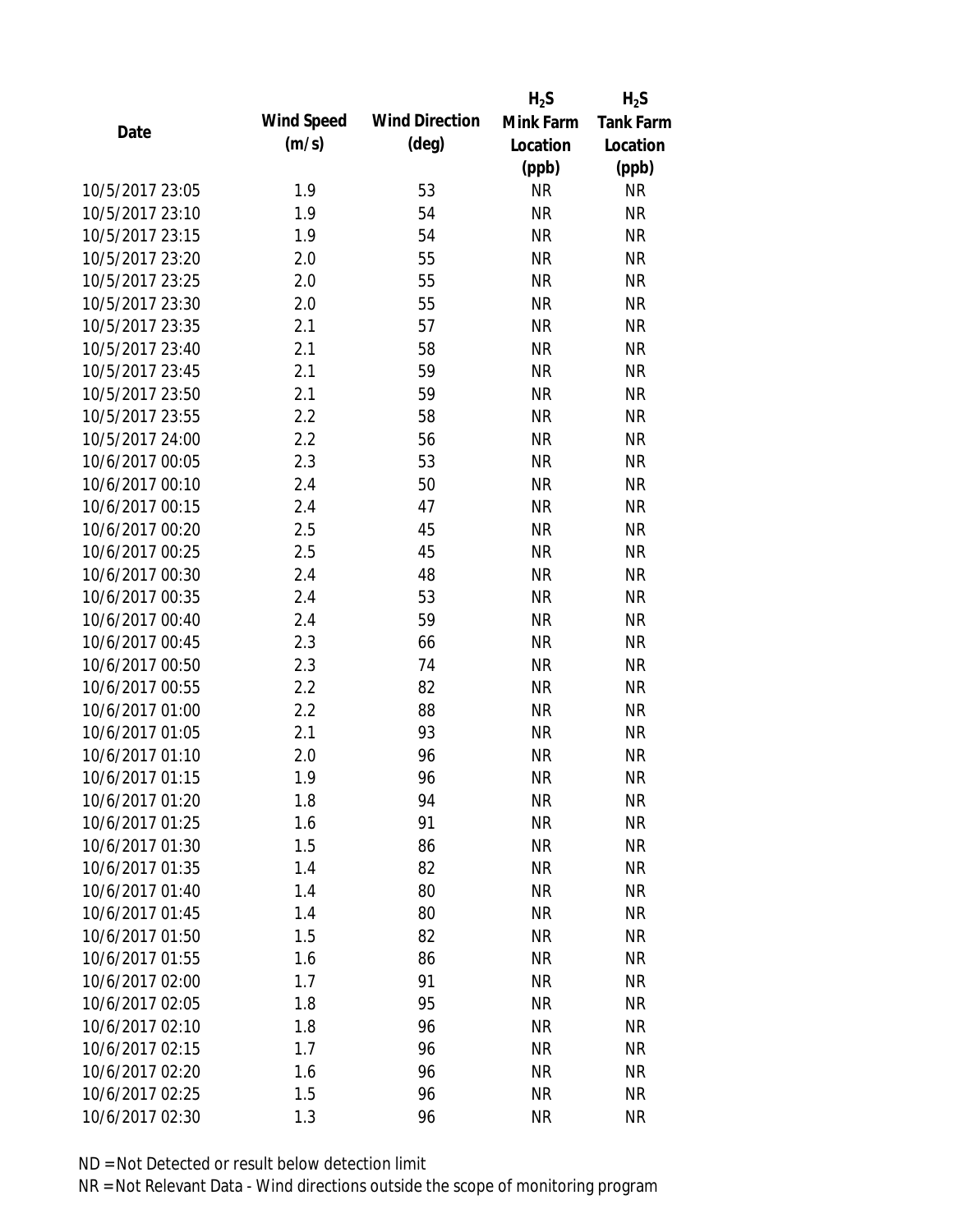|                 |            |                       | $H_2S$    | $H_2S$           |
|-----------------|------------|-----------------------|-----------|------------------|
| Date            | Wind Speed | <b>Wind Direction</b> | Mink Farm | <b>Tank Farm</b> |
|                 | (m/s)      | $(\text{deg})$        | Location  | Location         |
|                 |            |                       | (ppb)     | (ppb)            |
| 10/6/2017 02:35 | 1.2        | 96                    | <b>NR</b> | <b>NR</b>        |
| 10/6/2017 02:40 | 1.2        | 97                    | <b>NR</b> | <b>NR</b>        |
| 10/6/2017 02:45 | 1.2        | 98                    | <b>NR</b> | <b>NR</b>        |
| 10/6/2017 02:50 | 1.1        | 98                    | <b>NR</b> | <b>NR</b>        |
| 10/6/2017 02:55 | 1.1        | 97                    | <b>NR</b> | <b>NR</b>        |
| 10/6/2017 03:00 | 1.1        | 95                    | <b>NR</b> | <b>NR</b>        |
| 10/6/2017 03:05 | 1.1        | 92                    | <b>NR</b> | <b>NR</b>        |
| 10/6/2017 03:10 | 1.1        | 90                    | <b>NR</b> | <b>NR</b>        |
| 10/6/2017 03:15 | 1.1        | 87                    | <b>NR</b> | <b>NR</b>        |
| 10/6/2017 03:20 | 1.2        | 84                    | <b>NR</b> | <b>NR</b>        |
| 10/6/2017 03:25 | 1.2        | 81                    | <b>NR</b> | <b>NR</b>        |
| 10/6/2017 03:30 | 1.2        | 78                    | <b>NR</b> | <b>NR</b>        |
| 10/6/2017 03:35 | 1.3        | 77                    | <b>NR</b> | <b>NR</b>        |
| 10/6/2017 03:40 | 1.3        | 74                    | <b>NR</b> | <b>NR</b>        |
| 10/6/2017 03:45 | 1.4        | 72                    | <b>NR</b> | <b>NR</b>        |
| 10/6/2017 03:50 | 1.4        | 71                    | <b>NR</b> | <b>NR</b>        |
| 10/6/2017 03:55 | 1.4        | 70                    | <b>NR</b> | <b>NR</b>        |
| 10/6/2017 04:00 | 1.5        | 68                    | <b>NR</b> | <b>NR</b>        |
| 10/6/2017 04:05 | 1.6        | 64                    | <b>NR</b> | <b>NR</b>        |
| 10/6/2017 04:10 | 1.7        | 60                    | <b>NR</b> | <b>NR</b>        |
| 10/6/2017 04:15 | 1.8        | 56                    | <b>NR</b> | <b>NR</b>        |
| 10/6/2017 04:20 | 1.9        | 53                    | <b>NR</b> | <b>NR</b>        |
| 10/6/2017 04:25 | 2.1        | 50                    | <b>NR</b> | <b>NR</b>        |
| 10/6/2017 04:30 | 2.2        | 48                    | <b>NR</b> | <b>NR</b>        |
| 10/6/2017 04:35 | 2.2        | 47                    | <b>NR</b> | <b>NR</b>        |
| 10/6/2017 04:40 | 2.3        | 48                    | <b>NR</b> | <b>NR</b>        |
| 10/6/2017 04:45 | 2.3        | 48                    | <b>NR</b> | <b>NR</b>        |
| 10/6/2017 04:50 | 2.3        | 48                    | <b>NR</b> | <b>NR</b>        |
| 10/6/2017 04:55 | 2.3        | 49                    | <b>NR</b> | <b>NR</b>        |
| 10/6/2017 05:00 | 2.2        | 51                    | <b>NR</b> | <b>NR</b>        |
| 10/6/2017 05:05 | 2.1        | 52                    | <b>NR</b> | <b>NR</b>        |
| 10/6/2017 05:10 | 2.0        | 55                    | <b>NR</b> | <b>NR</b>        |
| 10/6/2017 05:15 | 1.9        | 57                    | <b>NR</b> | <b>NR</b>        |
| 10/6/2017 05:20 | 1.8        | 60                    | <b>NR</b> | <b>NR</b>        |
| 10/6/2017 05:25 |            |                       |           |                  |
|                 | 1.7        | 62                    | <b>NR</b> | <b>NR</b>        |
| 10/6/2017 05:30 | 1.7        | 64                    | <b>NR</b> | <b>NR</b>        |
| 10/6/2017 05:35 | 1.7        | 66                    | <b>NR</b> | <b>NR</b>        |
| 10/6/2017 05:40 | 1.8        | 67                    | <b>NR</b> | <b>NR</b>        |
| 10/6/2017 05:45 | 1.8        | 68                    | <b>NR</b> | <b>NR</b>        |
| 10/6/2017 05:50 | 1.8        | 69                    | <b>NR</b> | <b>NR</b>        |
| 10/6/2017 05:55 | 1.8        | 70                    | <b>NR</b> | <b>NR</b>        |
| 10/6/2017 06:00 | 1.8        | 71                    | <b>NR</b> | <b>NR</b>        |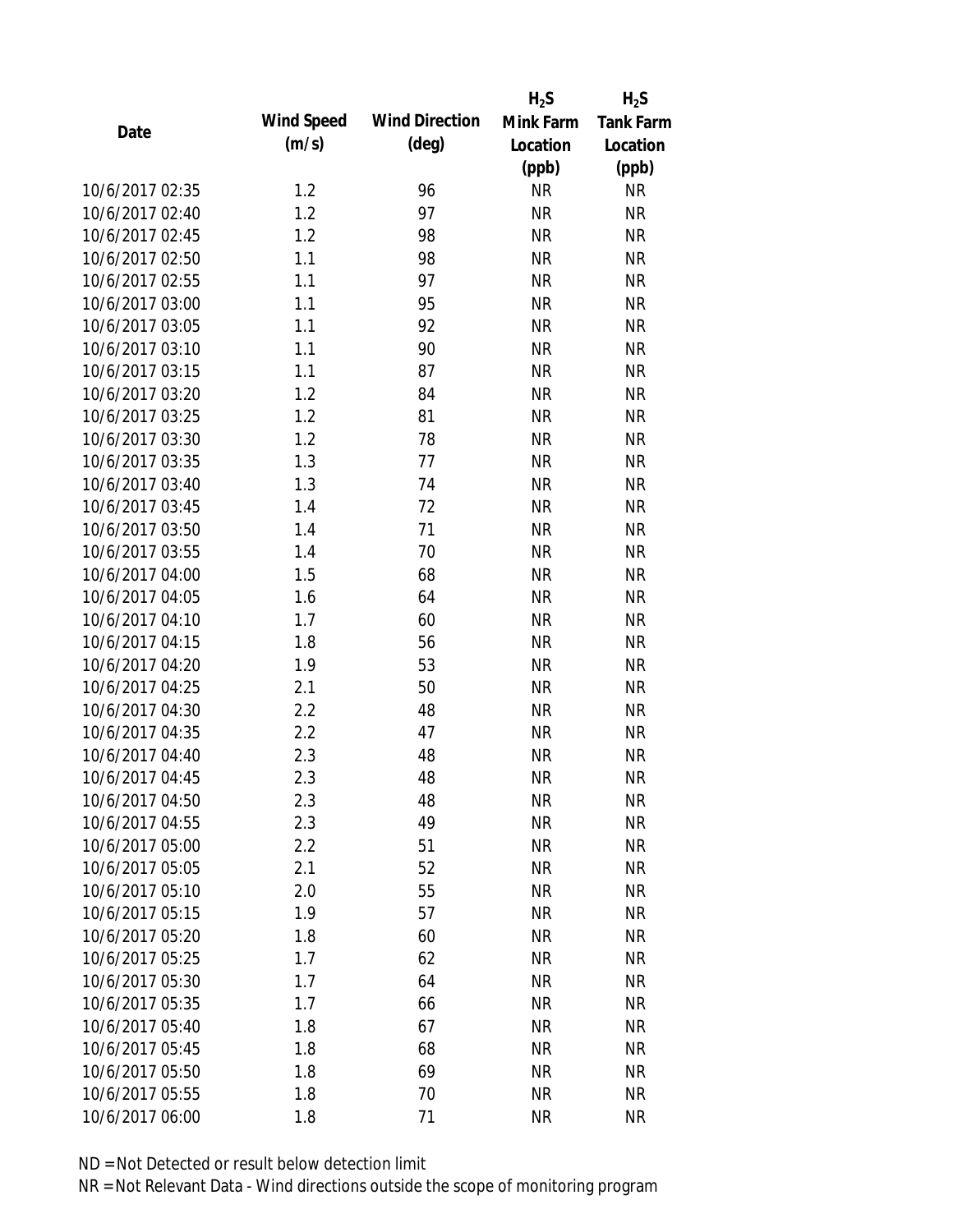|                 |            |                       | $H_2S$    | $H_2S$           |
|-----------------|------------|-----------------------|-----------|------------------|
| Date            | Wind Speed | <b>Wind Direction</b> | Mink Farm | <b>Tank Farm</b> |
|                 | (m/s)      | $(\text{deg})$        | Location  | Location         |
|                 |            |                       | (ppb)     | (ppb)            |
| 10/6/2017 06:05 | 1.8        | 70                    | <b>NR</b> | <b>NR</b>        |
| 10/6/2017 06:10 | 1.8        | 69                    | <b>NR</b> | <b>NR</b>        |
| 10/6/2017 06:15 | 1.8        | 68                    | <b>NR</b> | <b>NR</b>        |
| 10/6/2017 06:20 | 1.9        | 68                    | <b>NR</b> | <b>NR</b>        |
| 10/6/2017 06:25 | 1.9        | 65                    | <b>NR</b> | <b>NR</b>        |
| 10/6/2017 06:30 | 2.0        | 64                    | <b>NR</b> | <b>NR</b>        |
| 10/6/2017 06:35 | 2.1        | 63                    | <b>NR</b> | <b>NR</b>        |
| 10/6/2017 06:40 | 2.1        | 63                    | <b>NR</b> | <b>NR</b>        |
| 10/6/2017 06:45 | 2.2        | 62                    | <b>NR</b> | <b>NR</b>        |
| 10/6/2017 06:50 | 2.2        | 61                    | <b>NR</b> | <b>NR</b>        |
| 10/6/2017 06:55 | 2.2        | 62                    | <b>NR</b> | <b>NR</b>        |
| 10/6/2017 07:00 | 2.3        | 62                    | <b>NR</b> | <b>NR</b>        |
| 10/6/2017 07:05 | 2.3        | 61                    | <b>NR</b> | <b>NR</b>        |
| 10/6/2017 07:10 | 2.3        | 60                    | <b>NR</b> | <b>NR</b>        |
| 10/6/2017 07:15 | 2.3        | 59                    | <b>NR</b> | <b>NR</b>        |
| 10/6/2017 07:20 | 2.2        | 59                    | <b>NR</b> | <b>NR</b>        |
| 10/6/2017 07:25 | 2.2        | 58                    | <b>NR</b> | <b>NR</b>        |
| 10/6/2017 07:30 | 2.1        | 58                    | <b>NR</b> | <b>NR</b>        |
| 10/6/2017 07:35 | 2.0        | 61                    | <b>NR</b> | <b>NR</b>        |
| 10/6/2017 07:40 | 2.0        | 63                    | <b>NR</b> | <b>NR</b>        |
| 10/6/2017 07:45 | 1.9        | 66                    | <b>NR</b> | <b>NR</b>        |
| 10/6/2017 07:50 | 1.8        | 68                    | <b>NR</b> | <b>NR</b>        |
| 10/6/2017 07:55 | 1.8        | 70                    | <b>NR</b> | <b>NR</b>        |
| 10/6/2017 08:00 | 1.7        | 71                    | <b>NR</b> | <b>NR</b>        |
| 10/6/2017 08:05 | 1.7        | 70                    | <b>NR</b> | <b>NR</b>        |
| 10/6/2017 08:10 | 1.7        | 70                    | <b>NR</b> | <b>NR</b>        |
| 10/6/2017 08:15 | 1.8        | 68                    | <b>NR</b> | <b>NR</b>        |
| 10/6/2017 08:20 | 1.8        | 67                    | <b>NR</b> | <b>NR</b>        |
| 10/6/2017 08:25 | 1.8        | 66                    | <b>NR</b> | <b>NR</b>        |
| 10/6/2017 08:30 | 1.9        | 65                    | <b>NR</b> | <b>NR</b>        |
| 10/6/2017 08:35 | 1.9        | 65                    | <b>NR</b> | <b>NR</b>        |
| 10/6/2017 08:40 | 2.0        | 65                    | <b>NR</b> | <b>NR</b>        |
| 10/6/2017 08:45 | 2.1        | 65                    | <b>NR</b> | <b>NR</b>        |
| 10/6/2017 08:50 | 2.2        | 65                    | <b>NR</b> | <b>NR</b>        |
| 10/6/2017 08:55 | 2.2        | 65                    | <b>NR</b> | <b>NR</b>        |
| 10/6/2017 09:00 | 2.3        | 65                    | <b>NR</b> | <b>NR</b>        |
| 10/6/2017 09:05 | 2.3        | 66                    | <b>NR</b> | <b>NR</b>        |
| 10/6/2017 09:10 | 2.3        | 66                    | <b>NR</b> | <b>NR</b>        |
| 10/6/2017 09:15 | 2.3        | 66                    | <b>NR</b> | <b>NR</b>        |
| 10/6/2017 09:20 | 2.3        | 66                    | ΝR        | <b>NR</b>        |
| 10/6/2017 09:25 | 2.3        | 67                    | <b>NR</b> | <b>NR</b>        |
| 10/6/2017 09:30 | 2.2        | 67                    | <b>NR</b> | <b>NR</b>        |
|                 |            |                       |           |                  |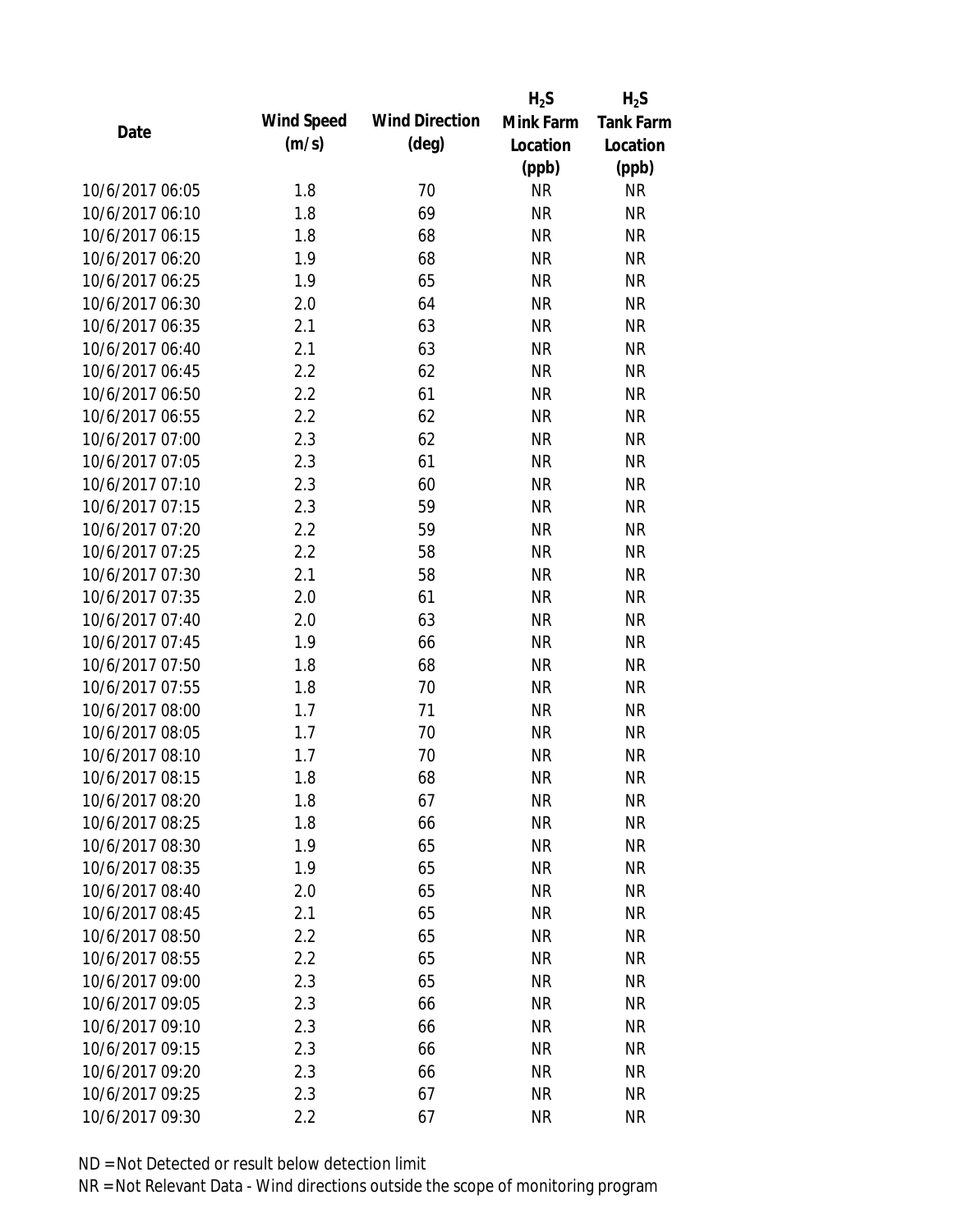|                 |            |                       | $H_2S$    | $H_2S$           |
|-----------------|------------|-----------------------|-----------|------------------|
| Date            | Wind Speed | <b>Wind Direction</b> | Mink Farm | <b>Tank Farm</b> |
|                 | (m/s)      | $(\text{deg})$        | Location  | Location         |
|                 |            |                       | (ppb)     | (ppb)            |
| 10/6/2017 09:35 | 2.1        | 66                    | <b>NR</b> | <b>NR</b>        |
| 10/6/2017 09:40 | 2.1        | 67                    | <b>NR</b> | <b>NR</b>        |
| 10/6/2017 09:45 | 2.0        | 67                    | <b>NR</b> | <b>NR</b>        |
| 10/6/2017 09:50 | 1.9        | 68                    | <b>NR</b> | <b>NR</b>        |
| 10/6/2017 09:55 | 1.9        | 69                    | <b>NR</b> | <b>NR</b>        |
| 10/6/2017 10:00 | 1.8        | 70                    | <b>NR</b> | <b>NR</b>        |
| 10/6/2017 10:05 | 1.8        | 72                    | <b>NR</b> | <b>NR</b>        |
| 10/6/2017 10:10 | 1.8        | 73                    | <b>NR</b> | <b>NR</b>        |
| 10/6/2017 10:15 | 1.8        | 73                    | <b>NR</b> | <b>NR</b>        |
| 10/6/2017 10:20 | 1.7        | 73                    | <b>NR</b> | <b>NR</b>        |
| 10/6/2017 10:25 | 1.7        | 72                    | <b>NR</b> | <b>NR</b>        |
| 10/6/2017 10:30 | 1.7        | 72                    | <b>NR</b> | <b>NR</b>        |
| 10/6/2017 10:35 | 1.7        | 73                    | <b>NR</b> | <b>NR</b>        |
| 10/6/2017 10:40 | 1.7        | 73                    | <b>NR</b> | <b>NR</b>        |
| 10/6/2017 10:45 | 1.8        | 74                    | <b>NR</b> | <b>NR</b>        |
| 10/6/2017 10:50 | 1.8        | 76                    | <b>NR</b> | <b>NR</b>        |
| 10/6/2017 10:55 | 1.9        | 78                    | <b>NR</b> | <b>NR</b>        |
| 10/6/2017 11:00 | 2.0        | 81                    | <b>NR</b> | <b>NR</b>        |
| 10/6/2017 11:05 | 2.0        | 84                    | <b>NR</b> | <b>NR</b>        |
| 10/6/2017 11:10 | 2.0        | 87                    | <b>NR</b> | <b>NR</b>        |
| 10/6/2017 11:15 | 2.0        | 90                    | <b>NR</b> | <b>NR</b>        |
| 10/6/2017 11:20 | 2.0        | 93                    | <b>NR</b> | <b>NR</b>        |
| 10/6/2017 11:25 | 1.9        | 95                    | <b>NR</b> | <b>NR</b>        |
| 10/6/2017 11:30 | 1.9        | 98                    | <b>NR</b> | <b>NR</b>        |
| 10/6/2017 11:35 | 1.8        | 99                    | <b>NR</b> | <b>NR</b>        |
| 10/6/2017 11:40 | 1.8        | 100                   | <b>NR</b> | <b>NR</b>        |
| 10/6/2017 11:45 | 1.8        | 101                   | <b>NR</b> | <b>NR</b>        |
| 10/6/2017 11:50 | 1.8        | 102                   | ΝR        | <b>NR</b>        |
| 10/6/2017 11:55 | 1.8        | 102                   | <b>NR</b> | <b>NR</b>        |
| 10/6/2017 12:00 | 1.8        | 103                   | <b>NR</b> | <b>NR</b>        |
| 10/6/2017 12:05 | 1.9        | 105                   | <b>NR</b> | <b>NR</b>        |
| 10/6/2017 12:10 | 2.0        | 108                   | <b>NR</b> | <b>NR</b>        |
| 10/6/2017 12:15 | 2.1        | 110                   | <b>NR</b> | <b>NR</b>        |
| 10/6/2017 12:20 | 2.1        | 113                   | <b>NR</b> | <b>NR</b>        |
| 10/6/2017 12:25 | 2.2        | 115                   | <b>NR</b> | <b>NR</b>        |
| 10/6/2017 12:30 | 2.2        | 117                   | <b>NR</b> | <b>NR</b>        |
| 10/6/2017 12:35 | 2.1        | 118                   | <b>NR</b> | <b>NR</b>        |
| 10/6/2017 12:40 | 2.1        | 120                   | <b>NR</b> | <b>NR</b>        |
| 10/6/2017 12:45 | 2.0        | 121                   | <b>NR</b> | <b>NR</b>        |
| 10/6/2017 12:50 | 1.9        | 123                   | <b>NR</b> | <b>NR</b>        |
| 10/6/2017 12:55 | 1.7        | 125                   | <b>NR</b> | <b>NR</b>        |
| 10/6/2017 13:00 | 1.6        | 128                   | <b>NR</b> | <b>NR</b>        |
|                 |            |                       |           |                  |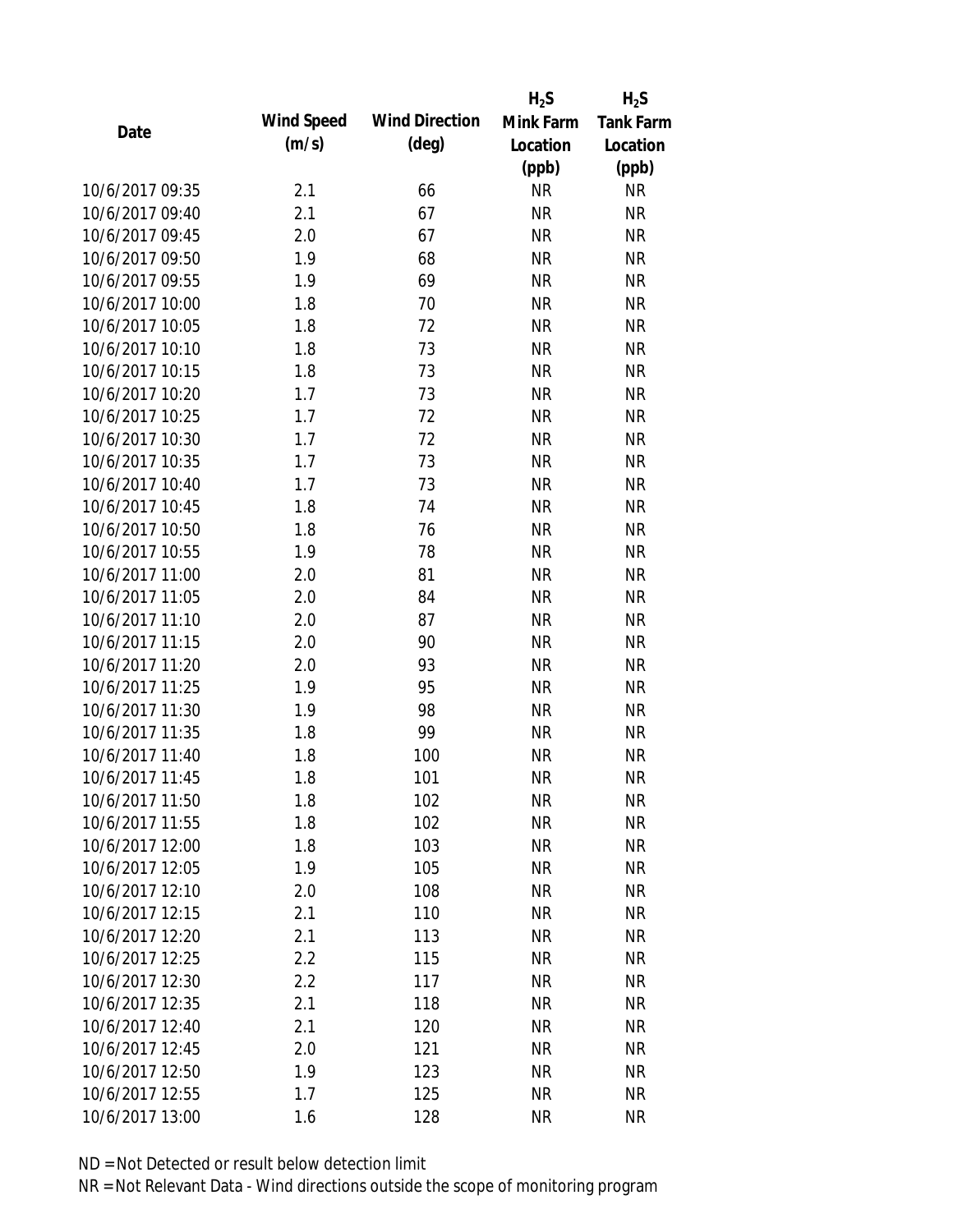|                 |            |                       | $H_2S$    | $H_2S$           |
|-----------------|------------|-----------------------|-----------|------------------|
| Date            | Wind Speed | <b>Wind Direction</b> | Mink Farm | <b>Tank Farm</b> |
|                 | (m/s)      | $(\text{deg})$        | Location  | Location         |
|                 |            |                       | (ppb)     | (ppb)            |
| 10/6/2017 13:05 | 1.5        | 130                   | <b>NR</b> | <b>NR</b>        |
| 10/6/2017 13:10 | 1.4        | 131                   | <b>NR</b> | <b>NR</b>        |
| 10/6/2017 13:15 | 1.2        | 132                   | <b>NR</b> | <b>NR</b>        |
| 10/6/2017 13:20 | 1.1        | 134                   | <b>NR</b> | <b>NR</b>        |
| 10/6/2017 13:25 | 1.0        | 137                   | <b>NR</b> | <b>NR</b>        |
| 10/6/2017 13:30 | 1.0        | 142                   | <b>NR</b> | <b>NR</b>        |
| 10/6/2017 13:35 | 1.0        | 147                   | <b>NR</b> | <b>NR</b>        |
| 10/6/2017 13:40 | 1.1        | 153                   | <b>NR</b> | <b>NR</b>        |
| 10/6/2017 13:45 | 1.3        | 159                   | <b>NR</b> | <b>NR</b>        |
| 10/6/2017 13:50 | 1.5        | 165                   | <b>NR</b> | <b>NR</b>        |
| 10/6/2017 13:55 | 1.7        | 169                   | <b>NR</b> | <b>NR</b>        |
| 10/6/2017 14:00 | 1.9        | 172                   | <b>NR</b> | 1                |
| 10/6/2017 14:05 | 2.0        | 173                   | <b>NR</b> | 1                |
| 10/6/2017 14:10 | 2.1        | 175                   | <b>NR</b> | 1                |
| 10/6/2017 14:15 | 2.2        | 175                   | <b>NR</b> | 1                |
| 10/6/2017 14:20 | 2.3        | 174                   | <b>NR</b> | 1                |
| 10/6/2017 14:25 | 2.4        | 173                   | <b>NR</b> | 1                |
| 10/6/2017 14:30 | 2.5        | 173                   | <b>NR</b> | 1                |
| 10/6/2017 14:35 | 2.6        | 173                   | <b>NR</b> | 1                |
| 10/6/2017 14:40 | 2.6        | 174                   | <b>NR</b> | 1                |
| 10/6/2017 14:45 | 2.6        | 175                   | <b>NR</b> | 1                |
| 10/6/2017 14:50 | 2.6        | 177                   | <b>NR</b> | 1                |
| 10/6/2017 14:55 | 2.6        | 179                   | <b>NR</b> | 1                |
| 10/6/2017 15:00 | 2.6        | 180                   | <b>NR</b> | 1                |
| 10/6/2017 15:05 | 2.7        | 179                   | <b>NR</b> | 1                |
| 10/6/2017 15:10 | 2.8        | 178                   | <b>NR</b> | 1                |
| 10/6/2017 15:15 | 2.9        | 176                   | <b>NR</b> | 1                |
| 10/6/2017 15:20 | 3.1        | 174                   | ΝR        | 1                |
| 10/6/2017 15:25 | 3.3        | 171                   | <b>NR</b> | 1                |
| 10/6/2017 15:30 | 3.5        | 169                   | <b>NR</b> | <b>NR</b>        |
| 10/6/2017 15:35 | 3.5        | 167                   | <b>NR</b> | <b>NR</b>        |
| 10/6/2017 15:40 | 3.6        | 165                   | <b>NR</b> | <b>NR</b>        |
| 10/6/2017 15:45 | 3.5        | 164                   | <b>NR</b> | <b>NR</b>        |
| 10/6/2017 15:50 | 3.5        | 162                   | <b>NR</b> | <b>NR</b>        |
| 10/6/2017 15:55 | 3.5        | 161                   | <b>NR</b> | <b>NR</b>        |
| 10/6/2017 16:00 | 3.6        | 160                   | <b>NR</b> | <b>NR</b>        |
| 10/6/2017 16:05 | 3.7        | 160                   | <b>NR</b> | <b>NR</b>        |
| 10/6/2017 16:10 | 3.7        | 161                   | <b>NR</b> | <b>NR</b>        |
| 10/6/2017 16:15 | 3.8        | 162                   | <b>NR</b> | <b>NR</b>        |
| 10/6/2017 16:20 | 3.9        | 164                   | ΝR        | <b>NR</b>        |
| 10/6/2017 16:25 | 4.0        | 167                   | <b>NR</b> | <b>NR</b>        |
| 10/6/2017 16:30 | 4.0        | 170                   | <b>NR</b> | 1                |
|                 |            |                       |           |                  |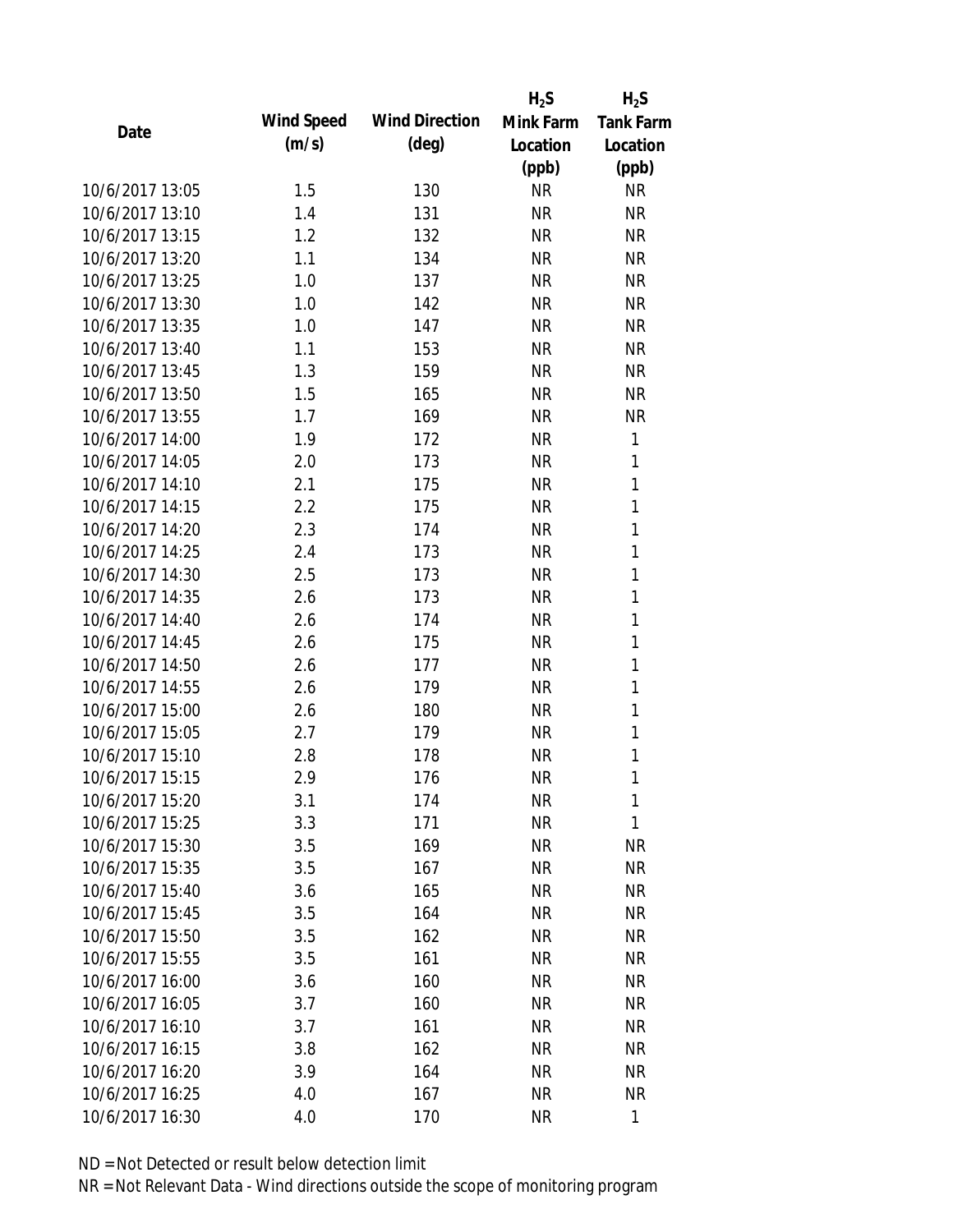|                 |            |                       | $H_2S$    | $H_2S$           |
|-----------------|------------|-----------------------|-----------|------------------|
| Date            | Wind Speed | <b>Wind Direction</b> | Mink Farm | <b>Tank Farm</b> |
|                 | (m/s)      | $(\text{deg})$        | Location  | Location         |
|                 |            |                       | (ppb)     | (ppb)            |
| 10/6/2017 16:35 | 4.0        | 172                   | <b>NR</b> | 1                |
| 10/6/2017 16:40 | 4.0        | 175                   | <b>NR</b> | 1                |
| 10/6/2017 16:45 | 4.0        | 177                   | <b>NR</b> | 1                |
| 10/6/2017 16:50 | 4.0        | 180                   | <b>NR</b> | 1                |
| 10/6/2017 16:55 | 3.9        | 182                   | <b>NR</b> | 1                |
| 10/6/2017 17:00 | 3.8        | 184                   | <b>NR</b> | 1                |
| 10/6/2017 17:05 | 3.7        | 185                   | <b>NR</b> | 1                |
| 10/6/2017 17:10 | 3.5        | 186                   | <b>NR</b> | 1                |
| 10/6/2017 17:15 | 3.4        | 187                   | <b>NR</b> | 1                |
| 10/6/2017 17:20 | 3.4        | 187                   | <b>NR</b> | 1                |
| 10/6/2017 17:25 | 3.4        | 186                   | <b>NR</b> | 1                |
| 10/6/2017 17:30 | 3.4        | 186                   | <b>NR</b> | 1                |
| 10/6/2017 17:35 | 3.4        | 185                   | <b>NR</b> | 1                |
| 10/6/2017 17:40 | 3.5        | 184                   | <b>NR</b> | 1                |
| 10/6/2017 17:45 | 3.5        | 183                   | <b>NR</b> | 1                |
| 10/6/2017 17:50 | 3.5        | 182                   | <b>NR</b> | 1                |
| 10/6/2017 17:55 | 3.5        | 181                   | <b>NR</b> | 1                |
| 10/6/2017 18:00 | 3.5        | 180                   | <b>NR</b> | 1                |
| 10/6/2017 18:05 | 3.5        | 180                   | <b>NR</b> | 1                |
| 10/6/2017 18:10 | 3.5        | 180                   | <b>NR</b> | 1                |
| 10/6/2017 18:15 | 3.4        | 180                   | <b>NR</b> | 1                |
| 10/6/2017 18:20 | 3.3        | 181                   | <b>NR</b> | 1                |
| 10/6/2017 18:25 | 3.2        | 181                   | <b>NR</b> | 1                |
| 10/6/2017 18:30 | 3.1        | 180                   | <b>NR</b> | 1                |
| 10/6/2017 18:35 | 3.0        | 179                   | <b>NR</b> | 1                |
| 10/6/2017 18:40 | 3.0        | 178                   | <b>NR</b> | 1                |
| 10/6/2017 18:45 | 3.0        | 177                   | <b>NR</b> | 1                |
| 10/6/2017 18:50 | 3.1        | 175                   | <b>NR</b> | 1                |
| 10/6/2017 18:55 | 3.2        | 175                   | <b>NR</b> | 1                |
| 10/6/2017 19:00 | 3.3        | 174                   | <b>NR</b> | 1                |
| 10/6/2017 19:05 | 3.3        | 174                   | <b>NR</b> | 1                |
| 10/6/2017 19:10 | 3.4        | 174                   | <b>NR</b> | 1                |
| 10/6/2017 19:15 | 3.4        | 174                   | <b>NR</b> | 1                |
| 10/6/2017 19:20 | 3.4        | 174                   | <b>NR</b> | 1                |
| 10/6/2017 19:25 | 3.5        | 174                   | <b>NR</b> | 1                |
| 10/6/2017 19:30 | 3.5        | 173                   | NR        | 1                |
|                 |            |                       |           | 1                |
| 10/6/2017 19:35 | 3.5        | 171                   | <b>NR</b> | 1                |
| 10/6/2017 19:40 | 3.5        | 170                   | NR        |                  |
| 10/6/2017 19:45 | 3.4        | 167                   | <b>NR</b> | <b>NR</b>        |
| 10/6/2017 19:50 | 3.3        | 164                   | NR        | <b>NR</b>        |
| 10/6/2017 19:55 | 3.2        | 162                   | <b>NR</b> | <b>NR</b>        |
| 10/6/2017 20:00 | 3.0        | 159                   | <b>NR</b> | <b>NR</b>        |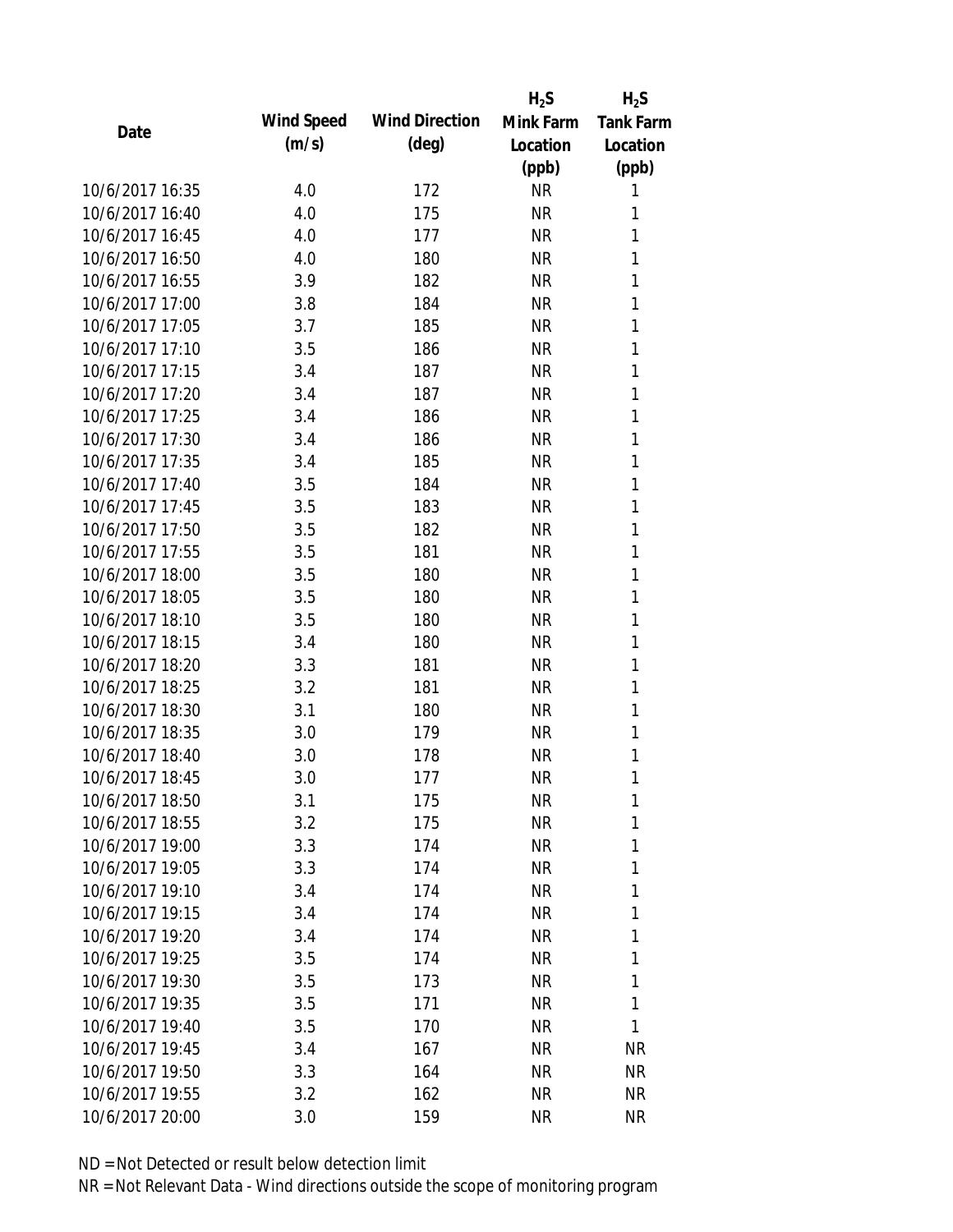|                 |            |                       | $H_2S$    | $H_2S$           |
|-----------------|------------|-----------------------|-----------|------------------|
| Date            | Wind Speed | <b>Wind Direction</b> | Mink Farm | <b>Tank Farm</b> |
|                 | (m/s)      | $(\text{deg})$        | Location  | Location         |
|                 |            |                       | (ppb)     | (ppb)            |
| 10/6/2017 20:05 | 2.9        | 157                   | <b>NR</b> | <b>NR</b>        |
| 10/6/2017 20:10 | 2.8        | 154                   | <b>NR</b> | <b>NR</b>        |
| 10/6/2017 20:15 | 2.7        | 152                   | <b>NR</b> | <b>NR</b>        |
| 10/6/2017 20:20 | 2.7        | 150                   | <b>NR</b> | <b>NR</b>        |
| 10/6/2017 20:25 | 2.8        | 149                   | <b>NR</b> | <b>NR</b>        |
| 10/6/2017 20:30 | 3.0        | 147                   | <b>NR</b> | <b>NR</b>        |
| 10/6/2017 20:35 | 3.2        | 146                   | <b>NR</b> | <b>NR</b>        |
| 10/6/2017 20:40 | 3.4        | 144                   | <b>NR</b> | <b>NR</b>        |
| 10/6/2017 20:45 | 3.5        | 144                   | <b>NR</b> | <b>NR</b>        |
| 10/6/2017 20:50 | 3.8        | 143                   | <b>NR</b> | <b>NR</b>        |
| 10/6/2017 20:55 | 3.9        | 144                   | <b>NR</b> | <b>NR</b>        |
| 10/6/2017 21:00 | 4.0        | 145                   | <b>NR</b> | <b>NR</b>        |
| 10/6/2017 21:05 | 4.1        | 147                   | <b>NR</b> | <b>NR</b>        |
| 10/6/2017 21:10 | 4.2        | 149                   | <b>NR</b> | <b>NR</b>        |
| 10/6/2017 21:15 | 4.2        | 151                   | <b>NR</b> | <b>NR</b>        |
| 10/6/2017 21:20 | 4.3        | 153                   | <b>NR</b> | <b>NR</b>        |
| 10/6/2017 21:25 | 4.4        | 155                   | <b>NR</b> | <b>NR</b>        |
| 10/6/2017 21:30 | 4.4        | 156                   | <b>NR</b> | <b>NR</b>        |
| 10/6/2017 21:35 | 4.5        | 157                   | <b>NR</b> | <b>NR</b>        |
| 10/6/2017 21:40 | 4.6        | 157                   | <b>NR</b> | <b>NR</b>        |
| 10/6/2017 21:45 | 4.6        | 158                   | <b>NR</b> | <b>NR</b>        |
| 10/6/2017 21:50 | 4.7        | 158                   | <b>NR</b> | <b>NR</b>        |
| 10/6/2017 21:55 | 4.6        | 158                   | <b>NR</b> | <b>NR</b>        |
| 10/6/2017 22:00 | 4.6        | 159                   | <b>NR</b> | <b>NR</b>        |
| 10/6/2017 22:05 | 4.5        | 161                   | <b>NR</b> | <b>NR</b>        |
| 10/6/2017 22:10 | 4.4        | 163                   | <b>NR</b> | <b>NR</b>        |
| 10/6/2017 22:15 | 4.2        | 164                   | <b>NR</b> | <b>NR</b>        |
| 10/6/2017 22:20 | 4.1        | 165                   | ΝR        | <b>NR</b>        |
| 10/6/2017 22:25 | 4.0        | 165                   | <b>NR</b> | <b>NR</b>        |
| 10/6/2017 22:30 | 4.1        | 164                   | <b>NR</b> | <b>NR</b>        |
| 10/6/2017 22:35 | 4.2        | 162                   | <b>NR</b> | <b>NR</b>        |
| 10/6/2017 22:40 | 4.3        | 160                   | <b>NR</b> | <b>NR</b>        |
| 10/6/2017 22:45 | 4.5        | 158                   | <b>NR</b> | <b>NR</b>        |
| 10/6/2017 22:50 | 4.8        | 157                   | <b>NR</b> | <b>NR</b>        |
| 10/6/2017 22:55 | 5.0        | 156                   | <b>NR</b> | <b>NR</b>        |
| 10/6/2017 23:00 | 5.1        | 156                   | <b>NR</b> | <b>NR</b>        |
| 10/6/2017 23:05 | 5.1        | 157                   | <b>NR</b> | <b>NR</b>        |
| 10/6/2017 23:10 | 5.1        | 157                   | <b>NR</b> | <b>NR</b>        |
| 10/6/2017 23:15 | 5.1        | 158                   | <b>NR</b> | <b>NR</b>        |
| 10/6/2017 23:20 | 5.0        | 158                   | <b>NR</b> | <b>NR</b>        |
| 10/6/2017 23:25 | 4.9        | 158                   | <b>NR</b> | <b>NR</b>        |
|                 |            |                       |           | <b>NR</b>        |
| 10/6/2017 23:30 | 4.9        | 158                   | <b>NR</b> |                  |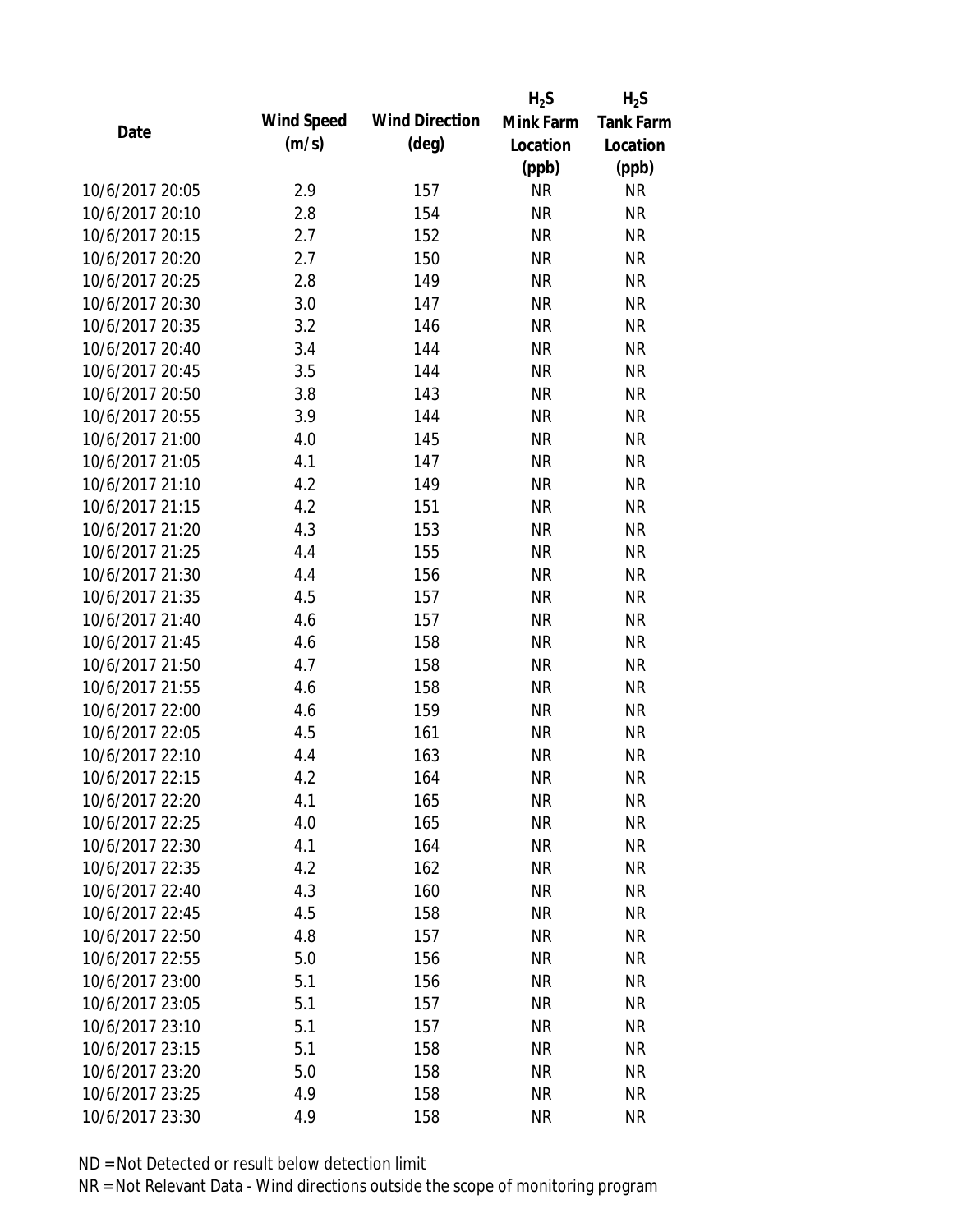|                 |            |                       | $H_2S$    | $H_2S$    |
|-----------------|------------|-----------------------|-----------|-----------|
| Date            | Wind Speed | <b>Wind Direction</b> | Mink Farm | Tank Farm |
|                 | (m/s)      | $(\text{deg})$        | Location  | Location  |
|                 |            |                       | (ppb)     | (ppb)     |
| 10/6/2017 23:35 | 4.8        | 158                   | <b>NR</b> | <b>NR</b> |
| 10/6/2017 23:40 | 4.8        | 158                   | <b>NR</b> | <b>NR</b> |
| 10/6/2017 23:45 | 4.8        | 159                   | <b>NR</b> | <b>NR</b> |
| 10/6/2017 23:50 | 4.9        | 160                   | <b>NR</b> | <b>NR</b> |
| 10/6/2017 23:55 | 4.9        | 161                   | <b>NR</b> | <b>NR</b> |
| 10/6/2017 24:00 | 5.0        | 162                   | <b>NR</b> | <b>NR</b> |
| 10/7/2017 00:05 | 4.9        | 164                   | <b>NR</b> | <b>NR</b> |
| 10/7/2017 00:10 | 4.9        | 166                   | <b>NR</b> | <b>NR</b> |
| 10/7/2017 00:15 | 4.9        | 168                   | <b>NR</b> | <b>NR</b> |
| 10/7/2017 00:20 | 4.8        | 169                   | <b>NR</b> | <b>NR</b> |
| 10/7/2017 00:25 | 4.8        | 171                   | <b>NR</b> | 1         |
| 10/7/2017 00:30 | 4.8        | 171                   | <b>NR</b> | 1         |
| 10/7/2017 00:35 | 4.8        | 172                   | <b>NR</b> | 1         |
| 10/7/2017 00:40 | 4.8        | 172                   | <b>NR</b> | 1         |
| 10/7/2017 00:45 | 4.8        | 172                   | <b>NR</b> | 1         |
| 10/7/2017 00:50 | 4.8        | 172                   | <b>NR</b> | 1         |
| 10/7/2017 00:55 | 4.9        | 172                   | <b>NR</b> | 1         |
| 10/7/2017 01:00 | 4.9        | 172                   | <b>NR</b> | 1         |
| 10/7/2017 01:05 | 4.9        | 172                   | <b>NR</b> | 1         |
| 10/7/2017 01:10 | 4.9        | 173                   | <b>NR</b> | 1         |
| 10/7/2017 01:15 | 4.9        | 173                   | <b>NR</b> | 1         |
| 10/7/2017 01:20 | 4.9        | 173                   | <b>NR</b> | 1         |
| 10/7/2017 01:25 | 4.9        | 173                   | <b>NR</b> | 1         |
| 10/7/2017 01:30 | 4.8        | 174                   | <b>NR</b> | 1         |
| 10/7/2017 01:35 | 4.8        | 175                   | <b>NR</b> | 1         |
| 10/7/2017 01:40 | 4.8        | 177                   | <b>NR</b> | 1         |
| 10/7/2017 01:45 | 4.8        | 178                   | <b>NR</b> | 1         |
| 10/7/2017 01:50 | 4.8        | 180                   | <b>NR</b> | 1         |
| 10/7/2017 01:55 | 4.7        | 182                   | <b>NR</b> | 1         |
| 10/7/2017 02:00 | 4.7        | 183                   | <b>NR</b> | 1         |
| 10/7/2017 02:05 | 4.7        | 182                   | <b>NR</b> | 1         |
| 10/7/2017 02:10 | 4.8        | 182                   | <b>NR</b> | 1         |
| 10/7/2017 02:15 | 4.8        | 180                   | <b>NR</b> | 1         |
| 10/7/2017 02:20 | 4.8        | 178                   | <b>NR</b> | 1         |
| 10/7/2017 02:25 | 4.9        | 177                   | <b>NR</b> | 1         |
| 10/7/2017 02:30 | 5.0        | 176                   | <b>NR</b> | 1         |
| 10/7/2017 02:35 | 5.0        | 175                   | <b>NR</b> | 1         |
| 10/7/2017 02:40 | 5.1        | 174                   | <b>NR</b> | 1         |
| 10/7/2017 02:45 | 5.1        | 174                   | <b>NR</b> | 1         |
| 10/7/2017 02:50 | 5.1        | 174                   | NR        | 1         |
| 10/7/2017 02:55 | 5.1        | 174                   | <b>NR</b> | 1         |
| 10/7/2017 03:00 | 5.1        | 173                   | <b>NR</b> | 1         |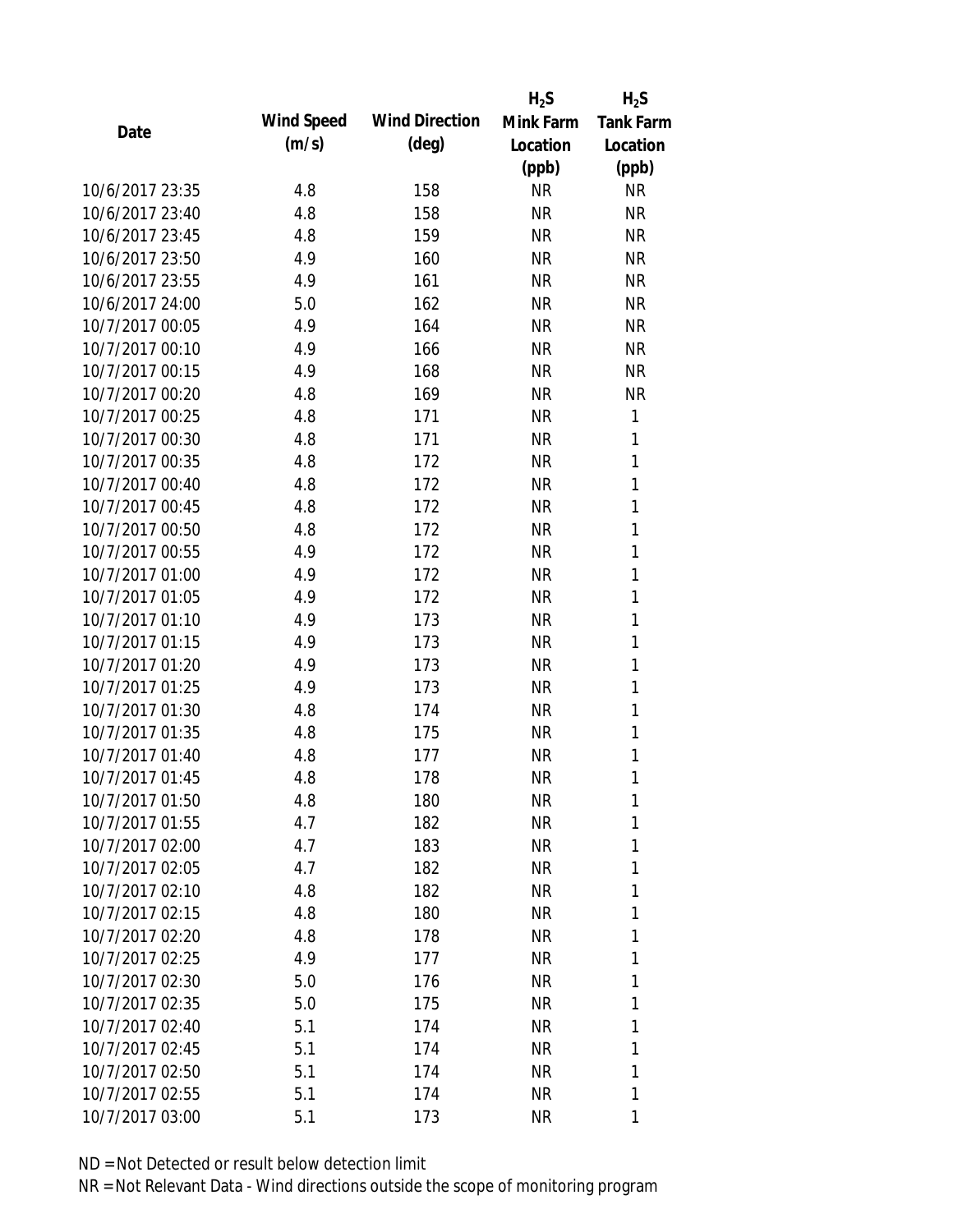|                 |            |                       | $H_2S$    | $H_2S$         |
|-----------------|------------|-----------------------|-----------|----------------|
| Date            | Wind Speed | <b>Wind Direction</b> | Mink Farm | Tank Farm      |
|                 | (m/s)      | $(\text{deg})$        | Location  | Location       |
|                 |            |                       | (ppb)     | (ppb)          |
| 10/7/2017 03:05 | 5.1        | 173                   | <b>NR</b> | 1              |
| 10/7/2017 03:10 | 5.1        | 173                   | <b>NR</b> | 1              |
| 10/7/2017 03:15 | 5.1        | 173                   | <b>NR</b> | 1              |
| 10/7/2017 03:20 | 5.2        | 172                   | <b>NR</b> | 1              |
| 10/7/2017 03:25 | 5.3        | 173                   | <b>NR</b> | 1              |
| 10/7/2017 03:30 | 5.4        | 173                   | <b>NR</b> | 1              |
| 10/7/2017 03:35 | 5.4        | 173                   | <b>NR</b> | 1              |
| 10/7/2017 03:40 | 5.4        | 174                   | <b>NR</b> | 1              |
| 10/7/2017 03:45 | 5.4        | 174                   | <b>NR</b> | 1              |
| 10/7/2017 03:50 | 5.3        | 175                   | <b>NR</b> | 1              |
| 10/7/2017 03:55 | 5.2        | 176                   | <b>NR</b> | 1              |
| 10/7/2017 04:00 | 5.1        | 178                   | <b>NR</b> | 1              |
| 10/7/2017 04:05 | 5.0        | 179                   | <b>NR</b> | 1              |
| 10/7/2017 04:10 | 5.0        | 180                   | <b>NR</b> | 1              |
| 10/7/2017 04:15 | 5.0        | 181                   | <b>NR</b> | 1              |
| 10/7/2017 04:20 | 5.0        | 181                   | <b>NR</b> | 1              |
| 10/7/2017 04:25 | 4.9        | 182                   | <b>NR</b> | 1              |
| 10/7/2017 04:30 | 4.9        | 181                   | <b>NR</b> | 1              |
| 10/7/2017 04:35 | 4.8        | 181                   | <b>NR</b> | 1              |
| 10/7/2017 04:40 | 4.7        | 180                   | <b>NR</b> | 1              |
| 10/7/2017 04:45 | 4.5        | 179                   | <b>NR</b> | 1              |
| 10/7/2017 04:50 | 4.4        | 178                   | <b>NR</b> | 1              |
| 10/7/2017 04:55 | 4.3        | 176                   | <b>NR</b> | 1              |
| 10/7/2017 05:00 | 4.3        | 175                   | <b>NR</b> | 1              |
| 10/7/2017 05:05 | 4.2        | 174                   | <b>NR</b> | 1              |
| 10/7/2017 05:10 | 4.3        | 173                   | <b>NR</b> | 1              |
| 10/7/2017 05:15 | 4.4        | 173                   | <b>NR</b> | $\overline{2}$ |
| 10/7/2017 05:20 | 4.4        | 173                   | <b>NR</b> | 2              |
| 10/7/2017 05:25 | 4.5        | 173                   | <b>NR</b> | $\overline{2}$ |
| 10/7/2017 05:30 | 4.6        | 173                   | <b>NR</b> | 1              |
| 10/7/2017 05:35 | 4.6        | 174                   | <b>NR</b> | 1              |
| 10/7/2017 05:40 | 4.6        | 174                   | <b>NR</b> | 1              |
| 10/7/2017 05:45 | 4.6        | 174                   | <b>NR</b> | 1              |
| 10/7/2017 05:50 | 4.6        | 174                   | <b>NR</b> | 1              |
| 10/7/2017 05:55 | 4.8        | 173                   | <b>NR</b> | 1              |
| 10/7/2017 06:00 | 4.9        | 173                   | <b>NR</b> | 1              |
| 10/7/2017 06:05 | 5.1        | 173                   | <b>NR</b> | 1              |
| 10/7/2017 06:10 | 5.3        | 173                   | <b>NR</b> | 1              |
| 10/7/2017 06:15 | 5.5        | 172                   | <b>NR</b> | 1              |
| 10/7/2017 06:20 | 5.7        | 172                   | NR        | 1              |
| 10/7/2017 06:25 | 5.8        | 172                   | <b>NR</b> | 1              |
| 10/7/2017 06:30 | 5.9        | 172                   | <b>NR</b> | 1              |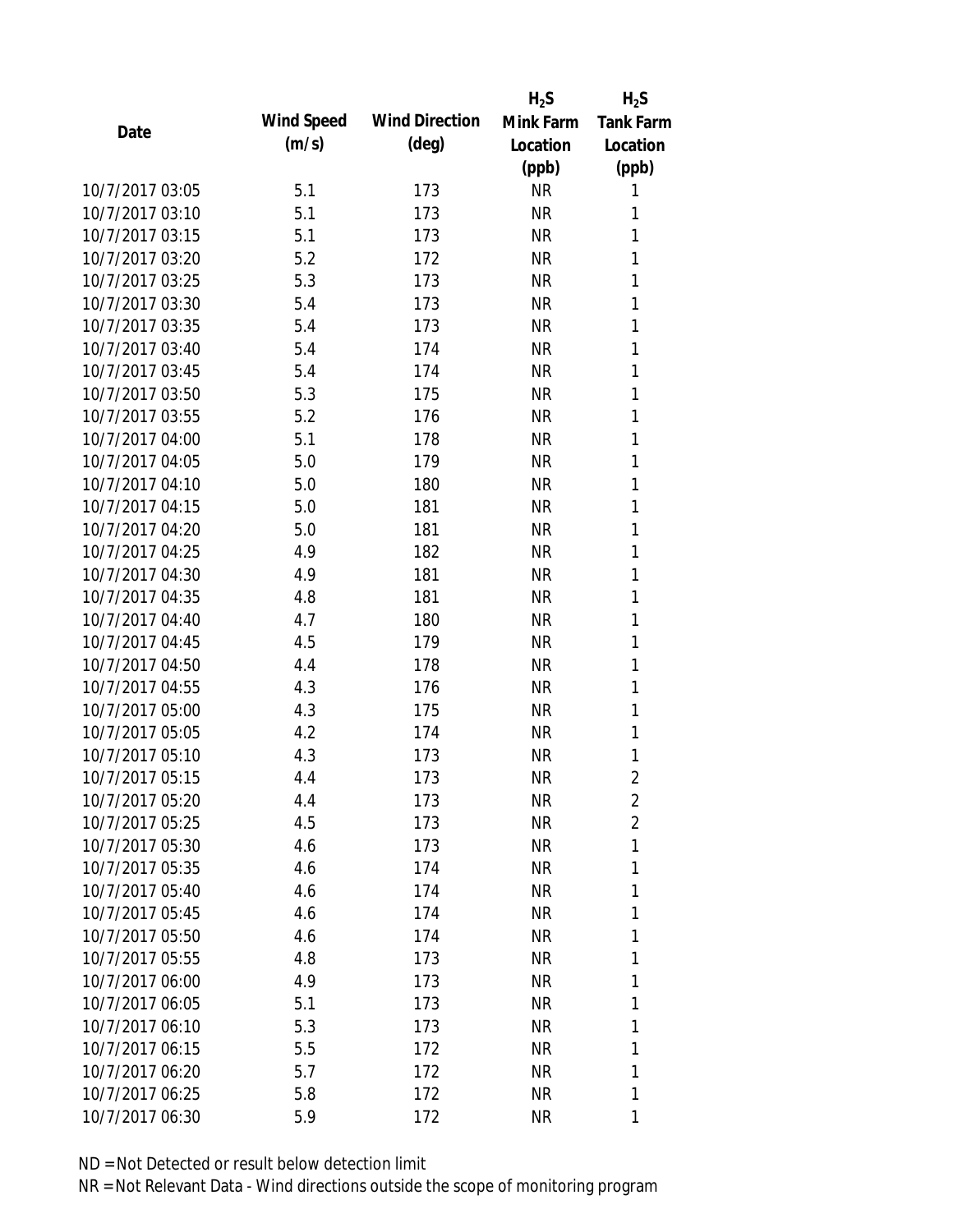|                 |            |                       | $H_2S$    | $H_2S$           |
|-----------------|------------|-----------------------|-----------|------------------|
| Date            | Wind Speed | <b>Wind Direction</b> | Mink Farm | <b>Tank Farm</b> |
|                 | (m/s)      | $(\text{deg})$        | Location  | Location         |
|                 |            |                       | (ppb)     | (ppb)            |
| 10/7/2017 06:35 | 6.0        | 172                   | <b>NR</b> | 1                |
| 10/7/2017 06:40 | 6.1        | 171                   | <b>NR</b> | 1                |
| 10/7/2017 06:45 | 6.1        | 171                   | <b>NR</b> | 1                |
| 10/7/2017 06:50 | 6.0        | 170                   | <b>NR</b> | 1                |
| 10/7/2017 06:55 | 6.0        | 170                   | <b>NR</b> | 1                |
| 10/7/2017 07:00 | 6.0        | 170                   | <b>NR</b> | 1                |
| 10/7/2017 07:05 | 5.9        | 170                   | <b>NR</b> | 1                |
| 10/7/2017 07:10 | 5.8        | 170                   | <b>NR</b> | 1                |
| 10/7/2017 07:15 | 5.8        | 170                   | <b>NR</b> | 1                |
| 10/7/2017 07:20 | 5.7        | 170                   | <b>NR</b> | 1                |
| 10/7/2017 07:25 | 5.7        | 170                   | <b>NR</b> | 1                |
| 10/7/2017 07:30 | 5.7        | 170                   | <b>NR</b> | 1                |
| 10/7/2017 07:35 | 5.8        | 170                   | <b>NR</b> | 1                |
| 10/7/2017 07:40 | 5.8        | 170                   | <b>NR</b> | 1                |
| 10/7/2017 07:45 | 5.8        | 170                   | <b>NR</b> | 1                |
| 10/7/2017 07:50 | 5.9        | 170                   | <b>NR</b> | 1                |
| 10/7/2017 07:55 | 5.9        | 170                   | <b>NR</b> | 1                |
| 10/7/2017 08:00 | 5.9        | 170                   | <b>NR</b> | 1                |
| 10/7/2017 08:05 | 5.9        | 170                   | <b>NR</b> | 1                |
| 10/7/2017 08:10 | 5.9        | 170                   | <b>NR</b> | 1                |
| 10/7/2017 08:15 | 5.9        | 171                   | <b>NR</b> | 1                |
| 10/7/2017 08:20 | 5.9        | 171                   | <b>NR</b> | 1                |
| 10/7/2017 08:25 | 5.9        | 172                   | <b>NR</b> | 1                |
| 10/7/2017 08:30 | 5.9        | 172                   | <b>NR</b> | 1                |
| 10/7/2017 08:35 | 5.8        | 173                   | <b>NR</b> | 1                |
| 10/7/2017 08:40 | 5.8        | 173                   | <b>NR</b> | 1                |
| 10/7/2017 08:45 | 5.8        | 174                   | <b>NR</b> | 1                |
| 10/7/2017 08:50 | 5.7        | 174                   | NR        | 1                |
| 10/7/2017 08:55 | 5.7        | 175                   | <b>NR</b> | 1                |
| 10/7/2017 09:00 | 5.6        | 176                   | <b>NR</b> | 1                |
| 10/7/2017 09:05 | 5.7        | 177                   | <b>NR</b> | 1                |
| 10/7/2017 09:10 | 5.7        | 179                   | <b>NR</b> | 1                |
| 10/7/2017 09:15 | 5.7        | 181                   | NR        | 1                |
| 10/7/2017 09:20 | 5.7        | 182                   | <b>NR</b> | 1                |
| 10/7/2017 09:25 | 5.8        | 184                   | <b>NR</b> | 1                |
| 10/7/2017 09:30 | 5.9        | 185                   | <b>NR</b> | 1                |
| 10/7/2017 09:35 | 5.9        | 185                   | <b>NR</b> | 1                |
| 10/7/2017 09:40 | 6.0        | 186                   | NR        | 1                |
| 10/7/2017 09:45 | 6.2        | 186                   | <b>NR</b> | 1                |
| 10/7/2017 09:50 | 6.3        | 187                   | NR        | 1                |
| 10/7/2017 09:55 | 6.5        | 187                   | <b>NR</b> | 1                |
| 10/7/2017 10:00 | 6.6        | 188                   | <b>NR</b> | 1                |
|                 |            |                       |           |                  |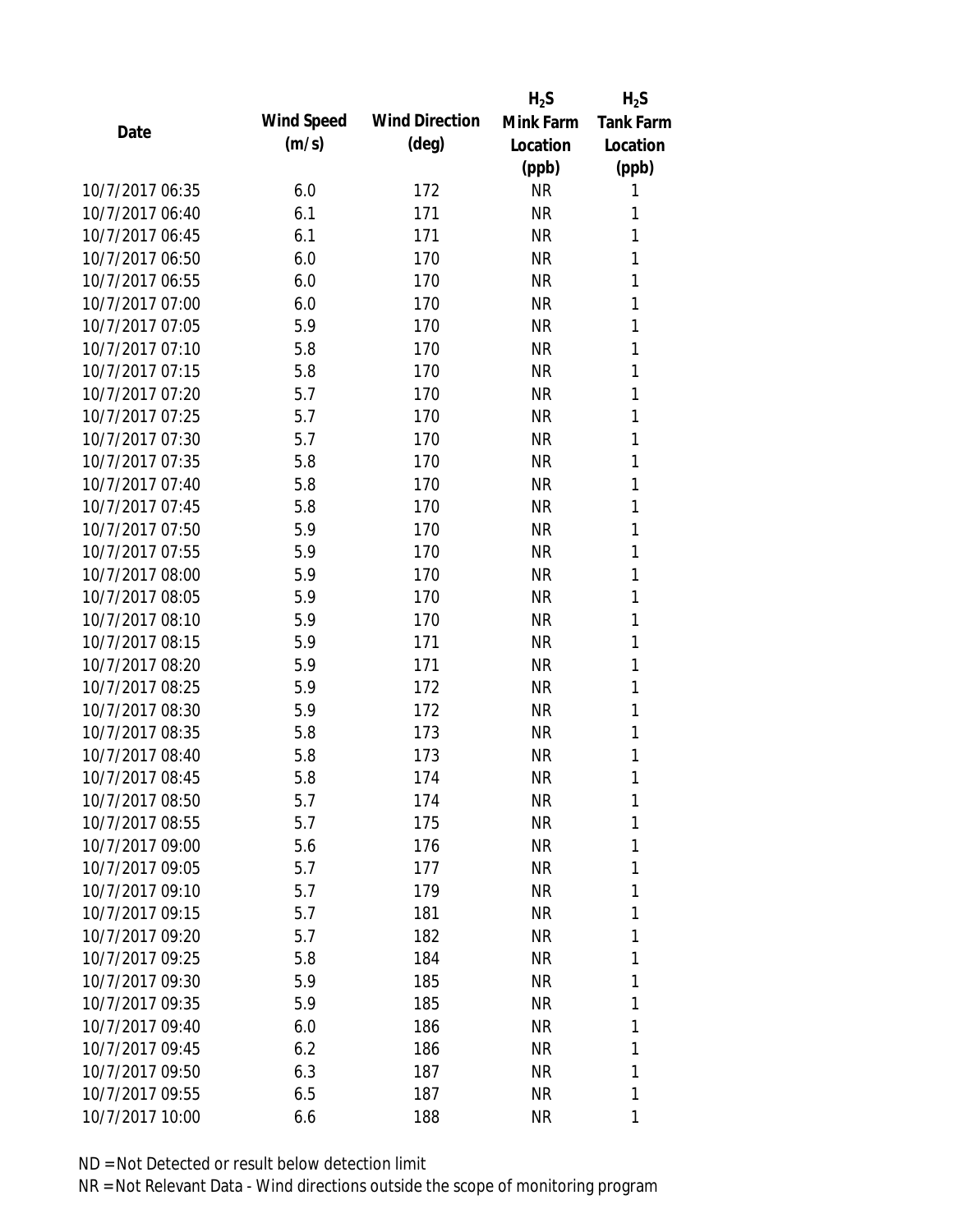|                 |            |                       | $H_2S$    | $H_2S$           |
|-----------------|------------|-----------------------|-----------|------------------|
| Date            | Wind Speed | <b>Wind Direction</b> | Mink Farm | <b>Tank Farm</b> |
|                 | (m/s)      | $(\text{deg})$        | Location  | Location         |
|                 |            |                       | (ppb)     | (ppb)            |
| 10/7/2017 10:05 | 6.7        | 189                   | <b>NR</b> | 1                |
| 10/7/2017 10:10 | 6.7        | 189                   | <b>NR</b> | 1                |
| 10/7/2017 10:15 | 6.7        | 189                   | <b>NR</b> | 1                |
| 10/7/2017 10:20 | 6.6        | 189                   | <b>NR</b> | 1                |
| 10/7/2017 10:25 | 6.4        | 189                   | <b>NR</b> | 1                |
| 10/7/2017 10:30 | 6.3        | 189                   | <b>NR</b> | 1                |
| 10/7/2017 10:35 | 6.1        | 189                   | <b>NR</b> | 1                |
| 10/7/2017 10:40 | 6.0        | 190                   | <b>NR</b> | 1                |
| 10/7/2017 10:45 | 5.9        | 190                   | <b>NR</b> | 1                |
| 10/7/2017 10:50 | 5.8        | 191                   | <b>NR</b> | 1                |
| 10/7/2017 10:55 | 5.9        | 191                   | <b>NR</b> | 1                |
| 10/7/2017 11:00 | 5.9        | 191                   | <b>NR</b> | 1                |
| 10/7/2017 11:05 | 5.9        | 192                   | <b>NR</b> | 1                |
| 10/7/2017 11:10 | 6.0        | 192                   | <b>NR</b> | 1                |
| 10/7/2017 11:15 | 6.0        | 193                   | <b>NR</b> | 1                |
| 10/7/2017 11:20 | 6.2        | 193                   | <b>NR</b> | 1                |
| 10/7/2017 11:25 | 6.5        | 194                   | <b>NR</b> | 1                |
| 10/7/2017 11:30 | 6.7        | 195                   | <b>NR</b> | 1                |
| 10/7/2017 11:35 | 6.9        | 196                   | <b>NR</b> | 1                |
| 10/7/2017 11:40 | 7.1        | 196                   | <b>NR</b> | 1                |
| 10/7/2017 11:45 | 7.2        | 197                   | <b>NR</b> | 1                |
| 10/7/2017 11:50 | 7.0        | 197                   | <b>NR</b> | 1                |
| 10/7/2017 11:55 | 6.8        | 197                   | <b>NR</b> | 1                |
| 10/7/2017 12:00 | 6.5        | 198                   | <b>NR</b> | 1                |
| 10/7/2017 12:05 | 6.2        | 198                   | <b>NR</b> | 1                |
| 10/7/2017 12:10 | 6.0        | 199                   | <b>NR</b> | 1                |
| 10/7/2017 12:15 | 5.9        | 199                   | <b>NR</b> | 1                |
| 10/7/2017 12:20 | 5.9        | 200                   | <b>NR</b> | 1                |
| 10/7/2017 12:25 | 5.9        | 201                   | <b>NR</b> | 1                |
| 10/7/2017 12:30 | 5.9        | 201                   | <b>NR</b> | 1                |
| 10/7/2017 12:35 | 5.9        | 202                   | <b>NR</b> | 1                |
| 10/7/2017 12:40 | 5.9        | 202                   | <b>NR</b> | 1                |
| 10/7/2017 12:45 | 5.8        | 203                   | NR        | 1                |
| 10/7/2017 12:50 | 5.8        | 203                   | <b>NR</b> | 1                |
| 10/7/2017 12:55 | 5.7        | 203                   | NR        | 1                |
| 10/7/2017 13:00 | 5.7        | 204                   | <b>NR</b> | 1                |
| 10/7/2017 13:05 | 5.7        | 204                   | <b>NR</b> | 1                |
| 10/7/2017 13:10 | 5.8        | 205                   | <b>NR</b> | 1                |
| 10/7/2017 13:15 | 5.9        | 205                   | <b>NR</b> | 1                |
| 10/7/2017 13:20 | 6.0        | 207                   | <b>NR</b> | 1                |
| 10/7/2017 13:25 | 6.1        | 207                   | <b>NR</b> | 1                |
| 10/7/2017 13:30 | 6.2        | 208                   | <b>NR</b> | 1                |
|                 |            |                       |           |                  |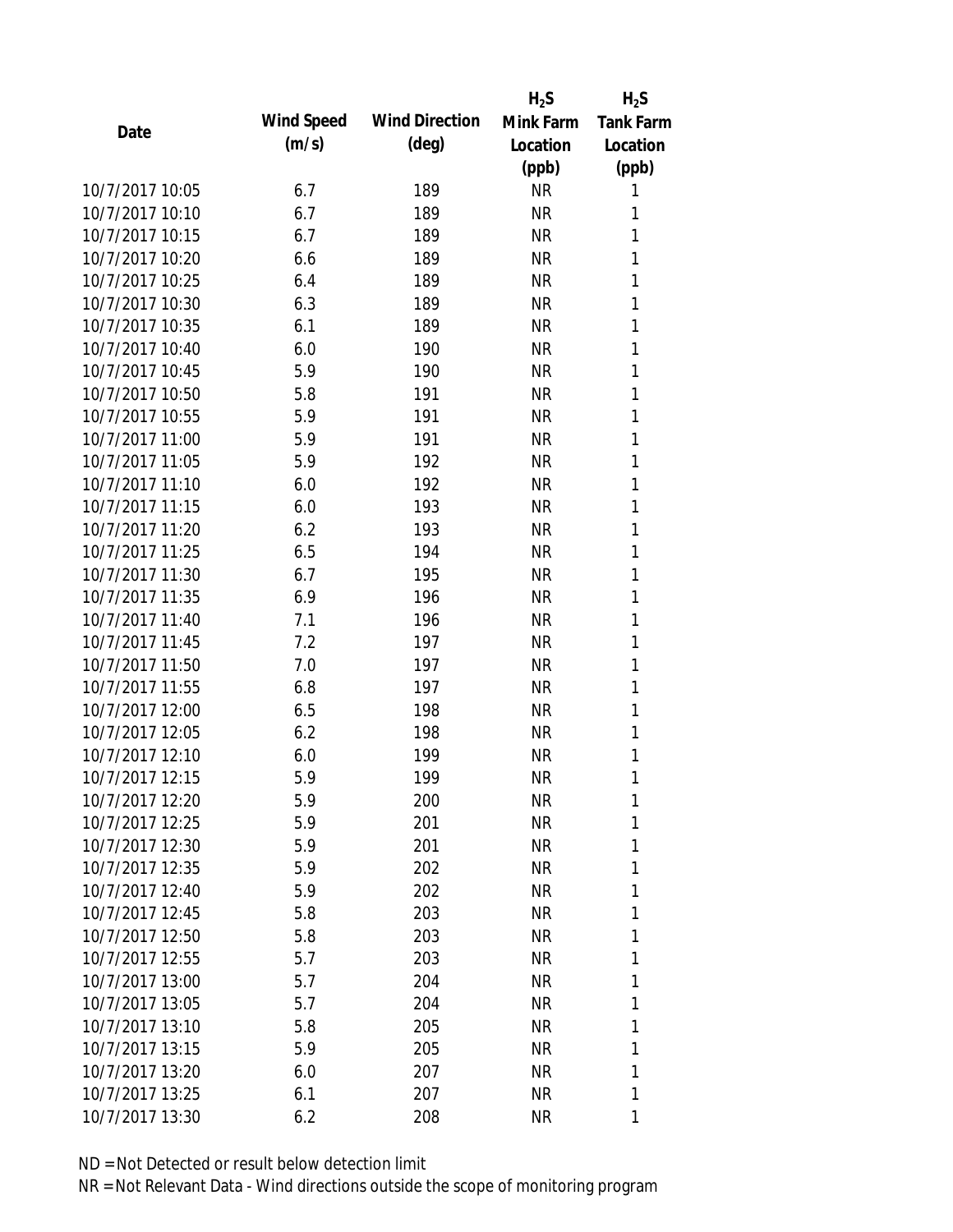|                 |            |                       | $H_2S$    | $H_2S$           |
|-----------------|------------|-----------------------|-----------|------------------|
| Date            | Wind Speed | <b>Wind Direction</b> | Mink Farm | <b>Tank Farm</b> |
|                 | (m/s)      | $(\text{deg})$        | Location  | Location         |
|                 |            |                       | (ppb)     | (ppb)            |
| 10/7/2017 13:35 | 6.3        | 208                   | <b>NR</b> | 1                |
| 10/7/2017 13:40 | 6.4        | 208                   | <b>NR</b> | 1                |
| 10/7/2017 13:45 | 6.3        | 207                   | <b>NR</b> | 1                |
| 10/7/2017 13:50 | 6.1        | 206                   | <b>NR</b> | 1                |
| 10/7/2017 13:55 | 6.0        | 204                   | <b>NR</b> | 1                |
| 10/7/2017 14:00 | 5.8        | 202                   | <b>NR</b> | 1                |
| 10/7/2017 14:05 | 5.5        | 201                   | <b>NR</b> | 1                |
| 10/7/2017 14:10 | 5.4        | 201                   | <b>NR</b> | 1                |
| 10/7/2017 14:15 | 5.3        | 201                   | <b>NR</b> | 1                |
| 10/7/2017 14:20 | 5.2        | 201                   | <b>NR</b> | 1                |
| 10/7/2017 14:25 | 5.2        | 202                   | <b>NR</b> | 1                |
| 10/7/2017 14:30 | 5.2        | 203                   | <b>NR</b> | 1                |
| 10/7/2017 14:35 | 5.3        | 205                   | <b>NR</b> | 1                |
| 10/7/2017 14:40 | 5.3        | 206                   | <b>NR</b> | 1                |
| 10/7/2017 14:45 | 5.4        | 207                   | <b>NR</b> | 1                |
| 10/7/2017 14:50 | 5.3        | 208                   | <b>NR</b> | 1                |
| 10/7/2017 14:55 | 5.3        | 208                   | <b>NR</b> | 1                |
| 10/7/2017 15:00 | 5.2        | 207                   | <b>NR</b> | 1                |
| 10/7/2017 15:05 | 5.1        | 207                   | <b>NR</b> | 1                |
| 10/7/2017 15:10 | 5.3        | 207                   | <b>NR</b> | 1                |
| 10/7/2017 15:15 | 5.5        | 210                   | <b>NR</b> | 1                |
| 10/7/2017 15:20 | 6.0        | 213                   | <b>NR</b> | 1                |
| 10/7/2017 15:25 | 6.6        | 219                   | <b>NR</b> | 1                |
| 10/7/2017 15:30 | 7.3        | 226                   | <b>NR</b> | 1                |
| 10/7/2017 15:35 | 8.0        | 234                   | 1         | 1                |
| 10/7/2017 15:40 | 8.3        | 240                   | 1         | 1                |
| 10/7/2017 15:45 | 8.5        | 246                   | 1         | 1                |
| 10/7/2017 15:50 | 8.4        | 249                   | 1         | 1                |
| 10/7/2017 15:55 | 8.0        | 250                   | 1         | 1                |
| 10/7/2017 16:00 | 7.6        | 249                   | 1         | 1                |
| 10/7/2017 16:05 | 7.2        | 246                   | 1         | 1                |
| 10/7/2017 16:10 | 6.8        | 242                   | 1         | 1                |
| 10/7/2017 16:15 | 6.6        | 237                   | 1         | 1                |
| 10/7/2017 16:20 | 6.4        | 233                   | 1         | 1                |
| 10/7/2017 16:25 | 6.3        | 228                   | ΝR        | 1                |
| 10/7/2017 16:30 | 6.3        | 224                   | NR        | 1                |
| 10/7/2017 16:35 | 6.1        | 221                   | <b>NR</b> | 2                |
| 10/7/2017 16:40 | 6.0        | 219                   | NR        | 2                |
| 10/7/2017 16:45 | 5.8        | 217                   | <b>NR</b> | $\overline{2}$   |
| 10/7/2017 16:50 | 5.6        | 215                   | NR        | 2                |
| 10/7/2017 16:55 | 5.5        | 214                   | <b>NR</b> | 2                |
| 10/7/2017 17:00 | 5.3        | 213                   | <b>NR</b> | 2                |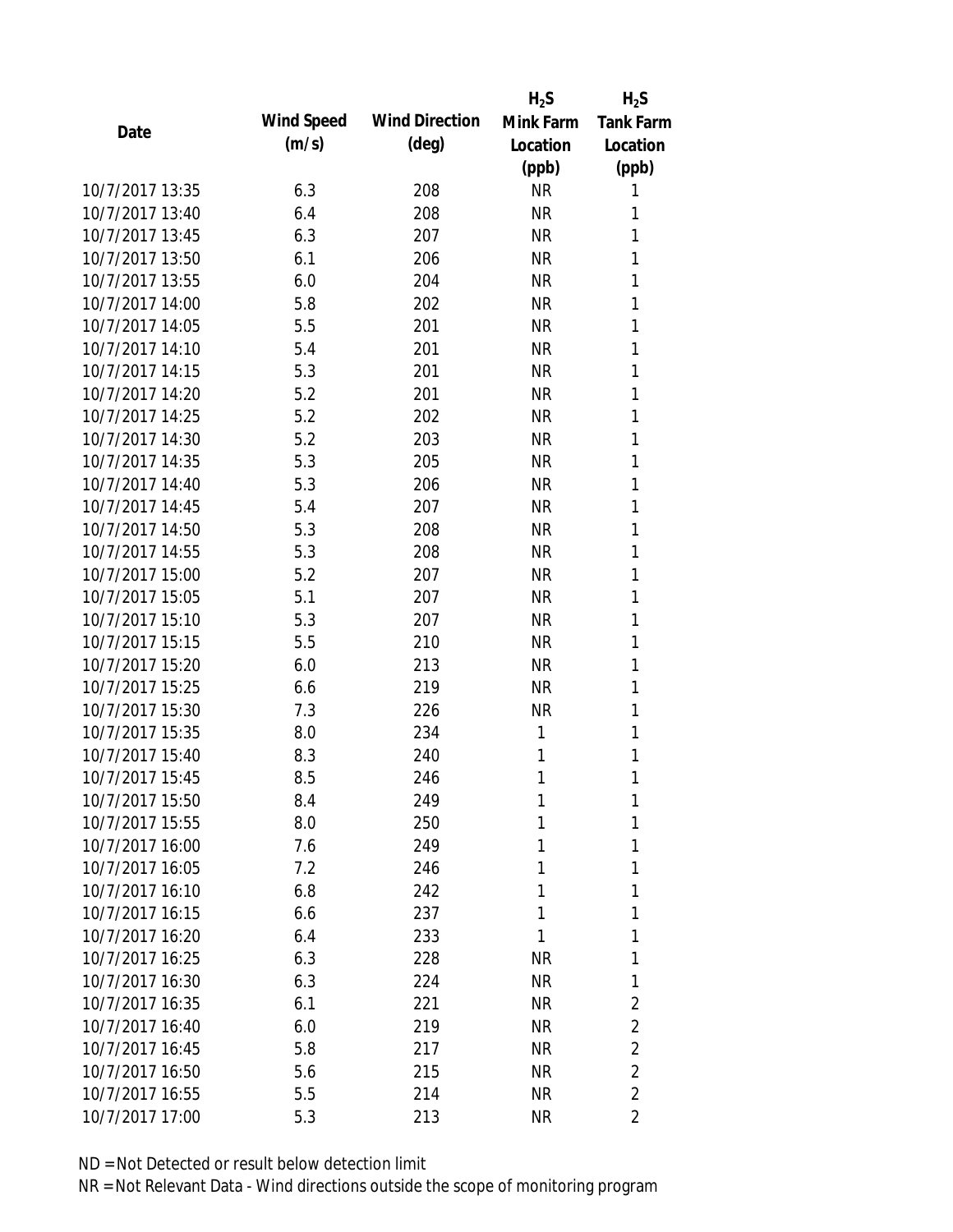|                 |            |                       | $H_2S$    | $H_2S$           |
|-----------------|------------|-----------------------|-----------|------------------|
| Date            | Wind Speed | <b>Wind Direction</b> | Mink Farm | <b>Tank Farm</b> |
|                 | (m/s)      | $(\text{deg})$        | Location  | Location         |
|                 |            |                       | (ppb)     | (ppb)            |
| 10/7/2017 17:05 | 5.2        | 211                   | <b>NR</b> | 1                |
| 10/7/2017 17:10 | 5.2        | 209                   | <b>NR</b> | 1                |
| 10/7/2017 17:15 | 5.2        | 207                   | <b>NR</b> | 1                |
| 10/7/2017 17:20 | 5.2        | 205                   | <b>NR</b> | 1                |
| 10/7/2017 17:25 | 5.3        | 203                   | <b>NR</b> | 1                |
| 10/7/2017 17:30 | 5.3        | 200                   | <b>NR</b> | 1                |
| 10/7/2017 17:35 | 5.3        | 198                   | <b>NR</b> | 1                |
| 10/7/2017 17:40 | 5.3        | 196                   | <b>NR</b> | 1                |
| 10/7/2017 17:45 | 5.3        | 195                   | <b>NR</b> | 1                |
| 10/7/2017 17:50 | 5.3        | 194                   | <b>NR</b> | 1                |
| 10/7/2017 17:55 | 5.3        | 194                   | <b>NR</b> | 1                |
| 10/7/2017 18:00 | 5.4        | 194                   | <b>NR</b> | 1                |
| 10/7/2017 18:05 | 5.4        | 195                   | <b>NR</b> | 1                |
| 10/7/2017 18:10 | 5.5        | 196                   | <b>NR</b> | 1                |
| 10/7/2017 18:15 | 5.4        | 196                   | <b>NR</b> | 1                |
| 10/7/2017 18:20 | 5.4        | 196                   | <b>NR</b> | 1                |
| 10/7/2017 18:25 | 5.4        | 197                   | <b>NR</b> | 1                |
| 10/7/2017 18:30 | 5.4        | 197                   | <b>NR</b> | 1                |
| 10/7/2017 18:35 | 5.3        | 197                   | <b>NR</b> | 1                |
| 10/7/2017 18:40 | 5.2        | 197                   | <b>NR</b> | 1                |
| 10/7/2017 18:45 | 5.2        | 197                   | <b>NR</b> | 1                |
| 10/7/2017 18:50 | 5.2        | 197                   | <b>NR</b> | 1                |
| 10/7/2017 18:55 | 5.2        | 197                   | <b>NR</b> | 1                |
| 10/7/2017 19:00 | 5.1        | 197                   | <b>NR</b> | 1                |
| 10/7/2017 19:05 | 5.1        | 196                   | <b>NR</b> | 1                |
| 10/7/2017 19:10 | 5.1        | 196                   | <b>NR</b> | 1                |
| 10/7/2017 19:15 | 5.1        | 196                   | <b>NR</b> | 1                |
| 10/7/2017 19:20 | 5.1        | 197                   | NR        | 1                |
| 10/7/2017 19:25 | 5.1        | 198                   | <b>NR</b> | 1                |
| 10/7/2017 19:30 | 5.2        | 199                   | <b>NR</b> | 1                |
| 10/7/2017 19:35 | 5.2        | 201                   | <b>NR</b> | 1                |
| 10/7/2017 19:40 | 5.3        | 203                   | <b>NR</b> | 1                |
| 10/7/2017 19:45 | 5.3        | 205                   | NR        | 1                |
| 10/7/2017 19:50 | 5.4        | 206                   | <b>NR</b> | 1                |
| 10/7/2017 19:55 | 5.5        | 208                   | NR        | 1                |
| 10/7/2017 20:00 | 5.6        | 209                   | <b>NR</b> | 1                |
| 10/7/2017 20:05 | 5.8        | 211                   | <b>NR</b> | 1                |
| 10/7/2017 20:10 | 6.0        | 212                   | NR        | 1                |
| 10/7/2017 20:15 | 6.2        | 214                   | <b>NR</b> | 1                |
| 10/7/2017 20:20 | 6.4        | 216                   | NR        | 1                |
| 10/7/2017 20:25 | 6.5        | 219                   | <b>NR</b> | 1                |
| 10/7/2017 20:30 | 6.7        | 222                   | <b>NR</b> | 1                |
|                 |            |                       |           |                  |